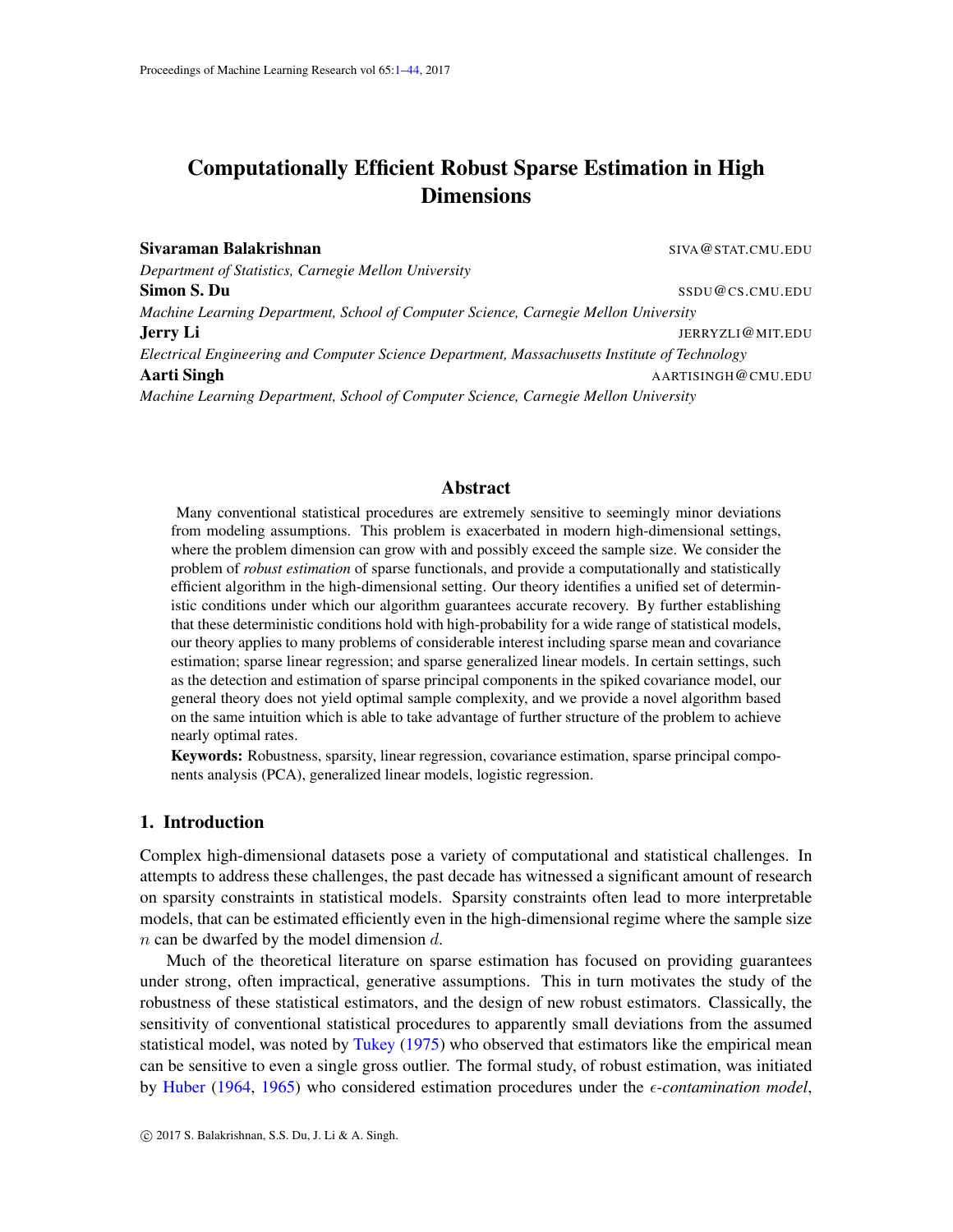where samples are obtained from a mixture model of the form:

<span id="page-1-0"></span>
$$
P_{\epsilon} = (1 - \epsilon)P + \epsilon Q,\tag{1}
$$

where P is the uncontaminated target distribution, Q is an arbitrary outlier distribution and  $\epsilon$  is the expected fraction of outliers. Subsequent work in the literature on robust statistics, focused on the design of robust estimators and the study of their statistical properties (see, for instance, the works of [Huber](#page-14-1) [\(2011\)](#page-14-1); [Hampel et al.](#page-13-2) [\(2011\)](#page-13-2)). Recent research [\(Chen et al.,](#page-13-3) [2015,](#page-13-3) [2016\)](#page-13-4) has focussed on providing a complementary minimax perspective by characterizing both minimax upper and lower bounds on the performance of estimators in a variety of settings. Notably, the minimax estimation rates in these settings typically have two aspects: (1) the dependence on the contamination parameter , which we refer to as the *contamination dependence*, and (2) the *statistical rate* (typically, a function of the sample size n and the dimensionality  $d$ ).

The major drawback of many of these classical robust estimators is that they are either heuristic in nature (for instance, methods based on Winsorization [\(Hastings Jr et al.,](#page-13-5) [1947\)](#page-13-5)) and are generally not optimal in the minimax sense, or are computationally intractable (for instance, methods based on Tukey's depth [\(Tukey,](#page-14-0) [1975\)](#page-14-0) or on  $\ell_1$  tournaments [\(Yatracos,](#page-14-2) [1985\)](#page-14-2)).

Considering the low-dimensional setting where  $d \ll n$ , recent works [\(Diakonikolas et al.,](#page-13-6) [2016a;](#page-13-6) [Lai et al.,](#page-14-3) [2016;](#page-14-3) [Charikar et al.,](#page-13-7) [2016\)](#page-13-7) provide some of the first computationally tractable, provably robust estimators with near-optimal contamination dependence in a variety of settings. Concretely, the paper of [Lai et al.](#page-14-3) [\(2016\)](#page-14-3) considers robust mean and covariance estimation for distributions with appropriately controlled moments, while the work of [Diakonikolas et al.](#page-13-6) [\(2016a\)](#page-13-6), focuses on robust mean and covariance estimation for Gaussians and extends these results to various other models including the mixture of Gaussians. Although the focus of our paper is on the multivariate setting, we note that several recent papers have provided robust estimation guarantees for univariate distributions [\(Acharya et al.,](#page-12-0) [2017;](#page-12-0) [Chan et al.,](#page-13-8) [2013,](#page-13-8) [2014;](#page-13-9) [Daskalakis et al.,](#page-13-10) [2012;](#page-13-10) [Diakonikolas et al.,](#page-13-11) [2016b\)](#page-13-11).

A Unified Framework for Robust Recovery We make several contributions to this line of research. In more details, we focus on the *sparse high-dimensional setting* where the dimensionality d is potentially much larger than the sample-size  $n$  but the unknown target parameter is  $k$  sparse (and  $k \ll n$ ). Building on the work of [Diakonikolas et al.](#page-13-6) [\(2016a\)](#page-13-6), our first main contribution is to provide a unified framework for the estimation of sparse functionals. We identify a set of core deterministic conditions, under which we can guarantee accurate recovery of a statistical functional in polynomial-time. In contrast to prior work, this framework unifies, for instance, the robust estimation of the mean vector and of the covariance matrix of a high-dimensional distribution. Our second main contribution, establishes that these deterministic conditions hold with high-probability in many statistical models, even in the high-dimensional setting where  $n \ll d$ , under appropriate sparsity assumptions. As a consequence, we obtain the first robust estimators in a variety of highdimensional problems of practical interest including sparse mean and covariance estimation; sparse linear regression; and sparse generalized linear models. Finally, from a technical standpoint, as will be discussed at more length in the sequel we introduce a variety of new techniques involving the careful analysis of convex relaxations and delicate truncation arguments that we anticipate will be useful in other related problems.

At a high level, we show that if the target parameter (e.g. mean or covariance) is corrupted, higher order moments must also be corrupted. Moreover, if the target parameter is sparse, then the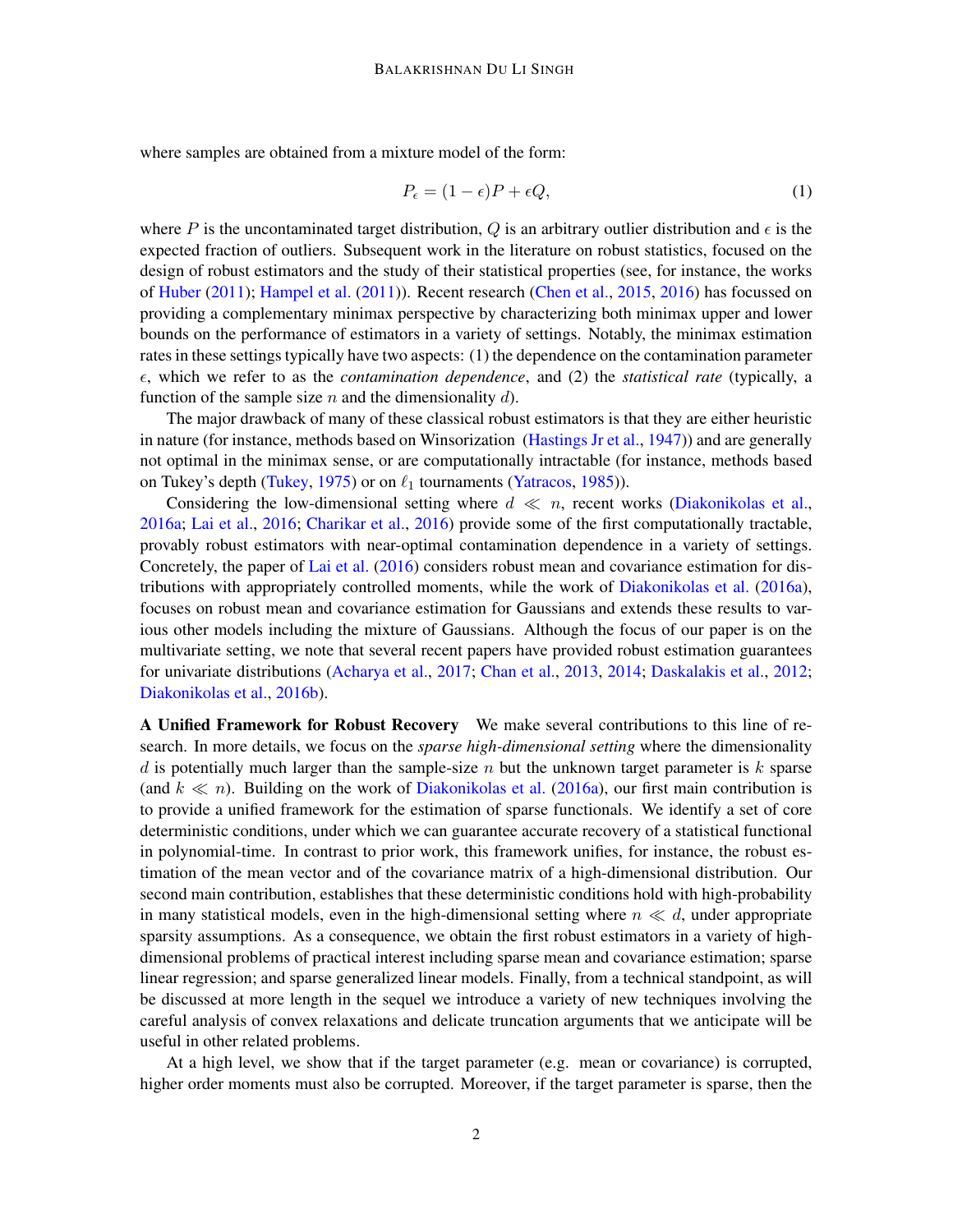corruption of the higher order moments can be detected by inspecting a few coordinates, which in turn allows us to improve our estimate of the target parameter. However, this comes at an inherent statistical cost. In typical (non-robust) sparse estimation problems it suffices to obtain enough samples for the empirical estimate to converge to its sparse population counterpart in the appropriate sparsity-respecting norm. Now, we also need some of the empirical higher order moments to converge to their population counterparts, requiring more samples. This statistical price seems unavoidable for computationally tractable procedures—in recent work, [Diakonikolas et al.](#page-13-12) [\(2016c\)](#page-13-12) showed any statistical query (SQ) algorithm [\(Kearns,](#page-14-4) [1998\)](#page-14-4) for robustly learning the sparse mean of a Gaussian must pay this extra statistical cost. Specifically, they show that (up to log factors) our rates are optimal for any SQ algorithm.

Going Beyond the Framework This poses the natural question: in what settings can we avoid this statistical blowup? We consider the problem of estimating high-dimensional principal components in the *spiked covariance model* [\(Johnstone,](#page-14-5) [2001\)](#page-14-5) and show that by going beyond our general framework and by tailoring our estimator specifically to this setting we are able to avoid this statistical penalty and obtain near-optimal computationally tractable robust estimators.

The remainder of the paper is organized as follows. In Section [2,](#page-2-0) we provide some background on robust estimation and formally introduce the examples we consider throughout this paper. Section [3](#page-5-0) is devoted to our main results and their consequences. Section [4](#page-9-0) includes a description of our main algorithm, and includes a sketch of its analysis with more technical details deferred to the Appendices. In Section [5](#page-10-0) we provide improved algorithms for detection and estimation in sparse PCA. We conclude with a brief discussion of avenues for future work.

## <span id="page-2-0"></span>2. Background and Problem Setup

In this section we provide some background on robust estimation, before providing a precise definition of the statistical models we consider.

#### 2.1. Robust estimation

In the robust estimation framework we suppose that we obtain samples  $\{x_1, \ldots, x_n\}$  where each sample  $x_i$  is distributed according to the mixture model  $P_\epsilon$  in Eqn. [\(1\)](#page-1-0). In this model, the distribution Q is allowed to be completely arbitrary and represents the distribution of "outliers". An alternative viewpoint arises from the observation that the set of possible distributions  $P_{\epsilon}$  is equivalent to the  $\ell_1$ ball around P of radius  $\epsilon$ . Indeed, we can alternatively view desirable estimators in this model as those that are robust to model-misspecification (in the  $\ell_1$  or total variation metric).

Our focus, will be on finite-dimensional functionals of the target distribution P. Formally, for a given function  $g : \mathbb{R}^d \mapsto \mathbb{R}^d$ , we define the corresponding functional  $\theta_g : P \mapsto \mathbb{R}^d$ , where:

<span id="page-2-1"></span>
$$
\theta_g(P) = \mathbb{E}_{x \sim P}[g(x)].
$$

Motivated by similar considerations in high-dimensional statistics, our sparsity assumption will be that the number of non-zeros  $\|\theta_q(P)\|_0 \leq k$ . We will further denote the covariance as,

$$
cov(\theta_g(P)) = \mathbb{E}_{x \sim P} [(g(x) - \theta_g(P))(g(x) - \theta_g(P))^T]
$$
\n(2)

Our algorithm will be based on appropriately weighting samples in order to match second order information and in order to accomplish this we will rely on the existence of a certain algebraic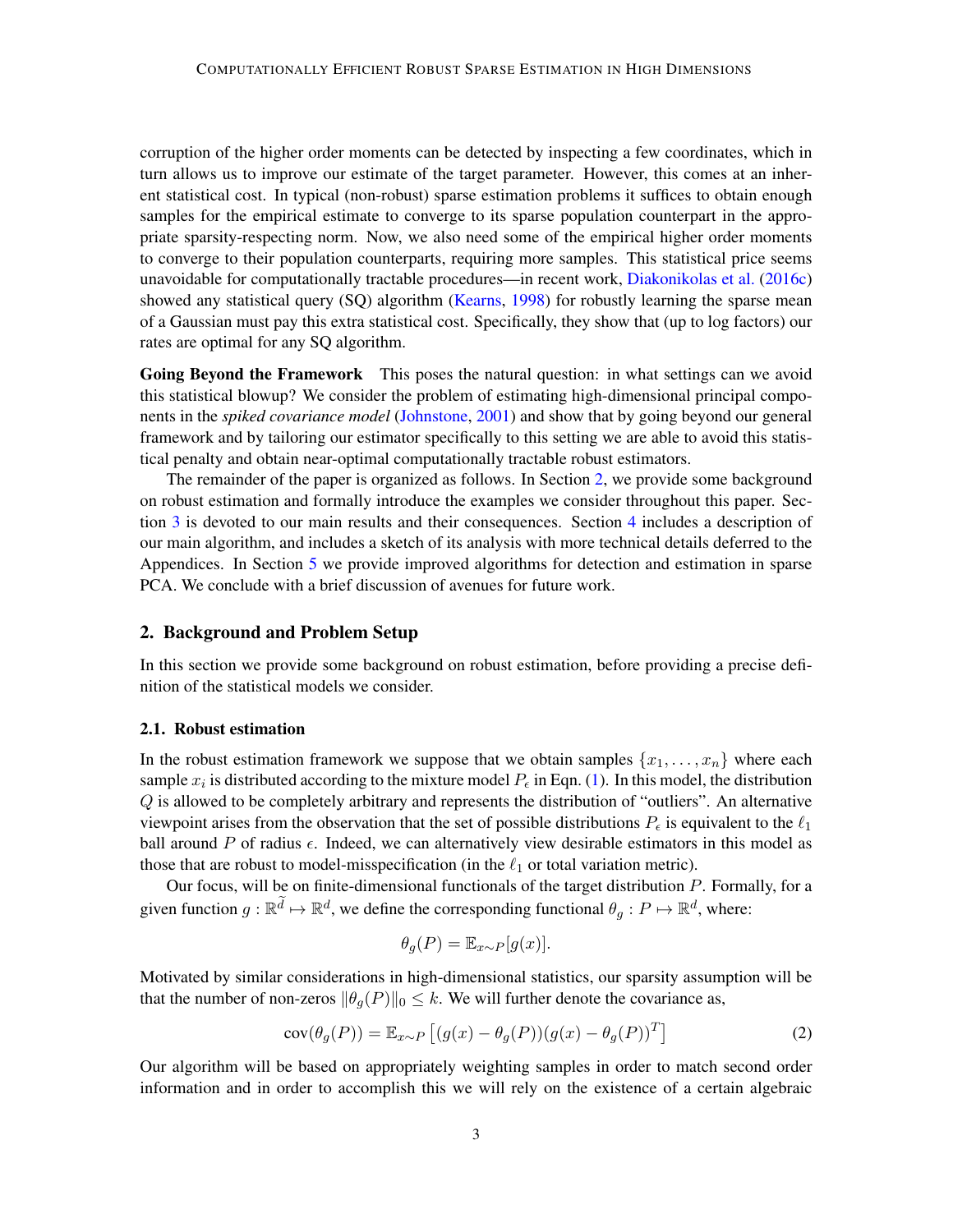form for the covariance. In particular, we will suppose that there exists a multivariate function  $F: \mathbb{R}^d \mapsto \mathbb{R}^{d \times d}$ , such that  $F(\theta_g(P)) = \text{cov}(\theta_g(P))$ . An important restriction on this algebraic form, that will enable accurate estimation, is that it be sufficiently regular. We first assume

<span id="page-3-3"></span><span id="page-3-2"></span>
$$
L_{\text{cov}} = \max_{\|v\|_2, \|v\|_0 \le k} \left| v^\top \text{cov}\left(\theta_g\right) v \right| \tag{3}
$$

for some constant  $L_{\text{cov}}$ . Second, we require that for any two vectors  $\theta_1, \theta_2 \in \mathbb{R}^d$ , there exist a constant  $L_F$  and a universal constant C such that

$$
||F(\theta_1) - F(\theta_2)||_{op} \le L_F ||\theta_1 - \theta_2||_2 + C ||\theta_1 - \theta_2||_2^2.
$$
 (4)

Our bounds depend explicitly on  $L_F$  and  $L_{\text{cov}}$ . In the next subsection, we consider a variety of examples and describe the appropriate functionals of interest and their corresponding covariances.

#### 2.2. Illustrative examples

Our general results apply to a variety of statistical models and in this section we describe a few concrete examples of interest.

Sparse Gaussian Mean Estimation: In this setting, we observe samples

<span id="page-3-4"></span>
$$
\{x_1, \ldots, x_n\} \sim (1 - \epsilon)N(\mu, I) + \epsilon Q,\tag{5}
$$

where each  $x_i \in \mathbb{R}^d$  and for an arbitrary  $Q^1$  $Q^1$ . The goal in this setting is to estimate  $\mu$  in the  $\ell_2$  norm in the high-dimensional setting, under the assumption of sparsity, i.e. that  $||\mu||_0 \leq k$ . Using the notation introduced earlier, the function g is simply the identity, i.e.  $g(x) = x$ .

Sparse Gaussian Covariance Estimation: In this case, we observe samples

<span id="page-3-5"></span>
$$
\{x_1, \ldots, x_n\} \sim (1 - \epsilon)N(0, \Sigma) + \epsilon Q,\tag{6}
$$

where each  $x_i \in \mathbb{R}^d$  and where the covariance matrix can be written as  $\Sigma = I + \Omega$ , where  $\|\Omega\|_0 \leq k$ . The goal in this problem is to estimate the sparse matrix  $\Omega$ . This problem is closely related to the problem of Gaussian graphical modeling. Zeros in  $\Sigma$  signal marginal independencies, and this can be used to construct a graphical display of the relationship between the features [\(Bien and](#page-12-1) [Tibshirani,](#page-12-1) [2011\)](#page-12-1). In this problem, denoting by  $vec(M)$  the vectorization of the matrix M, and by diag(M) its diagonal entries, we consider the function  $g(x) = \text{vec}(xx^T - \text{diag}(xx^T))$ . Further, using  $\otimes$  to denote the Kronecker product, we have that:  $F(\text{vec}(S)) = \text{vec}(S)\text{vec}(S)^T + S \otimes S$ .

Finally, we note that via a simple reduction scheme (described in detail in [Diakonikolas et al.](#page-13-6) [\(2016a\)](#page-13-6)) we can combine the above two settings in order to jointly estimate an unknown mean, and an unknown covariance robustly in a high-dimensional setting provided both are sparse.

Sparse PCA in the Spiked Covariance Model: A popular model in which to study issues that arise in the detection and estimation of high-dimensional principal components is the *spiked covariance model* introduced by [\(Johnstone,](#page-14-5) [2001\)](#page-14-5). Here we obtain samples

<span id="page-3-1"></span>
$$
\{x_1, \ldots, x_n\} \sim (1 - \epsilon)N(0, I + \rho vv^T) + \epsilon Q,\tag{7}
$$

where v is a k-sparse vector, i.e.  $||v||_0 = k$ ,  $||v||_2 = 1$ ,  $\rho$  is the signal-to-noise ratio, and Q is arbitrary. In other words, the sparse matrix  $S$  in the sparse Gaussian covariance estimation problem is assumed to be rank 1. We focus on two canonical tasks in this setting:

<span id="page-3-0"></span><sup>1.</sup> We address the unknown covariance case in the sequel.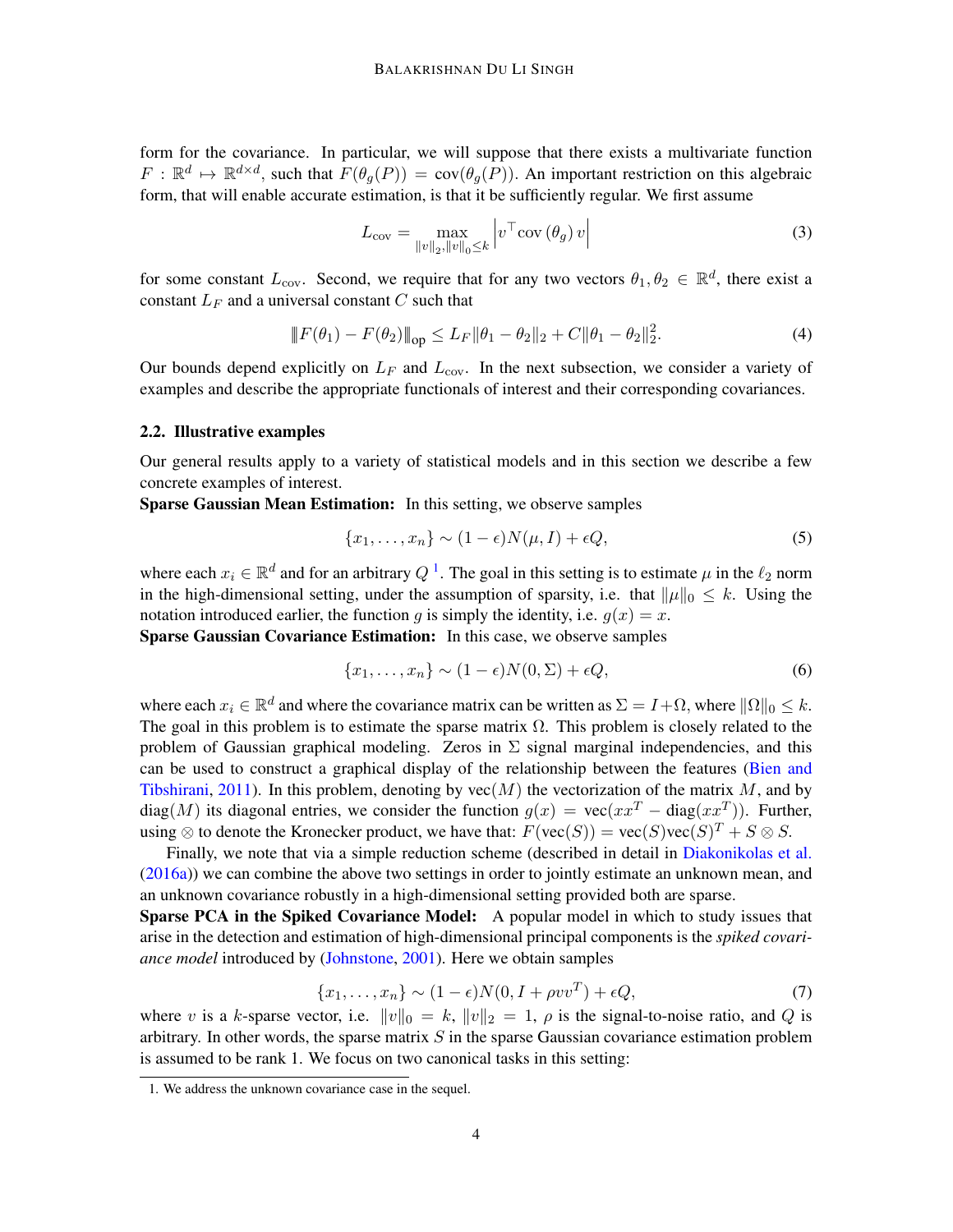1. The *detection* problem which is to test for the existence of the rank 1 spike. More formally, for some critical radius  $\rho_{\text{crit}}$  we consider distinguishing the two hypotheses:

<span id="page-4-2"></span>
$$
H_0: \rho = 0 \quad \text{and} \quad H_1: \rho \ge \rho_{\text{crit}}.\tag{8}
$$

For any test  $\psi : \{x_1, \ldots, x_n\} \mapsto \{0, 1\}$ , we evaluate its detection risk, which is simply the sum of its Type I and (maximal) Type II errors, i.e.

$$
R(\psi) = P_0(\psi = 1) + \sup_{\rho \ge \rho_{\text{crit}}} P_{\rho}(\psi = 0),
$$

where  $P_\rho$  corresponds to the distribution of samples in Eqn. [\(7\)](#page-3-1), and  $P_0$  corresponds to the same distribution with  $\rho = 0$ .

2. The *recovery* or estimation problem which is to estimate the (uncorrupted) covariance matrix in the Frobenius norm. This is equivalent to finding an estimate of the principal direction  $\hat{v}$ , where our loss is measured as  $L(\hat{v}, v) := \frac{1}{\sqrt{2\pi}}$  $\frac{1}{2} \left\| \widehat{v}\widehat{v}^T - vv^T \right\|$ op $\cdot$ 

In the uncorrupted setting, it is folklore (see e.g. [\(Berthet and Rigollet,](#page-12-2) [2013a\)](#page-12-2)) that  $n =$  $\Theta(k \log d/\rho^2)$  samples are necessary for detection, and moreover that the minimax rate for estimation is  $\Theta(\sqrt{k \log d/n \rho^2})$  [\(Wang et al.,](#page-14-6) [2016\)](#page-14-6). However, for computationally efficient algorithms the best known results are that  $n = O(k^2 \log d/\rho^2)$  suffice for detection, and to construct a tractable estimator whose error scales as  $O(\sqrt{k^2 \log d / n \rho^2})$ . Furthermore, this rate is tight assuming the planted clique hypothesis [\(Berthet and Rigollet](#page-12-2) [\(2013a\)](#page-12-2); [Wang et al.](#page-14-6) [\(2016\)](#page-14-6)).

Linear Regression: Linear regression is a canonical problem in statistics. In the uncontaminated setting we observe paired samples  $\{(y_1, x_1), \ldots, (y_n, x_n)\}\$  which are related via the linear model,

<span id="page-4-0"></span>
$$
y_i = \langle x_i, \beta \rangle + \epsilon_i,\tag{9}
$$

where  $x_i, \beta \in \mathbb{R}^d$  and  $\epsilon_i \in \mathbb{R}$  is some type of observation noise. In this paper, we assume that  $x_i \sim N(0, I)$  and  $\epsilon_i \sim N(0, 1)$ , and our goal is to estimate the unknown  $\beta$  in a high-dimensional setting under the assumption that  $\|\beta\|_0 \leq k$ . In this problem, we take  $g((y, x)) = yx$ , by making the observation that the functional of interest  $\beta = \mathbb{E}[yx]$ . Further, we can calculate the algebraic form for the covariance as  $F(\beta) = (||\beta||_2^2 + 1)I + \beta \beta^T$ .

Generalized Linear Models (GLMs): We consider two distinct forms for GLMs in our work. The first form is a non-linear regression model where the uncontaminated distribution  $P$  corresponds to pairs  $\{(y_1, x_1), \ldots, (y_n, x_n)\}\$  which are related as,

<span id="page-4-1"></span>
$$
y_i = u(\langle x_i, \beta \rangle) + \epsilon_i \tag{10}
$$

where u is a known non-linear function,  $x_i, \beta \in \mathbb{R}^d$  and  $\epsilon_i \in \mathbb{R}$ . As before we assume that,  $x_i \sim N(0, I)$ ,  $\epsilon_i \sim N(0, 1)$ , and further that there exist constants  $C_1$  and  $C_2$  such that,  $u(0) \le C_1$ and u is C<sub>2</sub>-Lipschitz, i.e. for any pair  $x, y \in \mathbb{R}$  we have that,

$$
|u(x) - u(y)| \le C_2 |x - y|.
$$

The goal is to estimate the unknown, sparse  $\beta$ . In this case, we choose  $g((y, x)) = \frac{xy}{\mathbb{E}[\nabla_{x'} u(x')] }$  where  $x' = \langle x, \beta \rangle$ . As a consequence of Stein's identity we have that  $\mathbb{E}[g((y,x))] = \beta$ . Once again, by Stein's identity (see Appendix  $E$ ) we obtain the algebraic form of the covariance:

$$
F(\beta) = \left(\frac{1 + \mathbb{E}[u^2(x')] }{\left(\mathbb{E}[\nabla_{x'} u(x')] \right)^2}\right)I + \left(\frac{\mathbb{E}[2u(x')\nabla_x^2 u(x') + (\nabla u(x'))^2]}{\left(\mathbb{E}[\nabla_x'u(x')] \right)^2}\right)\beta\beta^T.
$$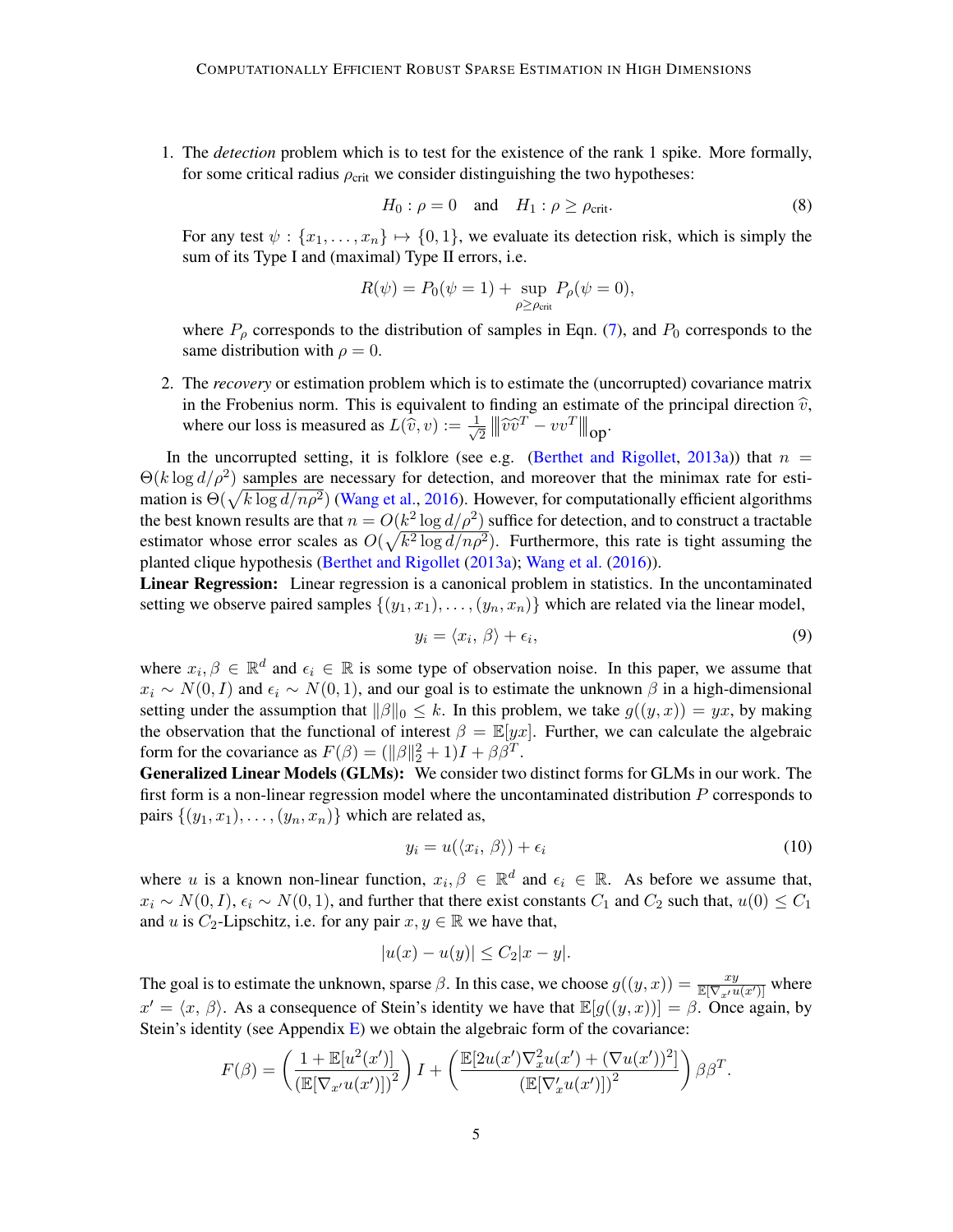where  $x' = \langle x, \beta \rangle$ . Observe that  $F(\beta)$  has the form  $\kappa_1 I + \kappa_2 \beta \beta^{\top}$  where  $\kappa_1$  and  $\kappa_2$  are scalars. Further notice that  $x' \sim N\left(0, \|\beta\|_2^2\right)$  $\binom{2}{2}$ , so these quantities can be estimated easily using just  $\{y_1, \ldots, y_n\}$ with a one-dimensional robust method like the median estimator. Therefore, from now on, we will assume these quantities are known constants.

Logistic-type Models: Finally, our theory also applies to GLMs of the logistic regression form. In the uncontaminated setting, we observe pairs  $\{(y_1, x_1), \ldots, (y_n, x_n)\}\)$ , where  $y_i \in \{0, 1\}$  where,

$$
\mathbb{P}(y_i = 1 | x_i) = u(\langle x_i, \beta \rangle),
$$

and the assumptions on x and u are as before. In this case, the function g is identical to the previous case, and its corresponding covariance is given as (see Appendix [F\)](#page-33-0):

$$
F(\beta) = \left(\frac{\mathbb{E}[u(x')] }{\left(\mathbb{E}[\nabla_{x'} u(x')] \right)^2}\right) I + \left(\frac{\mathbb{E}[\nabla_{x'}^2 u(x') - (\nabla u(x'))^2]}{\left(\mathbb{E}[\nabla_{x'} u(x')]\right)^2}\right) \beta \beta^T.
$$

where  $x' = \langle x, \beta \rangle$ . With these preliminaries in place, we devote our next section to a description of our main results concerning the robust high-dimensional estimation of these statistical models.

## <span id="page-5-0"></span>3. Main Results

In this paper, our contributions are two-fold. Our first result is to provide a general framework for high dimensional robust recovery, which we show is powerful enough to encode many problems involving sparsity. This consists of two ingredients: (1) a set of deterministic conditions under which such recovery is possible, and then (2) concentration results which show that these deterministic conditions hold after not too many samples. This yields our results for sparse mean estimation, sparse covariance estimation, and sparse regression.

Our second result is to show that in the spiked covariance model, it is possible to move past this framework (which fails to provide tight bounds in this setting), and construct a new convex program for robust recovery. We first give a simple algorithm for the detection problem, then show that this algorithm can be modified somewhat to also yield recovery. Here, our rates, unlike elsewhere in the paper, match the computationally efficient rates without noise.

#### 3.1. Notation

In this model defined in Eqn. [\(1\)](#page-1-0), we can define two subsets of  $\mathcal{G}, \mathcal{B} \subseteq \{1, \ldots, n\}$ , where  $i \in \mathcal{G}$  if the corresponding sample is drawn from P, and  $i \in \mathcal{B}$  otherwise. Following [\(Diakonikolas et al.,](#page-13-6) [2016a\)](#page-13-6), we define a set of feasible weights as

$$
S_{n,\epsilon} = \left\{ \{w_1, \ldots, w_n\} : \sum_{i=1}^n w_i = 1, 0 \le w_i \le \frac{1}{(1 - 2\epsilon)n} \ \forall \ i \right\}.
$$
 (11)

Noting that with high-probability there are fewer than  $2\epsilon n$  points in the set  $\mathcal{B}$ , the set  $S_{n,\epsilon}$  with high-probability contains the ideal weights which we denote  $w^*$  whose entries are given as,

<span id="page-5-1"></span>
$$
w_i^* = \frac{\mathbb{I}(i \in \mathcal{G})}{|\mathcal{G}|} \quad \forall i. \tag{12}
$$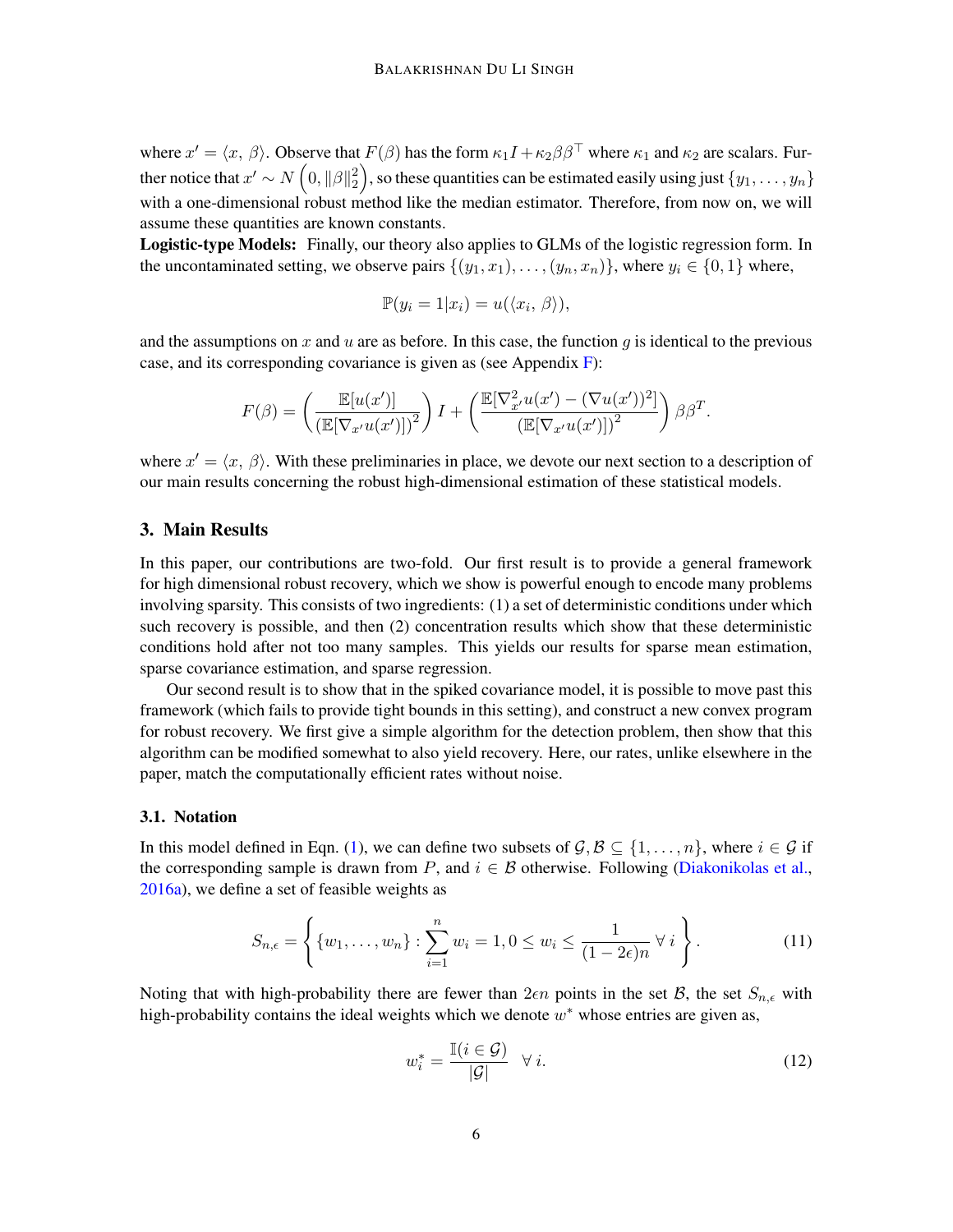For any given weight vector w, we define its renormalized restriction to the points in  $\mathcal G$  and  $\mathcal B$  via,

$$
w_i^g = \frac{w_i}{\sum_{i \in \mathcal{G}} w_i} \triangleq \frac{w_i}{w_g} \quad w_i^b = \frac{w_i}{\sum_{i \in \mathcal{B}} w_i} \triangleq \frac{w_i}{w_b} \quad \forall \ i.
$$

With this notation in place, we can further define a collection of quantities of interest for a fixed set of weights  $w \in S_{n,\epsilon}$ . A naive estimator of the functional is simply

$$
\widetilde{\theta}(w) = \sum_{i=1}^{n} w_i g(x_i),\tag{13}
$$

and its error is denoted as  $\tilde{\Delta}(w) = \tilde{\theta}(w) - \theta_g(P)$ . A more nuanced estimator further exploits the expected sparsity of the functional by truncating its smaller entries. We define, for a positive vector v,  $P_k(v)$  to be the vector where the k-th largest entries in magnitude are retained (breaking ties arbitrarily) and all other entries are set to 0. Then we define,

$$
\theta(w) = P_{2k}(\tilde{w})\tag{14}
$$

and its error  $\widehat{\Delta}(w) = \widehat{\theta}(w) - \theta_q(P)$ . Recalling, the definition of the covariance functional in Eqn. [\(2\)](#page-2-1) we define the error of the weighted covariance as,

$$
\mathcal{E}(w) = \sum_{i=1}^{n} w_i (g(x_i) - \theta_g(P))(g(x_i) - \theta_g(P))^T - \text{cov}(\theta_g(P)).
$$

In allowing for a high-dimensional scaling, where  $d \gg n$ , we can no longer expect  $\tilde{\Delta}(w)$  to be small in an  $\ell_2$  sense and  $\mathcal{E}(w)$  to be small in an operator norm sense. Instead, we rely on establishing a more limited control on these quantities. We define the  $k$ -sparse operator norm as,

<span id="page-6-0"></span>
$$
\|M\|_{k,\text{op}} = \max_{S \subset [d], |S| \le k} \|M^{SS}\|_{\text{op}}.
$$

Finally, we define  $||M||_{\infty} = \max_{i,j} |M_{ij}|$ .

#### 3.2. A general framework for robust recovery

With these definitions in place we can now state our main deterministic result. We begin by identifying a set of deterministic conditions under which we can design a polynomial time algorithm that is provably robust. We focus on functionals  $\theta_q$  for which Equations [\(3\)](#page-3-2) and [\(4\)](#page-3-3) are satisfied. Our main deterministic result is the following:

**Theorem 3.1 (Main Theorem)** *Suppose that, for samples*  $\{x_1, \ldots, x_n\}$  *drawn from the*  $\epsilon$ *-contamination model, we have that*  $\|\theta_q(x_i)\|_2 \leq D$ , and further that there exist a universal constant  $C_1$  such that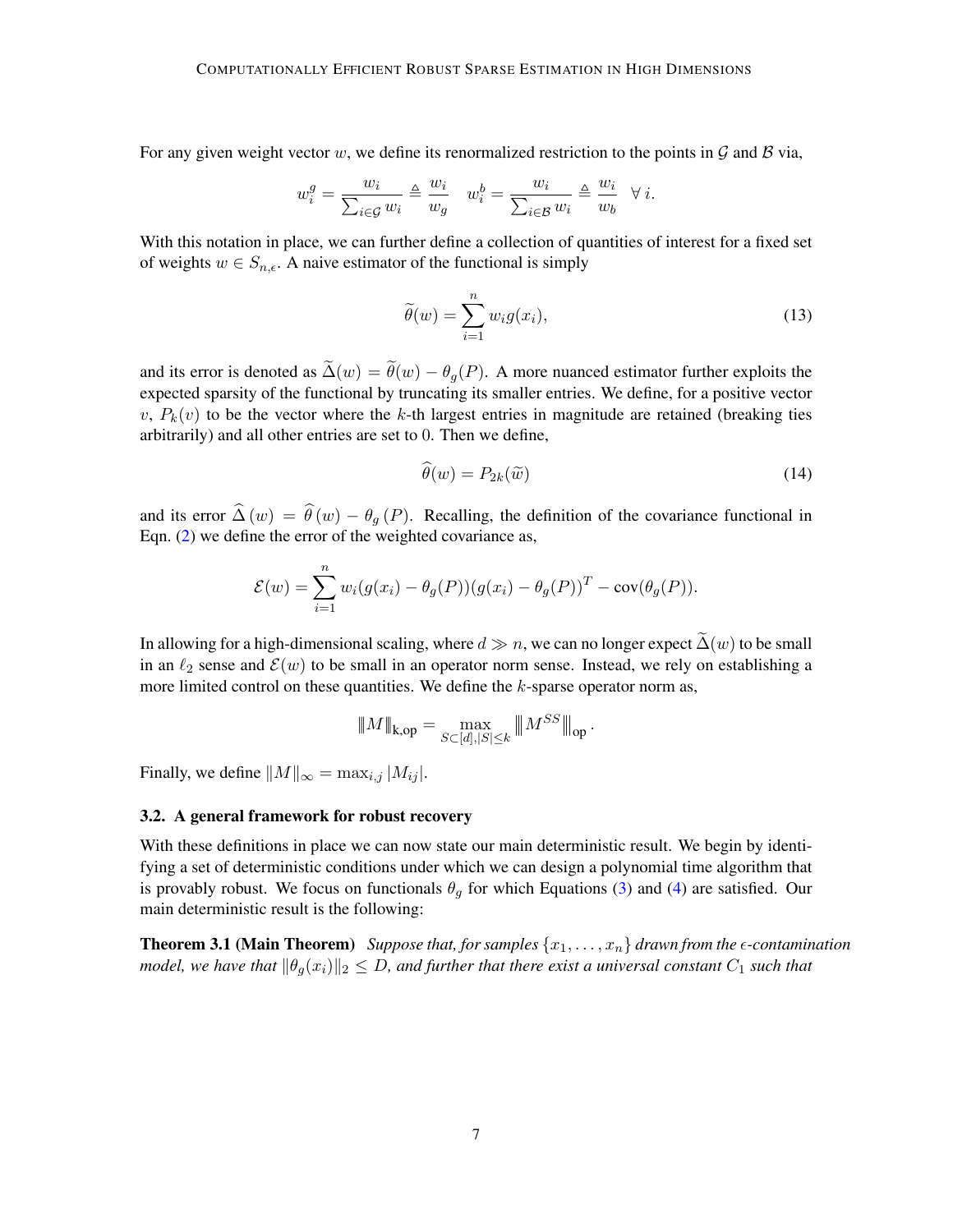*the following conditions hold:*

<span id="page-7-4"></span><span id="page-7-3"></span><span id="page-7-2"></span><span id="page-7-1"></span><span id="page-7-0"></span>
$$
|\mathcal{B}| \le 2\epsilon n,\tag{15}
$$

$$
\|\widetilde{\Delta}(w^*)\|_{\infty} \le C_1 \left( \frac{\left(L_F + \sqrt{L_{\text{cov}}}\right)\delta}{k} \right),\tag{16}
$$

$$
||P_k(\widetilde{\Delta}(w^g))||_2 \le C_1 \left( \left( L_F + \sqrt{L_{\text{cov}}} \right) \delta \right) \ \forall \ w \ \in S_{n,\epsilon}, \tag{17}
$$

$$
\|\mathcal{E}(w^*)\|_{\infty} \le C_1 \left( \frac{\left(L_F^2 + L_{\text{cov}}\right)\delta}{k} \right),\tag{18}
$$

$$
\|\mathcal{E}(w^g)\|_{k,op} \le C_1 \left( \left( L_F^2 + L_{\text{cov}} \right) \delta \right) \ \forall \ w \ \in S_{n,\epsilon} \tag{19}
$$

*for some*  $\delta = \Omega(\epsilon)$ . Then there is an algorithm which runs in time polynomial in  $(n, d, \frac{1}{\epsilon})$  and *outputs*  $\widehat{\theta}$  satisfying  $\|\widehat{\theta} - \theta\|_2 \leq C_2 \left( \left( \sqrt{L_{\text{cov}}} + L_F \right) \delta \right)$  for some absolute constant  $C_2$ .

Several remarks are in order. In order to apply the theorem to a specific statistical model, we simply need to verify that the functional is sufficiently regular (see Equations [\(3\)](#page-3-2) and [\(4\)](#page-3-3)), that the functional is bounded by a polynomial in  $(n, d, D, 1/\epsilon)$ , and finally that the conditions in Equations [\(15\)](#page-7-0)-[\(19\)](#page-7-1) are satisfied. We ensure boundedness via a simple pruning step that removes gross, and easily detectable, outliers. In order to verify the main deviation conditions of the theorem, we note that there are two types of deviation we need to control. The first type in Equations [\(16\)](#page-7-2) and [\(18\)](#page-7-3) establishes strong  $\ell_{\infty}$  control, decaying with the sparsity k, but only needs to hold for the ideal weights  $w^*$ . The other type of control, in Equations [\(17\)](#page-7-4) and [\(19\)](#page-7-1) is on an k-sparse operator norm and needs to hold *uniformly* over the set  $S_{n,\epsilon}$ , but importantly ignores the weights on the points in B via restriction to  $w^g$ . In concrete examples, we establish the latter control via the use of empirical process arguments (selecting an appropriate covering and using the union bound).

Re-visiting Illustrative Examples We now turn our attention to the statistical problems introduced earlier, and derive specific corollaries of our deterministic result. We begin with the case of estimating a sparse Gaussian mean, when the covariance is the identity.

<span id="page-7-5"></span>Corollary 3.1 (Robust Estimation of Sparse Gaussian Mean) *Consider the model introduced in Equation* [\(5\)](#page-3-4), then there are universal constants  $C_1, C_2$  such that, if  $n \ge C_1 \left( \frac{k^2 \log(d/\tau)}{\epsilon^2 \log 1/\epsilon} \right)$  $\frac{e^{2} \log(d/\tau)}{\epsilon^{2} \log 1/\epsilon}$  , then *there exists an algorithm that runs in time polynomial in*  $(d, n)$  *and outputs an estimate*  $\hat{\mu}$  *that with*  $\text{probability at least } 1 - \pi$  *satisfies:*  $\|\hat{\mu} - \mu\|^2 \leq C \epsilon^2 \log 1$ *probability at least*  $1 - \tau$  *satisfies:*  $\|\hat{\mu} - \mu\|_2^2 \leq C_2 \epsilon^2 \log \frac{1}{\epsilon}$ .

It is worth noting that in contrast to prior work the sample complexity, has a logarithmic dependence on the ambient dimension d, allowing for high-dimensional scalings where  $d \gg n$ , provided that the sparsity  $k^2 \ll n$ . As in the work of [Diakonikolas et al.](#page-13-6) [\(2016a\)](#page-13-6), we obtain near-optimal contamination dependence scaling upto a logarithmic factor as roughly  $\epsilon^2$ . Importantly, as emphasized in prior work [\(Diakonikolas et al.,](#page-13-6) [2016a;](#page-13-6) [Lai et al.,](#page-14-3) [2016\)](#page-14-3) and in stark contrast to other tractable robust estimators, the contamination dependence achieved by our algorithm is completely independent of the dimension of the problem. In comparing to information-theoretic lower bounds (see Appendix [B\)](#page-24-0), we notice that the sample complexity is worse by a factor  $k$ . As will be clearer in the sequel, this increased sample complexity is due to use of a convex relaxation for sparse PCA [\(d'Aspremont](#page-13-13) [et al.,](#page-13-13) [2007\)](#page-13-13). This phenomenon, arises in a variety of statistical estimation problems and is believed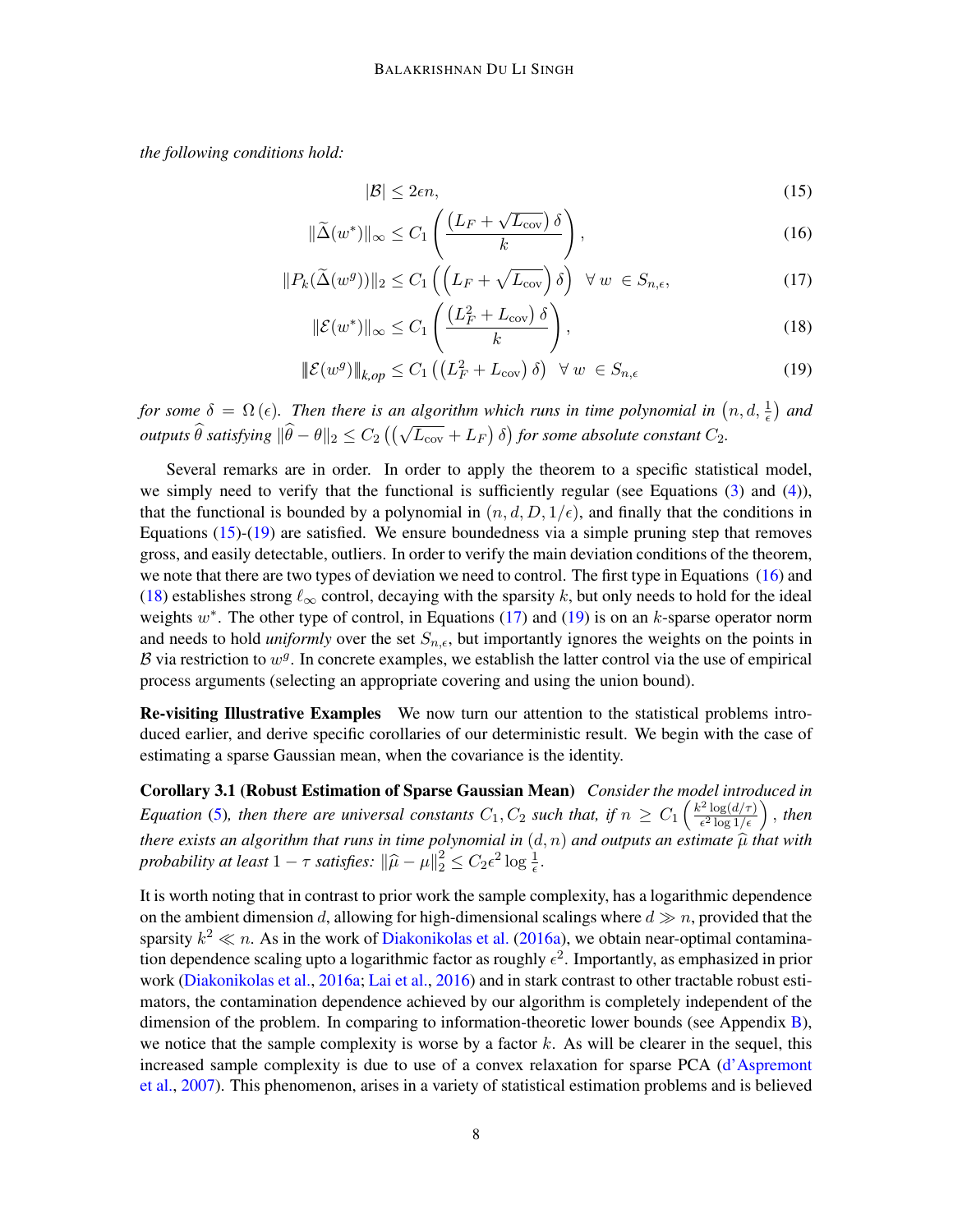to be related to the hardness of the planted clique problem [\(Berthet and Rigollet,](#page-12-3) [2013b\)](#page-12-3). Next, we consider the performance of our method, in estimating a sparse covariance matrix.

<span id="page-8-0"></span>Corollary 3.2 (Robust Sparse Gaussian Covariance Estimation) *Consider the model introduced* in Equation [\(6\)](#page-3-5). There are universal constants  $C_1, C_2$  such that if the sample size  $n \geq C_1 \left( \frac{k^2 \log(d/\tau)}{\epsilon^2} \right)$  $\frac{g(d/\tau)}{\epsilon^2}\bigg),$ *then there is an algorithm that runs in time polynomial in*  $(d, n)$  *and produces an estimate*  $\widehat{\Omega}$  *that with probability at least*  $1 - \tau$  *satisfies:*  $\Big|$  $\parallel$  $\left\| \widehat{\Omega}-\Omega\right\|$  $\parallel$  $\parallel$ 2  $\frac{2}{F} \leq C_2 \left( \|\Omega\|_F^2 \epsilon^2 \log^4 \frac{1}{\epsilon} \right).$ 

We note that once again, the result is applicable even when  $n \ll d$ , that the statistical estimation rate is optimal up to a factor of  $k$  and that the contamination dependence is optimal up to logarithmic factors. Lastly, we apply our estimator to the various generalized linear models introduced earlier.

Corollary 3.3 (Robust Sparse Generalized Linear Models) *Consider the models in Equations*[\(9\)](#page-4-0)*,*[\(10\)](#page-4-1)*, and* [\(11\)](#page-5-1). If the target parameter  $\beta$  satisfies,  $\|\beta\|_2 \leq \rho$ , then there exist universal constants  $C_1, C_2$ *such that if*  $n \geq C_1 \left( \frac{k^2 \log(d/\tau)}{\epsilon^2} \right)$  $\frac{g(d/\tau)}{\epsilon^2}$ ), then there exists an algorithm that runs in time polynomial in  $(d, n, \rho)$  *and produces an estimate*  $\widehat{\beta}$  *such that with probability at least*  $1 - \tau$ *:* 

- <span id="page-8-1"></span>*1. Linear and Generalized Linear Models:*  $\|\widehat{\beta} - \beta\|_2^2 \leq C_2 \left(\left(\|\beta\|_2^2 + 1\right) \epsilon^2 \log^4 \frac{1}{\epsilon}\right)$ .
- 2. *Logistic-type Models:*  $\|\widehat{\beta} \beta\|_2^2 \leq C_2 \left(\left(\|\beta\|_2^2 + 1\right) \epsilon^2 \log^2 \frac{1}{\epsilon}\right).$

By exploiting the natural boundedness of the logistic-type models, we are able to obtain slightly stronger guarantees than in the regression setting.

#### 3.3. The spiked covariance model for sparse PCA

We now turn our attention to the problems of robust detection and estimation in the spiked covariance model. Recall in this model, samples are generated according to the model in Eqn. [\(7\)](#page-3-1). Observe that if we simply apply Corollary [3.2,](#page-8-0) then since  $vv^T$  is  $k^2$  sparse, we obtain a rate of  $O(k^4 \log d/\epsilon^2)$  for recovery—which is off by a factor of  $k^2$  from the optimal rate. We develop a tailored approach for the sparse PCA setting which yields a faster (near-optimal) rate. Focusing first on the detection problem, we fix  $\delta, \epsilon > 0$  and for a sufficiently small universal constant  $c > 0$  we

define the critical radius as:  $\rho_{\text{crit}} = c$  $\sqrt{\frac{\min(d, k^2) + \log(\binom{d^2}{k^2}) + \log(1/\delta)}{n}}$ . We obtain the following result:

**Theorem 3.2 (Robust sparse PCA detection)** Suppose that,  $\epsilon \sqrt{\log(1/\epsilon)} = O(\rho_{crit})$ , and con*sider the hypothesis testing problem in Eqn.* [\(8\)](#page-4-2)*. Then Algorithm [3](#page-11-0) has detection risk at most* δ*.*

We then modify our algorithm to give an analogous rate for recovery:

**Theorem 3.3 (Robust sparse PCA recovery)** *Fix*  $\epsilon$ ,  $\rho > 0$ , and consider the sparse PCA estima*tion problem. There is a universal constant*  $C > 0$  such that if  $n \geq C \left( \frac{\min(d, k^2) + \log\binom{d^2}{k^2} + \log 1/\delta}{\delta^2} \right)$  $\rho^2$  $\Big),$ *then there is an efficient algorithm, which with probability at least*  $1−\delta$  *outputs a vector*  $\widehat{v}$  *such that* 

<span id="page-8-3"></span><span id="page-8-2"></span>
$$
L(\widehat{v}, v) = O\left(\frac{(1+\rho)\epsilon\sqrt{\log(1/\epsilon)}}{\rho}\right).
$$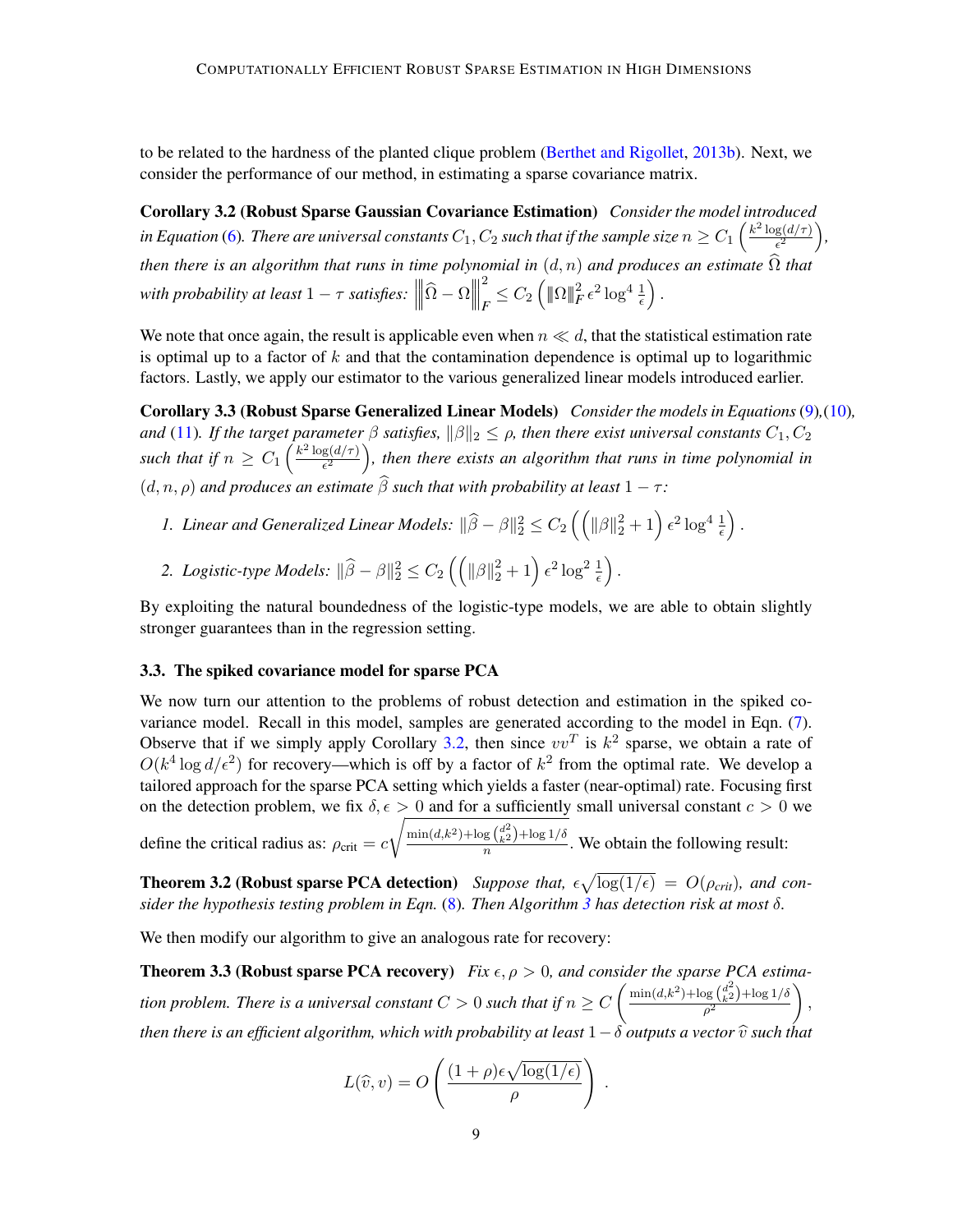## <span id="page-9-1"></span>Algorithm 1 Robust Sparse Functional Estimation

- 1: **Input:**  $\{x_1, \ldots, x_n\}$ ,  $\tau_{\text{prune}}$ ,  $k$ ,  $\tau_{\text{sep}}$
- 2: Run a naive pruning algorithm, with input  $(\{x_1, \ldots, x_n\}, \tau_{\text{prune}})$  and output  $\{z_1, \ldots, z_m\}$ .
- 3: Run the ellipsoid algorithm using the separation oracle described in Algorithm [2](#page-10-1) with input  $({z_1, \ldots, z_m}, s, \tau_{sep})$  and output  ${w_1, \ldots, w_m}$ .
- 4: **Output:**  $\widehat{\theta} = P_{2k} \left( \sum_{i=1}^m w_i g(z_i) \right)$ .

# <span id="page-9-0"></span>4. A Unified Algorithm for Robust Sparse Functional Estimation

Broadly, our main algorithm follows the template of the convex programming approach for Gaussian mean estimation in [Diakonikolas et al.](#page-13-6) [\(2016a\)](#page-13-6), described in Algorithm [1.](#page-9-1) The algorithm proceeds in two steps, first a naive pruning step is applied to remove clear outliers in order to ensure that various quantities remain bounded by a radius that is polynomial in  $(n, d, 1/\epsilon)$ . In the sequel, we use  $\{z_1, \ldots, z_m\}$  to denote the pruned sample. We generalize a similar pruning step from prior works [\(Diakonikolas et al.,](#page-13-6) [2016a;](#page-13-6) [Lai et al.,](#page-14-3) [2016\)](#page-14-3) to deal with the generalized linear model settings. This in turn further ensures that the subsequent use of the ellipsoid algorithm, terminates in polynomial time. At a high-level the ellipsoid algorithm is used to exploit the covariance structure of the functional in order to obtain a weighting of the sample that appropriately down-weighs detrimental samples from the contamination distribution Q.

Separation oracle via sparse PCA: Our first main technical contribution, is a new separation oracle, appropriate for the high-dimensional setting. The separation oracle in the work of [Diakonikolas](#page-13-6) [et al.](#page-13-6) [\(2016a\)](#page-13-6) is based on the operator norm deviation between the weighted empirical covariance from its known or anticipated form. In the high-dimensional setting when  $n \ll d$ , even in the absence of outliers the covariance function cannot be estimated well in the operator norm. Exploiting the sparsity of the underlying functional we show that it suffices instead to ensure that the weighted empirical covariance is close to its anticipated form only on  $k$ -sparse subsets of the coordinates. However, this leads to the next technical hurdle: we need to be able to detect the deviation of the weighted empirical covariance on sparse subsets. This is the sparse PCA problem and is known to be NP-hard in a strong sense [\(Tillmann and Pfetsch,](#page-14-7) [2014\)](#page-14-7). We consider instead using a convex relaxation for sparse PCA [\(d'Aspremont et al.,](#page-13-13) [2007\)](#page-13-13), and show upto a loss of a factor of  $k$  in the sample complexity, this convex relaxation suffices to construct our separation oracle.

Hard-thresholding with redundancy: Even in the absence of outliers, the natural estimator for a functional – its empirical counterpart – is inconsistent when  $n \ll d$ , at least in an  $\ell_2$  sense. However, the empirical estimator remains adequate both in an  $\ell_{\infty}$  sense, and over sparse subsets. In order to exploit this insight when the true functional is sparse we use a careful truncation at various points in order to establish appropriate error control. A key aspect of this truncation is to ensure a certain redundancy by retaining roughly twice as many entries at each step, which allows us to adequately control the possible bias induced by truncation.

General forms for the covariance: A final conceptual contribution that we highlight is generalizing the basic insight of the work of [Diakonikolas et al.](#page-13-6) [\(2016a\)](#page-13-6). At a high-level, a key observation of their work is that in cases where the covariance structure is either known or in some sense related to the mean structure, this fact can be exploited in order to identify good weightings of the samples. We generalize this insight, identifying a set of smoothness conditions on the covariance map (see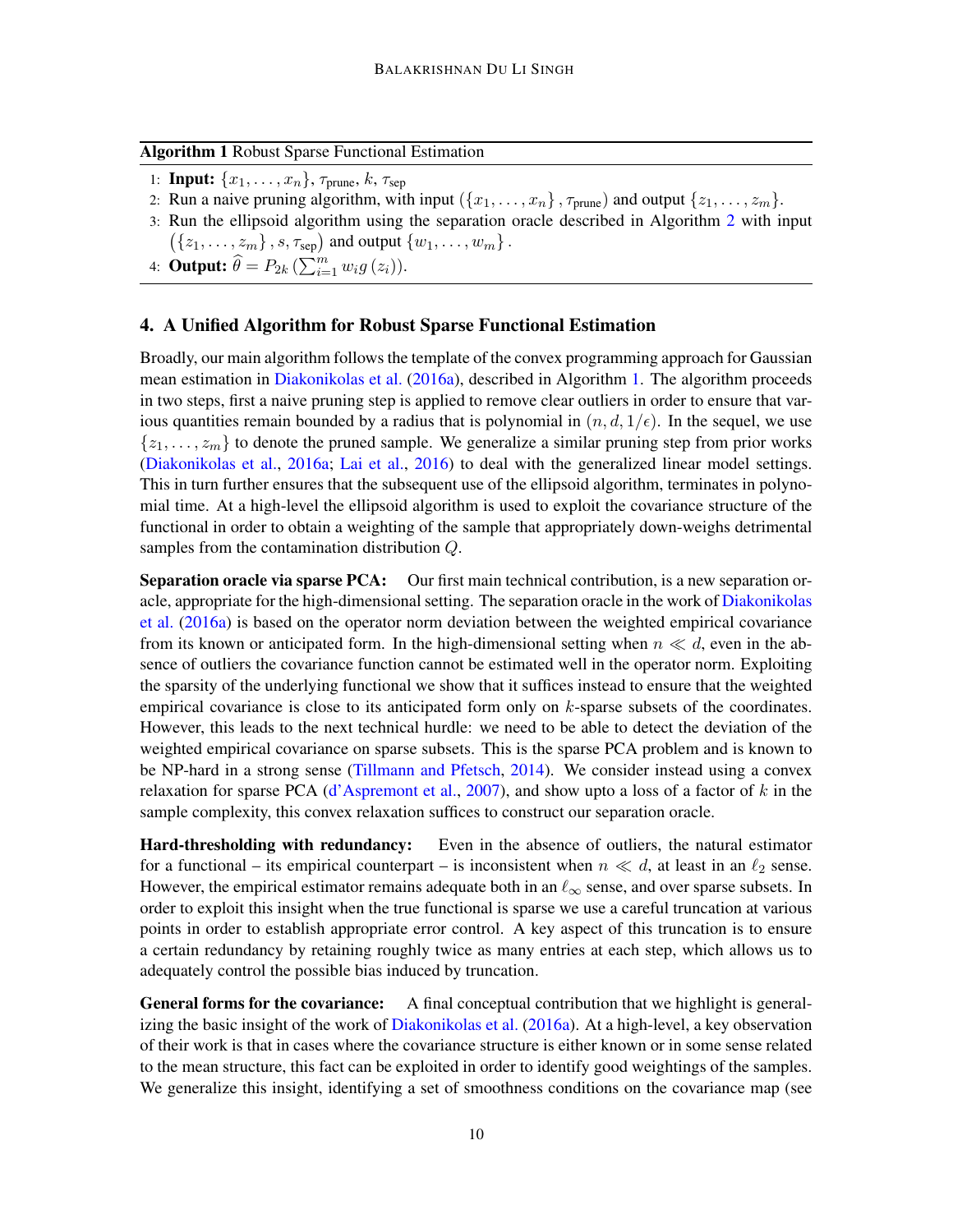<span id="page-10-1"></span>Algorithm 2 Separation Oracle for Robust Sparse Estimation

- 1: **Input:** Weights from the previous iteration  $\{w_1, \ldots, w_m\}$ , pruned samples  $\{z_1, \ldots, z_m\}$ , tolerance parameter  $\tau_{\text{sep}}$ , sparsity level k.
- 2: Compute  $\widehat{\theta} = P_{2k} \left( \sum_{i=1}^m w_i g(z_i) \right)$  and  $E = \sum_{i=1}^m w_i \left( g(z_i) \widehat{\theta} \right) \otimes \left( g(z_i) \widehat{\theta} \right) F(\widehat{\theta}).$
- 3: Solve the following convex program  $2$ :

<span id="page-10-2"></span>
$$
\max_{H} \quad \text{tr}(EH) \quad \text{subject to } H \succcurlyeq 0 \quad \|H\|_{1,1} \le k \quad \text{tr}(H) = 1. \tag{20}
$$

Let  $H^*$  be the solution and  $\lambda^*$  be the optimal value.

- 4: if  $\lambda^* \leq \tau_{\rm sep}$  then
- 5: Return: "Yes".
- 6: else
- 7: Return: The separating hyperplane:

$$
\ell(w') = \mathrm{tr}\Big(\Big[\Big(\sum_{i=1}^m w'_i(g(z_i) - \widehat{\theta}) \otimes (g(z_i) - \widehat{\theta})\Big] - F(\widehat{\theta})\Big)H^*\Big) - \lambda^*.
$$

8: end if

Equations [\(3\)](#page-3-2) and [\(4\)](#page-3-3)) that allow us to tractably exploit the covariance structure. Concretely, deriving the covariance structure for mean and covariance estimation, GLMs and logistic-type models and showing that they satisfy these conditions enables a unified treatment.

#### <span id="page-10-0"></span>5. Algorithms for Robust Sparse PCA

We first describe our techniques at a high level. Our main idea is to treat the SDP for sparse PCA as a norm, and then to write convex optimization problems over the set  $S_{n,\epsilon}$  directly using that norm. Formally, for any convex set  $S \subseteq \mathbb{R}^{d \times d}$ , let  $\|M\|_{S}^{*} = \sup_{A \in S} |tr(AM)|$  denote the dual norm induced by S. In particular, observe that if we let

$$
\mathcal{X}_k = \{ H : H \succeq 0, ||H||_{1,1} \le k, \text{tr}(H) = 1 \},
$$

then  $||M||_{\mathcal{X}_k}^*$  is exactly the absolute value of the solution to [\(20\)](#page-10-2), the SDP relaxation for sparse PCA. This allows us to write down optimization of  $\|\cdot\|_{S}^{*}$  as an SDP which can be solved efficiently.

We now concretely describe how this can be used in robust sparse PCA. For detection, we show that, as before, if we can find weights on the samples so that the empirical covariance with these samples has minimal dual norm, then the value of the dual norm gives us a distinguisher between the spiked and non-spiked case. To find such a set of weights, we observe that norms are convex, and thus our objective is convex. Thus, as before, to optimize over this set it suffices to give a separation oracle, which the SDP for sparse PCA provides us.

We now turn our attention to the recovery problem. Here, the setup is very similar, except now we simultaneously find a set of weights and an "explainer" matrix A so that the empirical covariance with these weights is "maximally explained" by  $A$ , in a norm very similar to the one induced by the sparse PCA SDP. Utilizing that norms are convex, we show that this can be done via a convex program using the types of techniques described above, and that the top eigenvector of the optimal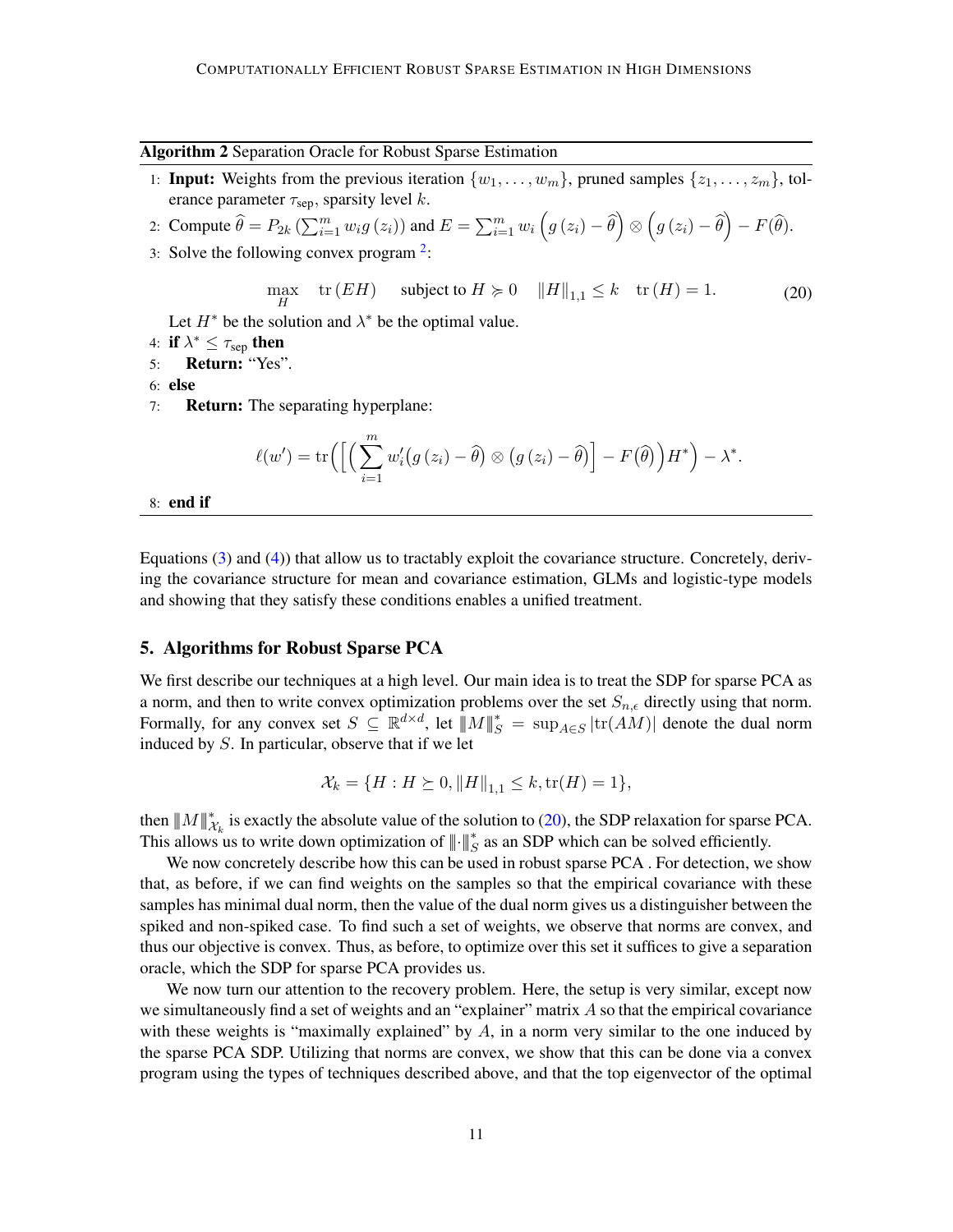A gives us the desired solution. While the convex program would be quite difficult to write down in one shot, it is quite easily expressible using the abstraction of dual norms.

## 5.1. The detection problem

In this section, we give an efficient algorithm for detecting a spiked covariance matrix in the presence of adversarial noise. Our algorithm is fairly straightforward: we ask for the set of weights  $w \in S_{n,\epsilon}$  so that the empirical second moment with these weights has minimal deviation from the identity in the dual  $\mathcal{X}_k$  norm. We may write this as a convex program. Then, we check the value of the optimal solution of this convex program. If this value is large, then we reject the null hypothesis, i.e. return the value 1 and otherwise we return the value 0. The formal description of this algorithm is given in Algorithm [3.](#page-11-0) From this description it is not immediately clear that this algorithm can be implemented efficiently. In Appendix  $G.1$  we show this is not an issue. At the heart of the matter is that  $\|\cdot\|_{\mathcal{X}_k}$  can be computed efficiently, and that the specific  $A \in \mathcal{X}_k$  which achieves the maxima can also be found efficiently.

<span id="page-11-0"></span>Algorithm 3 Robust detection of a rank 1 spike

1: Input: samples  $x_1, \ldots, x_n$ , error parameter  $\epsilon$ , failure parameter  $\delta$ , signal to noise ratio  $\rho$ 

2: Let  $\gamma$  be the value of the solution

<span id="page-11-1"></span>
$$
\min_{w \in S_{n,\epsilon}} \left\| \sum_{i=1}^n w_i (x_i x_i^T - I) \right\|_{\mathcal{X}_k}^* \tag{21}
$$

.

3: if  $\gamma \ge \rho/2$  then reject the null hypothesis (return 1), else accept (return 0).

## 5.2. The recovery problem

We now describe how to solve the robust recovery problem. An initial attempt would be to simply run the same SDP in  $(21)$ , and hope that the dual norm maximizer gives you enough information to recover the hidden spike. This would more or less correspond to the simplest modification SDP of the sparse PCA in the non-robust setting that one could hope gives non-trivial information in this setting. However, this cannot work, for the following straightforward reason: the value of the SDP is always at least  $O(\rho)$ , as we argue in Section [G.2.](#page-35-0) Therefore, the noise can pretend to be some other sparse vector u orthogonal to v, so that the covariance with noise looks like  $w^g(I + \rho vv^T) + w^g \rho uu^T$ , so that the value of the SDP can be minimized with the uniform set of weights. Then it is easily verified that both  $vv^T$  and  $uu^T$  are dual norm maximizers, and so the dual norm maximizer does not uniquely determine  $v$ .

To circumvent this, we simply add a slack variable to the SDP, which is an additional matrix in  $\mathcal{X}_k$ , which we use to try to maximally explain away the rank-one part of  $I + \rho v v^T$ . This forces the value of the SDP to be small, which allows us to show that the slack variable actually captures  $v$ .

Our algorithms and analyses will make crucial use of the following convex set, which is a relaxation of  $\mathcal{X}_k$ :

$$
\mathcal{W}_k = \left\{ X \in \mathbb{R}^{d \times d} : \text{tr}(X) \le 1, ||X||_{1,1} \le k, X \succeq 0 \right\}
$$

Our algorithm, given in Algorithm [4,](#page-12-4) is the following. We solve a convex program which simultaneously chooses a weights in  $S_{n,\epsilon}$  and a matrix  $A \in \mathcal{W}_k$  to minimize the  $\mathcal{W}_k$  distance between the sample covariance with these weights, and  $A$ . Our output is the top eigenvector of  $A$ .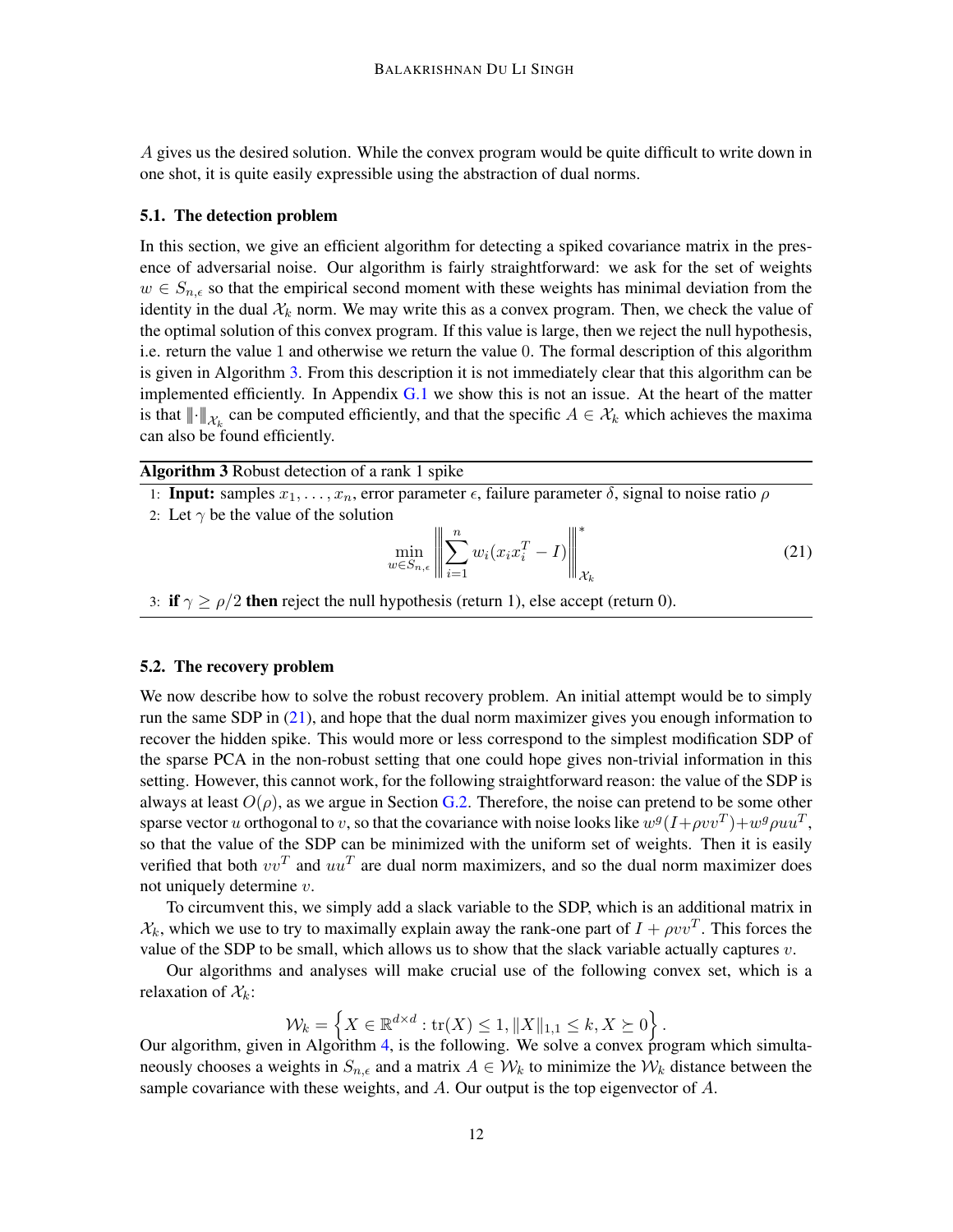<span id="page-12-4"></span>

| Algorithm 4 Robust estimation of the top principal component |  |  |  |
|--------------------------------------------------------------|--|--|--|
|--------------------------------------------------------------|--|--|--|

- 1: **Input:** samples  $x_1, \ldots, x_n$ , error rate  $\epsilon$ , failure probability  $\delta$ , signal to noise ratio  $\rho$
- 2: Let  $w^*$ ,  $A^*$  be the solution to

$$
\operatorname{argmin}_{w \in S_{n,\epsilon}, A \in \mathcal{X}_k} \left\| \sum_{i=1}^n w_i (x_i x_i^T - I) - \rho A \right\|_{\mathcal{W}_{2k}}^* \tag{22}
$$

3: Let u be the top eigenector of  $A^*$ 

4: return  $P_k(v)$ 

# 6. Conclusion and Future Directions

In this paper we propose a computationally tractable robust algorithm for sparse high-dimensional statistical estimation problems. We develop a general result, which we then specialize to obtain corollaries for sparse mean/covariance estimation, sparse linear regression and sparse generalized linear models. In each of these problems, we obtain near optimal dependency on the contamination parameter, and sample complexities that depend only logarithmically on the ambient dimension.

Future directions of research include developing faster alternatives to the ellipsoid algorithm, to further relax the assumptions in various settings, and finally to close the gap in sample complexity to statistically optimal, albeit computationally intractable procedures [\(Chen et al.,](#page-13-3) [2015,](#page-13-3) [2016\)](#page-13-4).

# Acknowledgments

S.B. was supported by the NSF grant DMS-1713003. S.S.D was supported by ARPA-E under grant in the the Terra program (Transportation Energy Resources from Renewable Agriculture) with title Automated TERRA Phenotyping System for Genetic Improvement of Energy Crops. J.L. was supported by NSF grant CCF-1217921, DOE grant DE-SC0008923, NSF CAREER Award CCF-145326, and a NSF Graduate Research Fellowship. The authors would like to thank Michael Cohen, Ilias Diakonikolas, Ankur Moitra, Ludwig Schmidt and Martin Wainwright for useful discussions. A.S. was supported by the NSF CAREER grant IIS-1252412 and CCF-1563918.

#### References

- <span id="page-12-0"></span>Jayadev Acharya, Ilias Diakonikolas, Jerry Li, and Ludwig Schmidt. Sample-optimal density estimation in nearly-linear time. In *Proceedings of the Twenty-Eighth Annual ACM-SIAM Symposium on Discrete Algorithms*, pages 1278–1289. SIAM, 2017.
- <span id="page-12-2"></span>Quentin Berthet and Philippe Rigollet. Optimal detection of sparse principal components in high dimension. *The Annals of Statistics*, 41(4):1780–1815, 2013a.
- <span id="page-12-3"></span>Quentin Berthet and Philippe Rigollet. Computational lower bounds for sparse pca. *arXiv preprint arXiv:1304.0828*, 2013b.
- <span id="page-12-5"></span>Kush Bhatia, Prateek Jain, and Purushottam Kar. Robust regression via hard thresholding. In *Advances in Neural Information Processing Systems*, pages 721–729, 2015.
- <span id="page-12-1"></span>Jacob Bien and Robert J Tibshirani. Sparse estimation of a covariance matrix. *Biometrika*, 98(4): 807, 2011.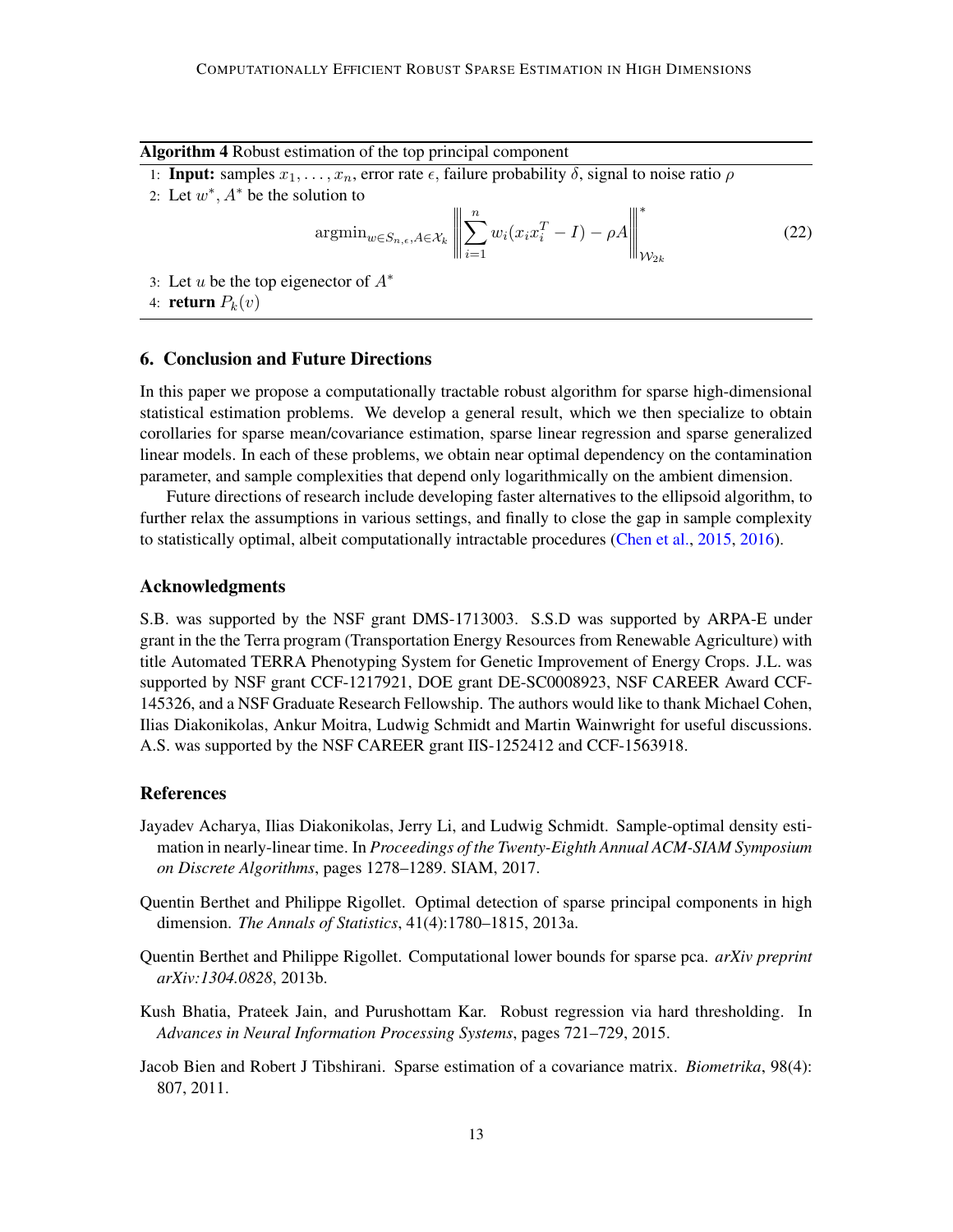- <span id="page-13-8"></span>Siu-On Chan, Ilias Diakonikolas, Xiaorui Sun, and Rocco A Servedio. Learning mixtures of structured distributions over discrete domains. In *Proceedings of the Twenty-Fourth Annual ACM-SIAM Symposium on Discrete Algorithms*, pages 1380–1394. SIAM, 2013.
- <span id="page-13-9"></span>Siu On Chan, Ilias Diakonikolas, Rocco A Servedio, and Xiaorui Sun. Near-optimal density estimation in near-linear time using variable-width histograms. In *Advances in Neural Information Processing Systems*, pages 1844–1852, 2014.
- <span id="page-13-7"></span>Moses Charikar, Jacob Steinhardt, and Gregory Valiant. Learning from untrusted data. *arXiv preprint arXiv:1611.02315*, 2016.
- <span id="page-13-3"></span>Mengjie Chen, Chao Gao, and Zhao Ren. Robust covariance matrix estimation via matrix depth. *arXiv preprint arXiv:1506.00691*, 2015.
- <span id="page-13-4"></span>Mengjie Chen, Chao Gao, and Zhao Ren. A general decision theory for huber's *epsilon*contamination model. *Electronic Journal of Statistics*, 10(2):3752–3774, 2016.
- <span id="page-13-10"></span>Constantinos Daskalakis, Ilias Diakonikolas, and Rocco A Servedio. Learning k-modal distributions via testing. In *Proceedings of the twenty-third annual ACM-SIAM symposium on Discrete Algorithms*, pages 1371–1385. Society for Industrial and Applied Mathematics, 2012.
- <span id="page-13-13"></span>Alexandre d'Aspremont, Laurent El Ghaoui, Michael I Jordan, and Gert RG Lanckriet. A direct formulation for sparse pca using semidefinite programming. *SIAM review*, 49(3):434–448, 2007.
- <span id="page-13-6"></span>Ilias Diakonikolas, Gautam Kamath, Daniel Kane, Jerry Li, Ankur Moitra, and Alistair Stewart. Robust estimators in high dimensions without the computational intractability. *arXiv preprint arXiv:1604.06443*, 2016a.
- <span id="page-13-11"></span>Ilias Diakonikolas, Daniel M Kane, and Alistair Stewart. Efficient robust proper learning of logconcave distributions. *arXiv preprint arXiv:1606.03077*, 2016b.
- <span id="page-13-12"></span>Ilias Diakonikolas, Daniel M Kane, and Alistair Stewart. Statistical query lower bounds for robust estimation of high-dimensional gaussians and gaussian mixtures. *arXiv preprint arXiv:1611.03473*, 2016c.
- <span id="page-13-14"></span>Martin Grötschel, László Lovász, and Alexander Schrijver. Geometric algorithms and combinato*rial optimization*, volume 2. Springer Science & Business Media, 2012.
- <span id="page-13-2"></span>Frank R Hampel, Elvezio M Ronchetti, Peter J Rousseeuw, and Werner A Stahel. *Robust statistics: the approach based on influence functions*, volume 114. John Wiley & Sons, 2011.
- <span id="page-13-5"></span>Cecil Hastings Jr, Frederick Mosteller, John W Tukey, and Charles P Winsor. Low moments for small samples: a comparative study of order statistics. *The Annals of Mathematical Statistics*, pages 413–426, 1947.
- <span id="page-13-0"></span>Peter J Huber. Robust estimation of a location parameter. *The Annals of Mathematical Statistics*, 35(1):73–101, 1964.
- <span id="page-13-1"></span>Peter J Huber. A robust version of the probability ratio test. *The Annals of Mathematical Statistics*, 36(6):1753–1758, 1965.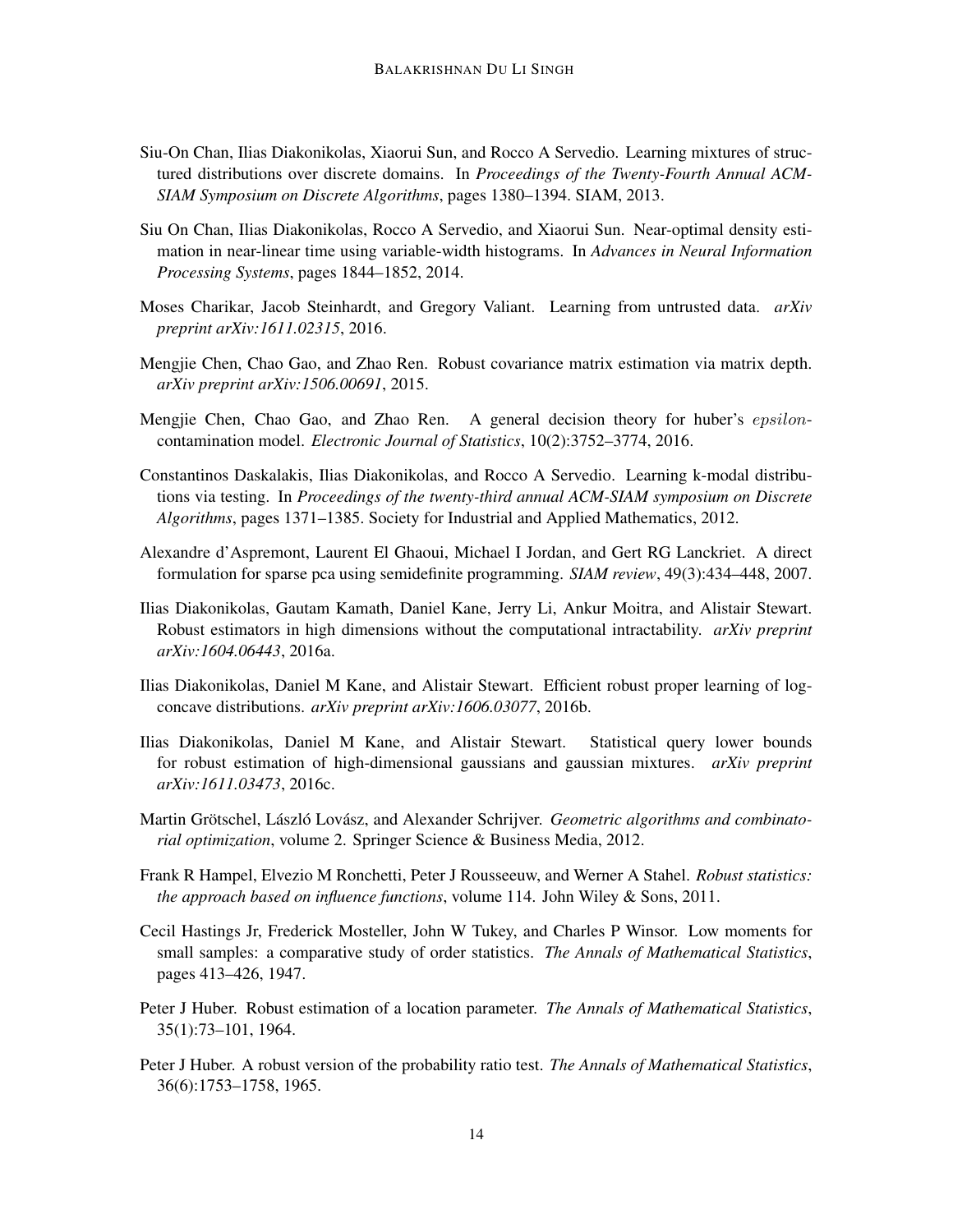<span id="page-14-1"></span>Peter J Huber. *Robust statistics*. Springer, 2011.

- <span id="page-14-8"></span>Prateek Jain, Ambuj Tewari, and Purushottam Kar. On iterative hard thresholding methods for high-dimensional m-estimation. In *Advances in Neural Information Processing Systems*, pages 685–693, 2014.
- <span id="page-14-5"></span>Iain M. Johnstone. On the distribution of the largest eigenvalue in principal components analysis. *Ann. Statist.*, 29(2):295–327, 04 2001.
- <span id="page-14-4"></span>Michael Kearns. Efficient noise-tolerant learning from statistical queries. *J. ACM*, 45(6):983–1006, 1998.
- <span id="page-14-3"></span>Kevin A Lai, Anup B Rao, and Santosh Vempala. Agnostic estimation of mean and covariance. *arXiv preprint arXiv:1604.06968*, 2016.
- <span id="page-14-9"></span>Malik Magdon-Ismail. Np-hardness and inapproximability of sparse pca. *arXiv preprint arXiv:1502.05675*, 2015.
- <span id="page-14-10"></span>Michael L Overton and Robert S Womersley. On the sum of the largest eigenvalues of a symmetric matrix. *SIAM Journal on Matrix Analysis and Applications*, 13(1):41–45, 1992.
- Amelia Perry, Alexander S Wein, Afonso S Bandeira, and Ankur Moitra. Optimality and sub-optimality of pca for spiked random matrices and synchronization. *arXiv preprint arXiv:1609.05573*, 2016.
- <span id="page-14-12"></span>Charles Stein. Dependent random variables. 1971.
- <span id="page-14-7"></span>Andreas M Tillmann and Marc E Pfetsch. The computational complexity of the restricted isometry property, the nullspace property, and related concepts in compressed sensing. *IEEE Transactions on Information Theory*, 60(2):1248–1259, 2014.
- <span id="page-14-0"></span>John W Tukey. Mathematics and the picturing of data. In *Proceedings of the international congress of mathematicians*, volume 2, pages 523–531, 1975.
- <span id="page-14-11"></span>Vincent Q Vu, Juhee Cho, Jing Lei, and Karl Rohe. Fantope projection and selection: A nearoptimal convex relaxation of sparse pca. In *Advances in neural information processing systems*, pages 2670–2678, 2013.
- <span id="page-14-6"></span>Tengyao Wang, Quentin Berthet, and Richard J Samworth. Statistical and computational trade-offs in estimation of sparse principal components. *The Annals of Statistics*, 44(5):1896–1930, 2016.
- <span id="page-14-2"></span>Yannis G Yatracos. Rates of convergence of minimum distance estimators and kolmogorov's entropy. *The Annals of Statistics*, 13(2):768–774, 1985.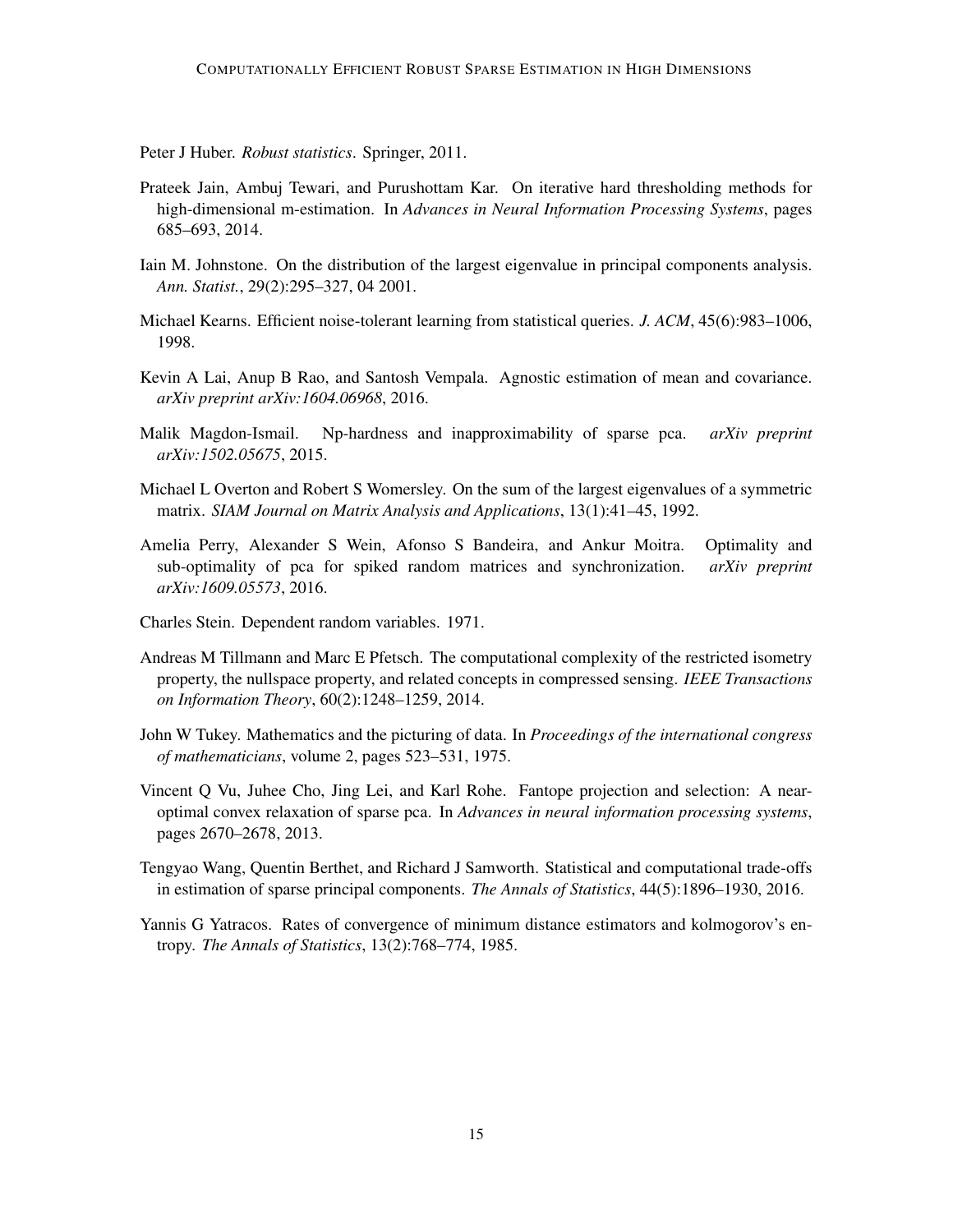## Appendix A. Proofs from Section [4](#page-9-0)

We first give a high-level descriptions of key steps in our algorithm and corresponding lemmas.

**Hard Thresholding:** The idea of using hard thresholding in sparse estimation problems in order to ensure that the overall estimation error is well controlled, has been explored recently in iterative hard thresholding algorithms (see for instance [Bhatia et al.](#page-12-5) [\(2015\)](#page-12-5); [Jain et al.](#page-14-8) [\(2014\)](#page-14-8)). The key result we need, relates the k-sparse subset error of the original estimator to the full  $\ell_2$  error of the hard-thresholded estimator. Recalling the definitions of the error of the original estimator  $\Delta$  and the error of the thresholded estimator  $\Delta$  we show the following result:

**Lemma A.1** *Suppose*  $\theta_q$  *is k-sparse, then we have the following result:* 

<span id="page-15-0"></span>
$$
\frac{1}{5} \|\widehat{\Delta}\|_2 \le \left\| P_k\left(\widetilde{\Delta}\right) \right\|_2 \le 4 \|\widehat{\Delta}\|_2.
$$

Intuitively, this result lets us pass from the high-dimensional feasible error control on subsets to the more desirable  $\ell_2$  error control.

Good Weights and Approximation of the Covariance: The utility of the ellipsoid algorithm is in finding an appropriate set of weights, such that the weighted empirical estimate of the functional is sufficiently accurate. In more details, we consider weights such that the weighted covariance is close to the true one on every sparse subset of coordinates. Defining,  $\hat{\theta} = P_{2k} \left( \sum_{i=1}^{m} w_i g(z_i) \right)$ :

**Definition A.1** *[Good Weights] Let*  $C_{\delta}$  *be the subset of*  $S_{m,\epsilon}$  *such that for any*  $w \in C_{\delta}$  *we have* 

$$
\left\| \sum_{i=1}^{m} w_i (g(z_i) - \widehat{\theta}) (g(z_i) - \widehat{\theta})^{\top} - \text{cov} (\theta_g(P)) \right\|_{k,op} \leq (L_F^2 + L_{\text{cov}}) \delta.
$$

The parameter  $\delta$  in the above definition is an accuracy parameter that will be chosen as a function of only  $\epsilon$  differently for each model. The central role of this set of weights is captured by the following result, whose proof follows along similar lines to that of Lemma 4.19 of [Diakonikolas et al.](#page-13-6) [\(2016a\)](#page-13-6).

<span id="page-15-1"></span>**Lemma A.2** *Let*  $w \in S_{n,\epsilon}$  *and suppose that for a universal constant*  $C_1$  *we have,* 

$$
|\mathcal{B}| \leq 2\epsilon n,
$$
  
\n
$$
||P_s(\widetilde{\Delta}(w^g))||_2 \leq C_1 \left( \left( L_F + \sqrt{L_{\text{cov}}} \right) \delta \right),
$$
  
\n
$$
||\mathcal{E}(w^g)||_{k,op} \leq C_1 \left( \left( L_F^2 + L_{\text{cov}} \right) \delta \right),
$$

where  $\delta \geq C_2 \epsilon$  for some sufficiently large constant  $C_2$ . If  $||P_s(\tilde{\Delta}(w))||_2 \geq C_3 (L_F +$  $\sqrt{L_{\rm cov}}$ )  $\delta$ *for some sufficiently large constant*  $C_3$ *, then for sufficiently small*  $\epsilon$  *we have that,* 

$$
\left\| \sum_{i=1}^m w_i \big(g(z_i) - \widehat{\theta}\big) \big(g(z_i) - \widehat{\theta}\big)^\top - \text{cov}\left(\theta_g(P)\right) \right\|_{k,op} \ge \frac{\left\| P_k\left(\widetilde{\Delta}(w)\right) \right\|_2^2}{4\epsilon}.
$$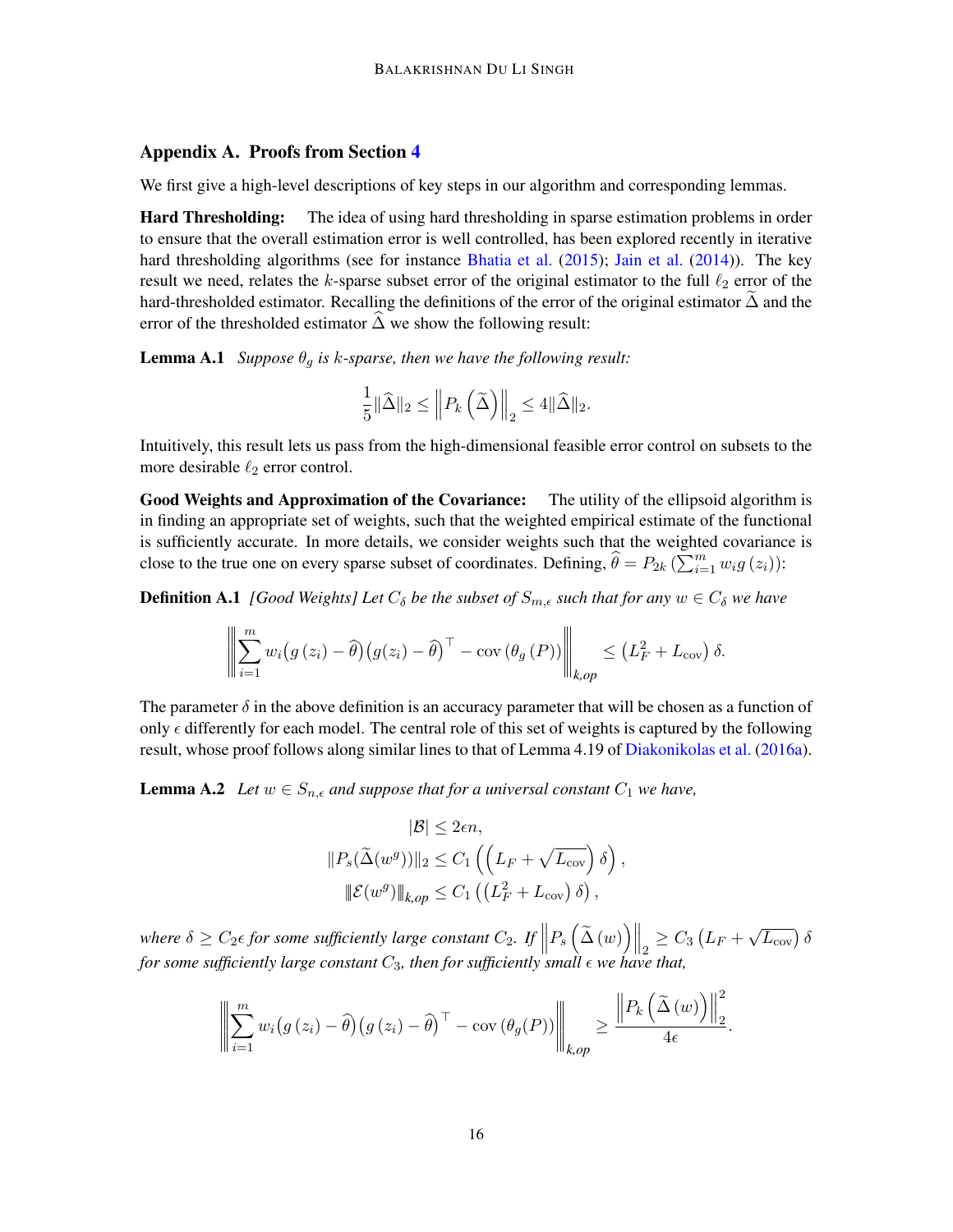Roughly, this lemma guarantees that if the weighting scheme is such that the error  $\tilde{\Delta}^S$  is large (in  $\ell_2$ ) then the weights cannot belong to the set of good weights defined above. We note that an essentially identical result can be proved if we replace the true covariance by a plug-in estimate, provided the covariance map is sufficiently smooth (see Lemma [A.6\)](#page-19-0). This results in an important reduction, in order to obtain an accurate estimate it suffices to find a weight vector that belongs to the set of good weights. We accomplish this via the ellipsoid algorithm.

Convex Relaxation of Sparse PCA: In order to use the previous lemma in the ellipsoid algorithm, we need to be able to design a separation oracle for the set of good weights. The main technical hurdle is that we need to compute, for a given set of weights, the sparse operator norm which is an intractable problem in general [\(Magdon-Ismail,](#page-14-9) [2015\)](#page-14-9).

We replace the sparse PCA algorithm by a standard tractable convex relaxation [\(d'Aspremont](#page-13-13) [et al.,](#page-13-13) [2007\)](#page-13-13). The following result shows that the optimal value of this program is sandwiched by the optimal value of the intractable sparse PCA program.

<span id="page-16-0"></span>**Lemma A.3** For a fixed w, the optimal value  $\lambda^*(w)$  of Eqn. [\(20\)](#page-10-2) satisfies

$$
\lambda^*(w) \geq \left\| \sum_{i=1}^m w_i \big(g(z_i) - \widehat{\theta}(w)\big) \big(g(z_i) - \widehat{\theta}(w)\big)^\top - F(\widehat{\theta}(w)) \right\|_{k,op}.
$$

*Furthermore, the solution* H<sup>∗</sup> (w) *satisfies that there is a universal constant* C *such that for any*  $w' \in S_{m,\epsilon}$ 

$$
\operatorname{tr}\left(\left(\sum_{i=1}^{m} w'_{i}(g(z_{i}) - \widehat{\theta}(w))(g(z_{i}) - \widehat{\theta}(w)) - F(\widehat{\theta}(w))\right)H^{*}(w)\right) \leq C\left(s\left\|\mathcal{E}(w')\right\|_{\infty} + \left\|\widehat{\Delta}(w)\right\|_{2}^{2} + \left(L_{F} + s\left\|\widetilde{\Delta}(w')\right\|_{\infty}\right)\left\|\widehat{\Delta}(w)\right\|_{2}\right).
$$

Concretely, the above lemma provides two guarantees. First that the optimal value of the relaxation is never too small, so that the ellipsoid algorithm does not falsely accept a bad weighting scheme, and finally, that the separating hyperplane is sufficiently accurate when appropriate control can be established on the various stochastic fluctuations. We combine these two facts to complete the analysis of the ellipsoid algorithm and to establish Theorem [3.1](#page-6-0) in the Appendix.

## A.1. Proof of Hard Thresholding

**Lemma A.4 (Lemma [A.1\)](#page-15-0)** *Suppose*  $\theta_q$  *is k*-sparse, then we have the following result:

$$
\frac{1}{5} \|\widehat{\Delta}\|_2 \le \left\| P_k\left(\widetilde{\Delta}\right) \right\|_2 \le 4 \|\widehat{\Delta}\|_2.
$$

**Proof** We denote  $S^*$  to be the support for  $\theta$  and S be indices for the selected 2k entries. We first prove  $\frac{1}{5} \left\| \hat{\Delta} \right\|_2 \leq \left\| P_k \left( \tilde{\Delta} \right) \right\|_2$ . Let  $\tau = \left\| P_k \left( \tilde{\Delta} \right) \right\|_2$ . We have

$$
\left\|\widehat{\theta}-\theta\right\|_2\leq \left\|\widehat{\theta}^{\mathcal{S}}-\theta_g^{\mathcal{S}}\right\|_2+\left\|\widehat{\theta}^{\mathcal{S}^c\cap(\mathcal{S}^*)}-\theta_g^{\mathcal{S}^c\cap(\mathcal{S}^*)}\right\|_2+\left\|\widehat{\theta}^{\mathcal{S}^c\cap(\mathcal{S}^*)^c}-\theta_g^{\mathcal{S}^c\cap(\mathcal{S}^*)^c}\right\|_2.
$$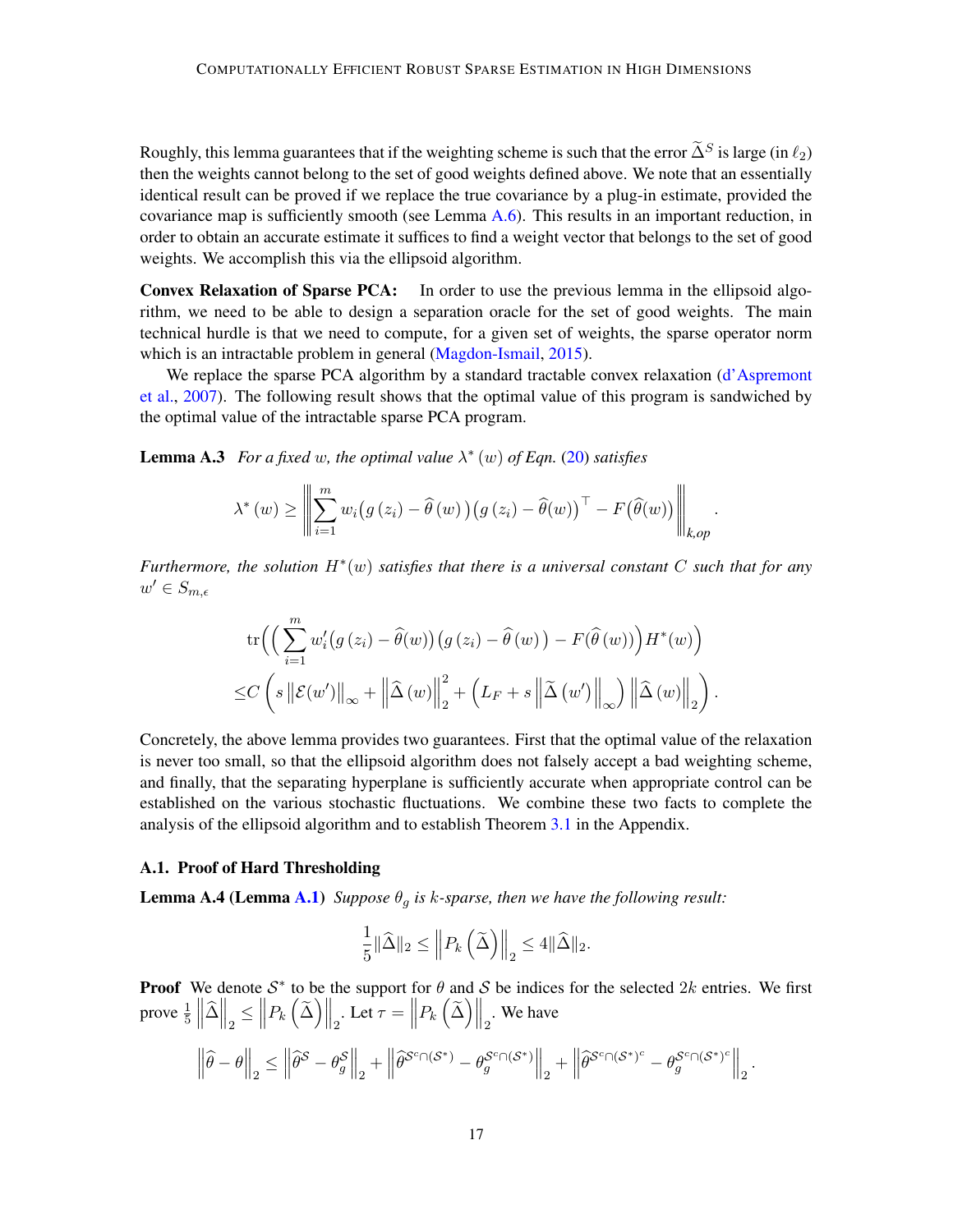Now we bound the three terms in the right hand side separately. The first term is bounded by  $2\tau$  by our assumption. The third term is 0 by definition of S and  $S^*$ . For the second term, note

$$
\left\|\widehat{\theta}^{\mathcal{S}^c \cap (\mathcal{S}^*)}-\theta_g^{\mathcal{S}^c \cap (\mathcal{S}^*)}\right\|_2 \le \left\|\widetilde{\theta}^{\mathcal{S}^c \cap (\mathcal{S}^*)}-\theta_g^{\mathcal{S}^c \cap (\mathcal{S}^*)}\right\|_2 + \left\|\widetilde{\theta}^{\mathcal{S}^c \cap (\mathcal{S}^*)}-\widehat{\theta}^{\mathcal{S}^c \cap (\mathcal{S}^*)}\right\|_2
$$
  
= 
$$
\left\|\widetilde{\theta}^{\mathcal{S}^c \cap (\mathcal{S}^*)}-\theta_g^{\mathcal{S}^c \cap (\mathcal{S}^*)}\right\|_2 + \left\|\widetilde{\theta}^{\mathcal{S}^c \cap (\mathcal{S}^*)}\right\|_2.
$$

We have  $\left\|\widetilde{\theta}^{\mathcal{S}^c \cap (\mathcal{S}^*)} - \theta_g^{\mathcal{S}^c \cap (\mathcal{S}^*)}\right\|_2 \leq \tau$  by assumption. Assume  $\left\|\widetilde{\theta}^{\mathcal{S}^c \cap (\mathcal{S}^*)}\right\|_2 \geq 2\tau$ . Since  $|\mathcal{S}| = 2k$ ,  $\| \cdot \|_2$   $\|_2$   $\|_2$   $\|_2$   $\|_2$   $\|_2$ then there exists  $\mathcal{S}' \subset \mathcal{S}, |\mathcal{S}'| = k$  such that  $\mathcal{S}^* \cap \mathcal{S}' = \emptyset$  with  $\left\| \widetilde{\theta}^{\mathcal{S}'} \right\|_2 \ge \left\| \widetilde{\theta}^{\mathcal{S}^c} \cap \mathcal{S}^* \right\|_2 \ge 2\tau$ . However,  $\left\|\tilde{\theta}^{S'}\right\|_2 = \left\|\tilde{\Delta}^{S'}\right\|_2 \leq \tau$  by our assumption. Therefore,  $\left\|\tilde{\theta}^{S^c \cap (S^*)}\right\|_2 \leq 2\tau$ . Adding all these terms up, we have  $\left\|\widehat{\theta} - \theta_g\right\|_2 \leq 4\tau$ .  $\begin{array}{ccc} \n\begin{array}{ccc} \n\end{array} & \n\begin{array}{cc} \n\end{array} & \n\begin{array}{cc} \n\end{array} & \n\begin{array}{cc} \n\end{array} & \n\begin{array}{cc} \n\end{array} & \n\end{array}$ 

For the other direction, let  $\gamma = ||\hat{\Delta}||_2$ . For any  $\mathcal{S}' \subset [d]$ ,  $|\mathcal{S}'| \leq k$ , we have

$$
\left\| \tilde{\Delta}^{\mathcal{S}'} \right\|_2 \le \left\| \tilde{\Delta}^{\mathcal{S}' \cap \mathcal{S}} \right\|_2 + \left\| \tilde{\Delta}^{\mathcal{S}' \cap \mathcal{S}^c} \right\|_2
$$

$$
= \left\| \hat{\Delta}^{\mathcal{S}' \cap \mathcal{S}} \right\|_2 + \left\| \tilde{\Delta}^{\mathcal{S}' \cap \mathcal{S}^c} \right\|_2
$$

$$
\le \gamma + \left\| \tilde{\Delta}^{\mathcal{S}' \cap \mathcal{S}^c} \right\|_2
$$

where the last inequality is by our assumption. Now applying triangle inequality on  $\left\|\tilde{\Delta}^{\mathcal{S}'\cap\mathcal{S}^c}\right\|_2$ , we have

$$
\left\| \widetilde{\Delta}^{\mathcal{S}' \cap \mathcal{S}^c} \right\|_2 \le \left\| \widetilde{\Delta}^{\mathcal{S}' \cap \mathcal{S}^c \cap \mathcal{S}^*} \right\|_2 + \left\| \widetilde{\Delta}^{\mathcal{S}' \cap \mathcal{S}^c \cap (\mathcal{S}^*)^c} \right\|_2.
$$

For the first term, observe that

$$
\begin{aligned} \left\| \widetilde{\Delta}^{\mathcal{S}' \cap \mathcal{S}^c \cap \mathcal{S}^*} \right\|_2 &\leq \left\| \widetilde{\Delta}^{\mathcal{S}^c \cap \mathcal{S}^*} \right\|_2 \\ &= \left\| \widetilde{\theta}^{\mathcal{S}^c \cap \mathcal{S}^*} - \theta^{\mathcal{S}^c \cap \mathcal{S}^*}_g \right\|_2 \\ &\leq \left\| \widetilde{\theta}^{\mathcal{S}^c \cap \mathcal{S}^*} \right\|_2 + \left\| \theta^{\mathcal{S}^c \cap \mathcal{S}^*}_g \right\|_2 \end{aligned}
$$

By definition of  $P_{2k}$ , there exists  $\mathcal{S}'' \subset \mathcal{S}$  with  $|\mathcal{S}''| = s$  and  $\theta^{\mathcal{S}''} = 0$  and  $\left\| \widetilde{\theta}^{\mathcal{S}''} \right\|_2 \ge \left\| \widetilde{\theta}^{\mathcal{S}^c \cap \mathcal{S}^*} \right\|_2$ .  $\|\cdot\|_2 = \|\cdot\|_2$ Therefore,  $\left\|\tilde{\theta}_{(S)^c \cap S^*}\right\|_2 \leq \gamma$ . Next, notice  $\left\|\theta_g^{S^c \cap S^*}\right\|_2 = \left\|\tilde{\triangle}^{S^c \cap S^*}\right\|_2 \leq \gamma$ . Lastly, note again  $|\mathcal{S}' \cap (\mathcal{S})^c \cap (\mathcal{S}^*)^c| \leq s$ , so

$$
\left\| \widetilde{\Delta}^{\mathcal{S}' \cap \mathcal{S}^c \cap (\mathcal{S}^*)^c} \right\|_2 = \left\| \widetilde{\theta}^{\mathcal{S}' \cap \mathcal{S}^c \cap (\mathcal{S}^*)^c} \right\|_2
$$
  
\n
$$
\leq \left\| \widetilde{\theta}^{\mathcal{S}''} \right\|_2
$$
  
\n
$$
= \left\| \widetilde{\Delta}^{\mathcal{S}''} \right\|_2
$$
  
\n
$$
= \left\| \widehat{\Delta}^{\mathcal{S}''} \right\|_2
$$
  
\n
$$
\leq \gamma.
$$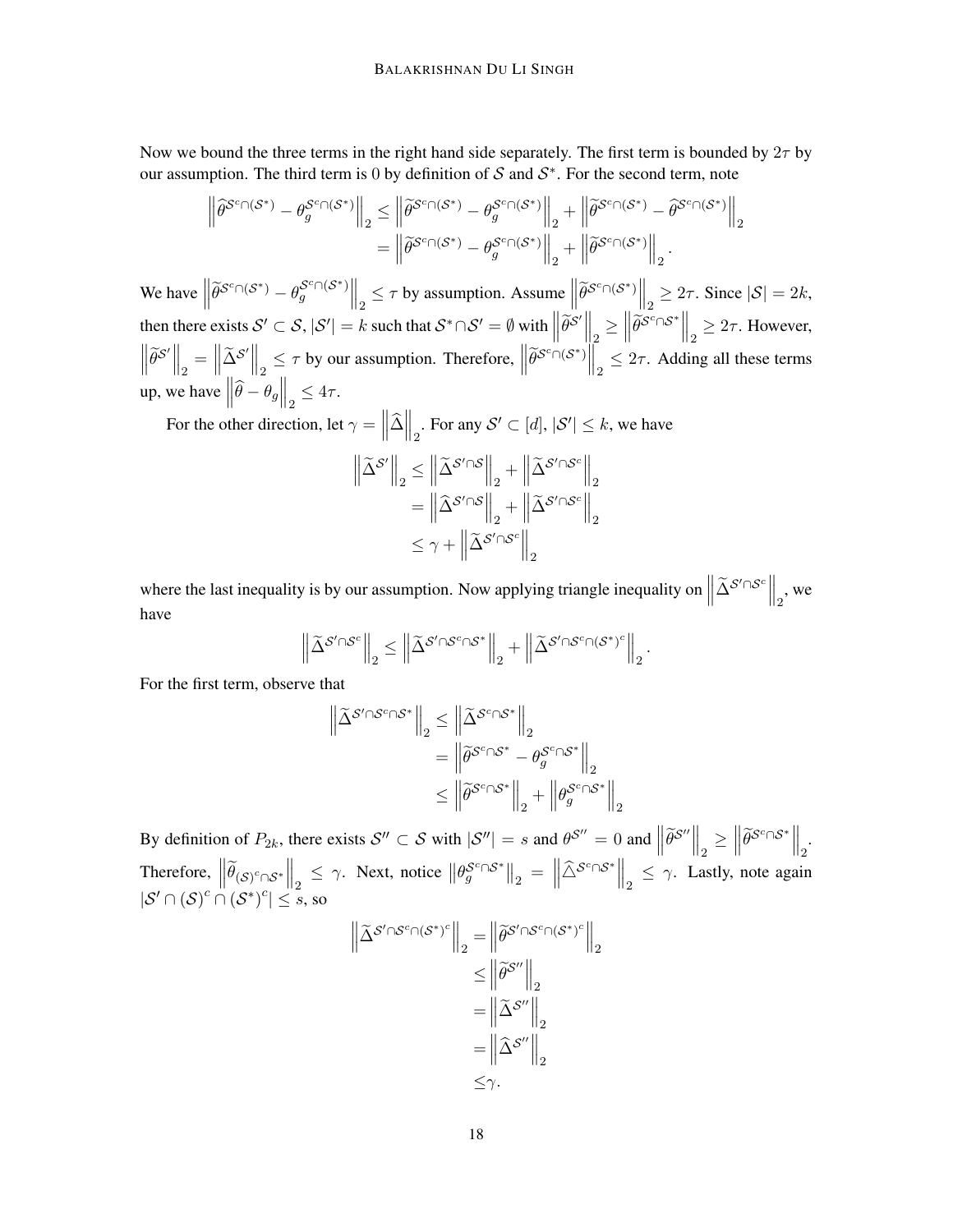■

Therefore  $\tilde{\Delta}^{\mathcal{S}'} \leq 4\gamma$ . Because  $\mathcal{S}'$  is arbitrary, our proof is complete.

## A.2. Proofs of Good Weights and Approximation of the Covariance

**Lemma A.5 (Lemma [A.2\)](#page-15-1)** *Let*  $w \in S_{m,\epsilon}$  *and suppose that for a universal constant*  $C_1$  *we have,* 

$$
|\mathcal{B}| \leq 2\epsilon n,
$$
  
\n
$$
||P_s(\tilde{\Delta}(w^g))||_2 \leq C_1 \left( \left( L_F + \sqrt{L_{\text{cov}}} \right) \delta \right),
$$
  
\n
$$
||\mathcal{E}(w^g)||_{k,op} \leq C_1 \left( \left( L_F^2 + L_{\text{cov}} \right) \delta \right),
$$

where  $\delta \geq C_2 \epsilon$  for some sufficiently large constant  $C_2$ . If  $||P_k(\tilde{\Delta}(w))||_2 \geq C_3 (L_F +$  $\sqrt{L_{\rm cov}}$ )  $\delta$ *for some sufficiently large constant* C3*, then for sufficiently small we have that,*

$$
\left\|\sum_{i=1}^m w_i(g(z_i)-\widehat{\theta})(g(z_i)-\widehat{\theta})^\top - \text{cov}(\theta_g)\right\|_{k,op} \geq \frac{\left\|P_k\left(\widetilde{\Delta}(w)\right)\right\|_2^2}{4\epsilon}.
$$

**Proof** Let  $S = \operatorname{argmax}_{S' \subset [d], |S'| \leq k}$  $\Delta^{\mathcal{S}'}\Big\|_2$ . Assumptions in the lemma imply that

$$
\left\| \sum_{i \in \mathcal{B}} w_i \left( g^{\mathcal{S}} \left( z_i \right) - \theta_g^{\mathcal{S}} \right) \right\|_2 = \left\| \widetilde{\Delta}^{\mathcal{S}} - \sum_{i \in \mathcal{G}} w_i \left( g^{\mathcal{S}} \left( z_i \right) - \theta_g^{\mathcal{S}} \right) \right\|_2
$$
  

$$
= \frac{C_1}{5} \left( L_F + \sqrt{L_{\text{cov}}} \right) \delta - c \left( L_F + \sqrt{L_{\text{cov}}} \right) \delta
$$
  

$$
= \left( \frac{C_1}{5} - c \right) \left( L_F + \sqrt{L_{\text{cov}}} \right) \delta
$$

where we have used Lemma [A.1.](#page-15-0) Now consider the covariance. We have

$$
\sum_{i \in \mathcal{B}} \frac{w_i}{w_b} \left( g^{\mathcal{S}} \left( z_i \right) - \theta_g^{\mathcal{S}} \right) \left( g^{\mathcal{S}} \left( z_i \right) - \theta_g^{\mathcal{S}} \right) \succcurlyeq \left( \frac{w_i}{w_b} \left( g^{\mathcal{S}} \left( z_i \right) - \theta_g^{\mathcal{S}} \right) \right) \left( \frac{w_i}{w_b} \left( g^{\mathcal{S}} \left( z_i \right) - \theta_g^{\mathcal{S}} \right) \right)
$$

because of the non-negativity of variance. Therefore, because  $|\mathcal{B}| \leq 2\epsilon n$ , we have

$$
\left\| \sum_{i \in \mathcal{B}} \left( g^{\mathcal{S}} \left( z_i \right) - \theta_g^{\mathcal{S}} \right) \left( g^{\mathcal{S}} \left( z_i \right) - \theta_g^{\mathcal{S}} \right)^{\top} \right\|_{op} \geq \frac{\left\| \widetilde{\Delta}^{\mathcal{S}} \right\|_2^2}{2\epsilon}.
$$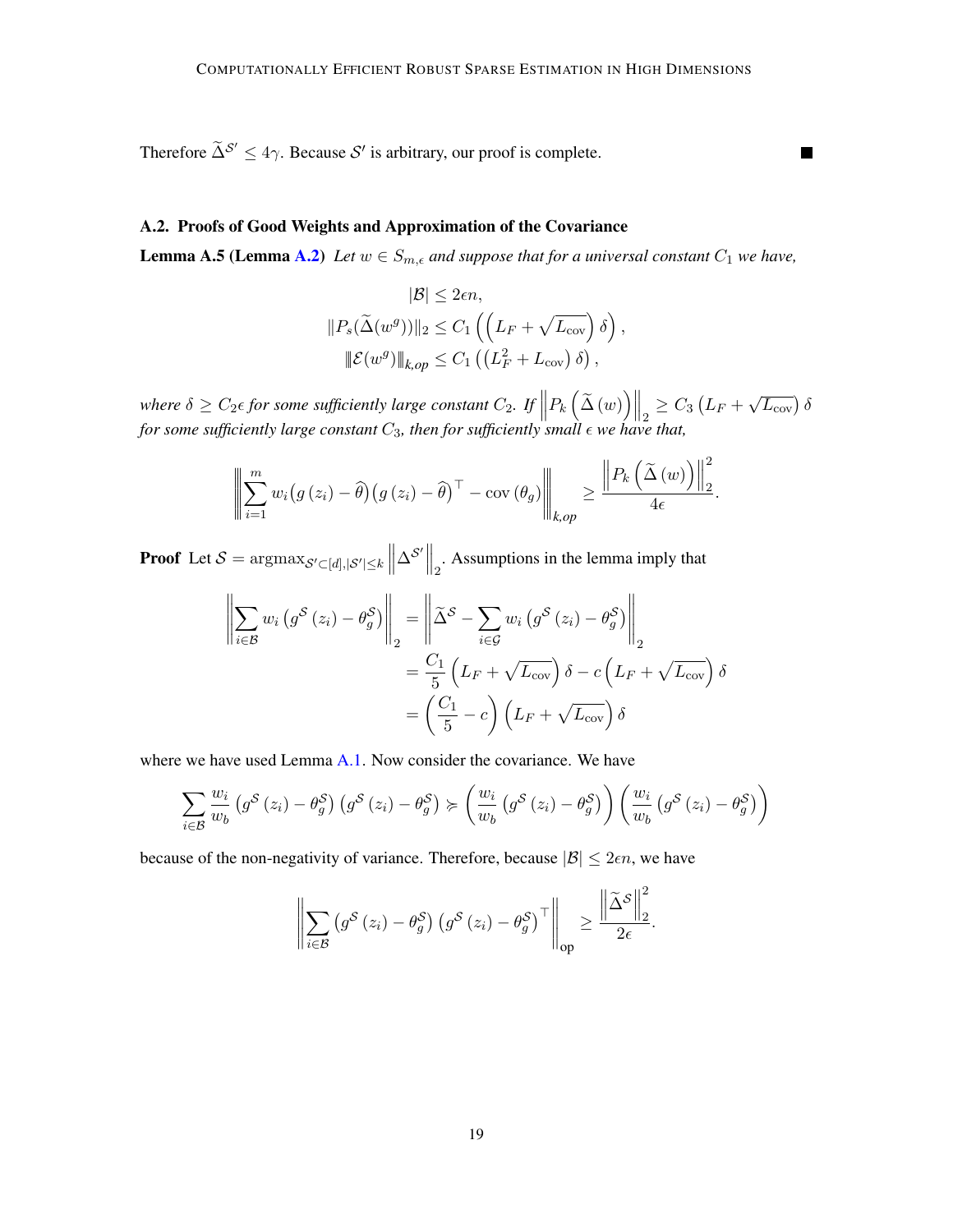Now using our assumption on the covariance, we have

$$
\left\| \sum_{i=1}^{m} w_i \left( g^S \left( z_i \right) - \theta_g^S \right) \left( g^S \left( z_i \right) - \theta_g^S \right)^\top \right\|_{op}
$$
\n
$$
\geq \left\| \sum_{i \in \mathcal{B}} w_i \left( g^S \left( z_i \right) - \theta_g^S \right) \left( g^S \left( z_i \right) - \theta_g^S \right)^\top \right\|_{op}
$$
\n
$$
\left\| \sum_{i \in \mathcal{G}} w_i \left( g^S \left( z_i \right) - \theta_g^S \right) \left( g^S \left( z_i \right) - \theta_g^S \right)^\top - w_g \text{cov} \left( \theta_g^S \right) \right\|_{op}
$$
\n
$$
= \frac{\left\| \tilde{\Delta}^S \right\|^2}{2\epsilon} - c \left( L_F^2 + L_{\text{cov}} \right) \delta - 2\epsilon L_{\text{cov}}
$$
\n
$$
\geq \frac{\left\| \tilde{\Delta}^S \right\|^2}{3\epsilon}
$$

where in the last inequality we have used the assumption that  $\epsilon$  is sufficiently small. Lastly, we use the expression

$$
\sum_{i=1}^{m} w_i \left( g^S(z_i) - \widehat{\theta}^S \right) \left( g^S(z_i) - \widehat{\theta}^S \right)^{\top} - \text{cov} \left( \theta_g^S \right)
$$
\n
$$
= \sum_{i=1}^{m} w_i \left( g^S(z_i) - \theta_g^S \right) \left( g^S(z_i) - \theta_g^S \right)^{\top} - \text{cov} \left( \theta_g^S \right) - \widehat{\Delta}^S \left( \widehat{\Delta}^S \right)^{\top} - \widehat{\Delta}^S \left( \widehat{\Delta}^S \right)^{\top} + \widehat{\Delta}^S \left( \widehat{\Delta}^S \right)^{\top}.
$$

to obtain

$$
\left\| \sum_{i=1}^{m} w_i \left( g^S \left( z_i \right) - \widehat{\theta}^S \right) \left( g^S \left( z_i \right) - \widehat{\theta}^S \right)^{\top} - \text{cov} \left( \theta_g^S \right) \right\|_{op}
$$
  
\n
$$
\geq \left\| \sum_{i=1}^{m} w_i \left( g^S \left( z_i \right) - \theta_g^S \right) \left( g^S \left( z_i \right) - \theta_g^S \right)^{\top} - \text{cov} \left( \theta_g^S \right) \right\|_{op} - 24 \left( \left\| \widetilde{\Delta}^S \right\|_2^2 \right)
$$
  
\n
$$
\geq \frac{\left\| \widetilde{\Delta}^S \right\|^2}{4\epsilon}.
$$

<span id="page-19-0"></span>Lemma A.6 *Using the same notations and assuming the same conditions as Lemma [A.2,](#page-15-1) we have*

 $\blacksquare$ 

$$
\left\|\sum_{i=1}^m w_i\left(g\left(z_i\right)-\widehat{\theta}\left(w\right)\right)\left(g\left(z_i\right)-\widehat{\theta}\left(w\right)\right)^{\top}-F\left(\widehat{\theta}\left(w\right)\right)\right\|_{k,op} \geq \frac{\left\|P_k\left(\widetilde{\Delta}\left(w\right)\right)\right\|_2^2}{5\epsilon}.
$$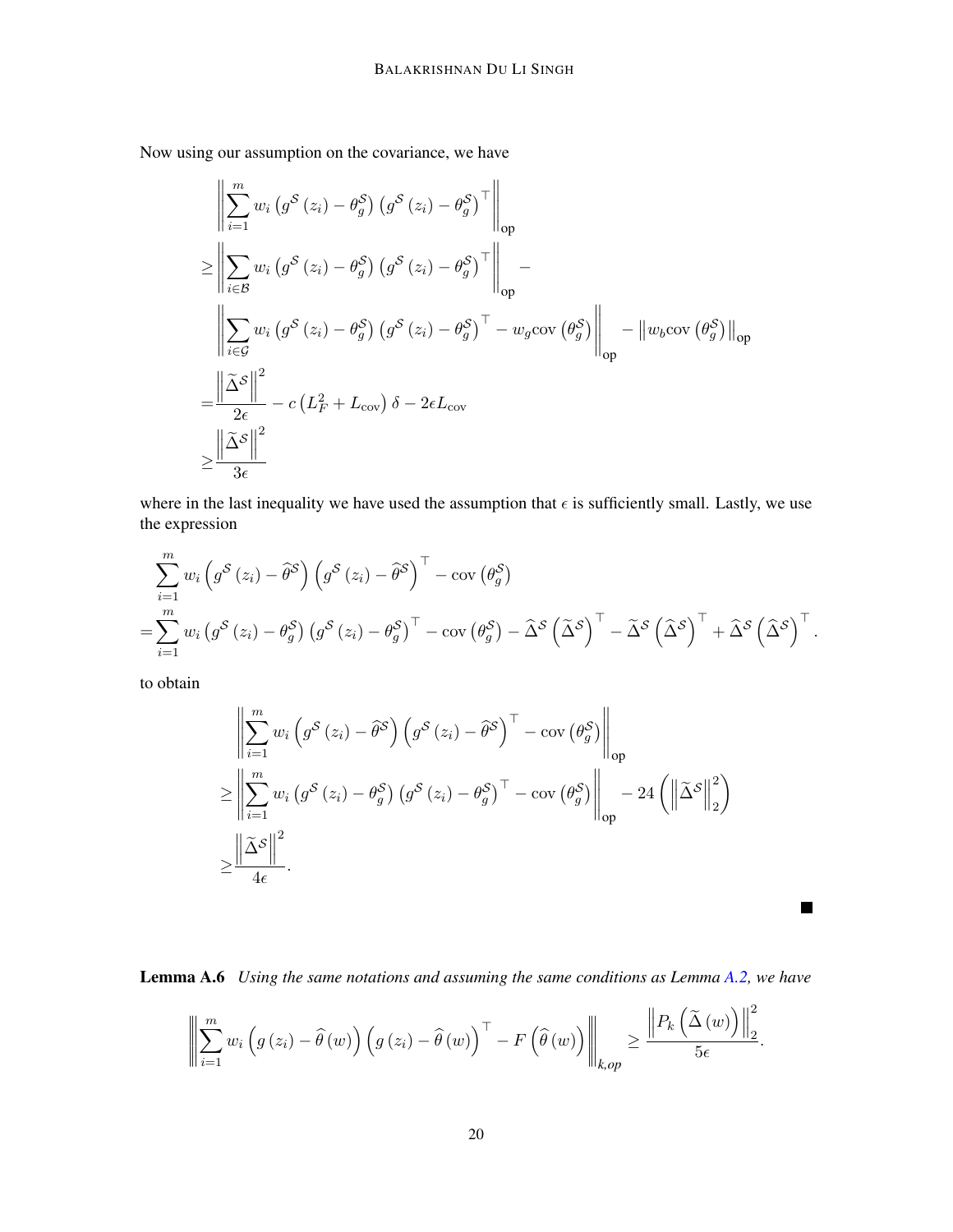Proof With the same notations in the proof of Lemma [A.1,](#page-15-0) we know

$$
\left\|\sum_{i=1}^m w_i\left(g^{\mathcal{S}}\left(z_i\right)-\widehat{\theta}^{\mathcal{S}}\right)\left(g^{\mathcal{S}}\left(z_i\right)-\widehat{\theta}^{\mathcal{S}}\right)^{\top}-\text{cov}\left(\theta_g^{\mathcal{S}}\right)\right\|_{\text{op}} \geq \frac{\left\|\widetilde{\Delta}^{\mathcal{S}}\right\|^2}{4\epsilon}.
$$

By our assumptions on  $F$ , we have

$$
\begin{aligned} \left\| F\left( \theta \right) - F\left( \widehat{\theta} \right) \right\|_{\mathbf{k},\mathsf{op}} &\leq & L_F \left\| \widehat{\Delta} \right\|_2 + C \left\| \widehat{\Delta} \right\|_2^2 \\ &\leq & 5 L_F \left\| \widetilde{\Delta}^{\mathcal{S}} \right\|_2 + 5 C \left\| \widetilde{\Delta}^{\mathcal{S}} \right\|_2^2. \end{aligned}
$$

Since  $\delta = \Omega(\epsilon)$ ,  $\epsilon$  is larger than any absolute constant, applying triangle inequality to previous two inequalities, we obtain the desired result.

# A.3. Proofs of Convex Relaxation of Sparse PCA

**Theorem A.1 (Theorem [A.3\)](#page-16-0)** For a fixed w, the optimal value  $\lambda^*(w)$  of Eqn. [\(20\)](#page-10-2) satisfies

$$
\lambda^*(w) \geq \left\| \sum_{i=1}^m w_i \big(g(z_i) - \widehat{\theta}(w)\big) \big(g(z_i) - \widehat{\theta}(w)\big)^\top - F(\widehat{\theta}(w)) \right\|_{k,op}.
$$

*Furthermore, the solution* H<sup>∗</sup> (w) *satisfies that there is a universal constant* C *such that for any*  $w' \in S_{m,\epsilon}$ 

$$
\operatorname{tr}\left(\left(\sum_{i=1}^{m} w'_{i}(g(z_{i}) - \widehat{\theta}(w))(g(z_{i}) - \widehat{\theta}(w)) - F(\widehat{\theta}(w))\right)H^{*}(w)\right) \leq C\left(k\left\|\mathcal{E}(w')\right\|_{\infty} + \left\|\widehat{\Delta}(w)\right\|_{2}^{2} + \left(L_{F} + s\left\|\widetilde{\Delta}(w')\right\|_{\infty}\right)\left\|\widehat{\Delta}(w)\right\|_{2}\right).
$$

Proof Because this is a convex relaxation of sparse PCA, the lower bound is naturally satisfied. For the upper bound, again we use the decomposition

$$
\sum_{i=1}^{m} w'_{i} \left(g\left(z_{i}\right)-\widehat{\theta}\right)\left(g\left(z_{i}\right)-\widehat{\theta}\right)-F\left(\widehat{\theta}\right)
$$
  
= $\mathcal{E}\left(w'\right)-\widetilde{\Delta}\left(w'\right)\widehat{\Delta}\left(w\right)^{\top}-\widehat{\Delta}\left(w\right)\widetilde{\Delta}\left(w'\right)^{\top}+\widehat{\Delta}\left(w\right)\widehat{\Delta}\left(w\right)^{\top}+\text{cov}\left(g\right)-F\left(\widehat{\theta}\left(w\right)\right).$ 

First applying Hölder inequality on trace we have

$$
\mathrm{tr}\left(\mathcal{E}\left(w'\right)H^*\left(w\right)\right)\leq \left\|\mathcal{E}\left(w'\right)\right\|_{\infty,\infty}\left\|H^*\left(w\right)\right\|_{1,1}\leq k\left\|\mathcal{E}\left(w'\right)\right\|_{\infty,\infty}.
$$

Similarly, we have

$$
\operatorname{tr}\left(\left(\widetilde{\Delta}\left(w'\right)\widehat{\Delta}\left(w\right)^{\top}+\widehat{\Delta}\left(w\right)\widetilde{\Delta}\left(w'\right)^{\top}\right)H^{*}\left(w'\right)\right) \leq 2k\left\|\widetilde{\Delta}\left(w'\right)\right\|_{\infty}\left\|\widehat{\Delta}\left(w\right)\right\|_{2}.
$$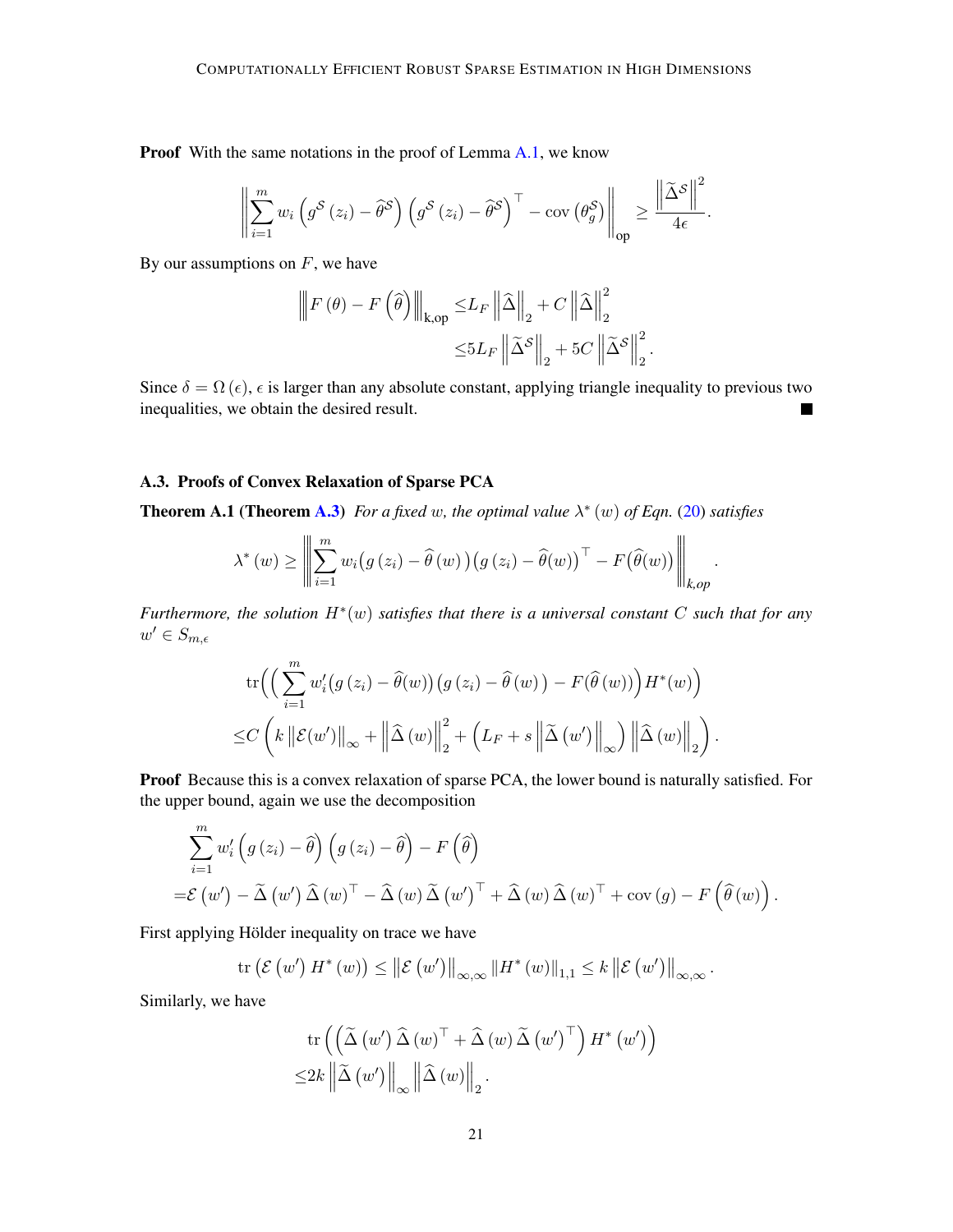Note  $H^*(w)$  belongs to the Fantope  $\mathcal{F}^1$  [\(Overton and Womersley,](#page-14-10) [1992;](#page-14-10) [Vu et al.,](#page-14-11) [2013\)](#page-14-11), so

$$
\mathrm{tr}\left(\widehat{\Delta}\left(w\right)\widehat{\Delta}\left(w\right)^{\top} H^{*}\left(w\right)\right) \leq \left\|\widehat{\Delta}\left(w\right)\widehat{\Delta}\left(w\right)^{\top}\right\|_{\mathrm{op}} \leq \left\|\widehat{\Delta}\left(w\right)\right\|_{2}^{2}.
$$

Using this property again we have

$$
\operatorname{tr}\left(\left[\operatorname{cov}\left(g\right)-F\left(\widehat{\theta}\left(w\right)\right)\right]H^{*}\left(w\right)\right) \leq \left\|\operatorname{cov}\left(g\right)-F\left(\widehat{\theta}\left(w\right)\right)\right\|_{\operatorname{op}}\leq L_{F}\left\|\widehat{\Delta}\left(w\right)\right\|_{2}+C\left\|\widehat{\Delta}\left(w\right)\right\|_{2}^{2}
$$

.

Putting these together we obtain the desired result.

## A.4. Proofs of Ellipsoid Algorithm

We begin with proving the correctness of the separation oracle.

**Theorem A.2 (Separation Oracle)** Let  $w^*$  denote the weights which are uniform on the uncor*rupted points. Suppose Eqn.* [\(15\)](#page-7-0)*-Eqn.* [\(16\)](#page-7-2) *hold, then there exists a sufficiently large absolute*  $\alpha$  *constant*  $C_{good}$  *that if we set*  $\tau_{sep} = \Omega\left(\left(L_F^2+L_{\rm cov}\right)\delta\right)$  $\tau_{sep} = \Omega\left(\left(L_F^2+L_{\rm cov}\right)\delta\right)$  $\tau_{sep} = \Omega\left(\left(L_F^2+L_{\rm cov}\right)\delta\right)$ *, Algorithm*  $2$  *satisfies* 

- *1.* (Completeness) If  $w = w^*$ , the algorithm outputs "Yes".
- 2. (Soundness) If  $w \notin C_{C_{good}(L_F^2+L_{cov})\delta}$ , the algorithm outputs a hyperplane  $\ell(\cdot)$  such that  $\ell(w) \geq 0$ . Moreover, if the algorithm ever outputs a hyperplane  $\ell$ , then  $\ell(w^*) < 0$ .

Remark: The conditions of this separation oracle is slightly weaker than the traditional ones. However, note that outside  $C_{C_{good}(L_F^2+L_{cov})\delta}$ , the separation oracle acts exactly as a separation oracle for  $w^*$ .

Proof First, for the completeness, plugging Eqn. [\(17\)](#page-7-4) and Eqn. [\(19\)](#page-7-1) into Theorem [A.3](#page-16-0) and then using Lemma [A.1,](#page-15-0) we directly obtain the desired result. If  $w \notin C_{C_{good}(L_F^2 + L_{cov})\delta}$ , we can apply the lower bound in Theorem [A.3](#page-16-0) and use Lemma [A.6.](#page-19-0) See Lemma [A.7](#page-21-0) for the full proof. When the algorithm outputs a hyperplane,  $\ell(w) > 0$  follows directly by the optimality of the convex program. Lastly, we use the upper bound of Theorem [A.3](#page-16-0) to argue  $\ell(w^*) < 0$  whenever we outputs a hyperplane (Lemma [A.8\)](#page-22-0).

<span id="page-21-0"></span>**Lemma A.7** *If*  $w \notin C_{C_{good}(L_F^2 + L_{cov})\delta}$ *, then*  $\lambda^* = \Omega\left(\left(L_F^2 + L_{cov}\right)\delta\right)$ *.* 

**Proof** Applying the lower bound of Theorem [A.3,](#page-16-0) we have

$$
\operatorname{tr} (H^*(w) G(w))
$$
\n
$$
\geq \left\| \sum_{i=1}^m w_i \left( g(z_i) - \widehat{\theta}(w) \right) \left( g(z_i) - \widehat{\theta}(w) \right)^\top - F\left( \widehat{\theta} \right) \right\|_{k, \text{op}}.
$$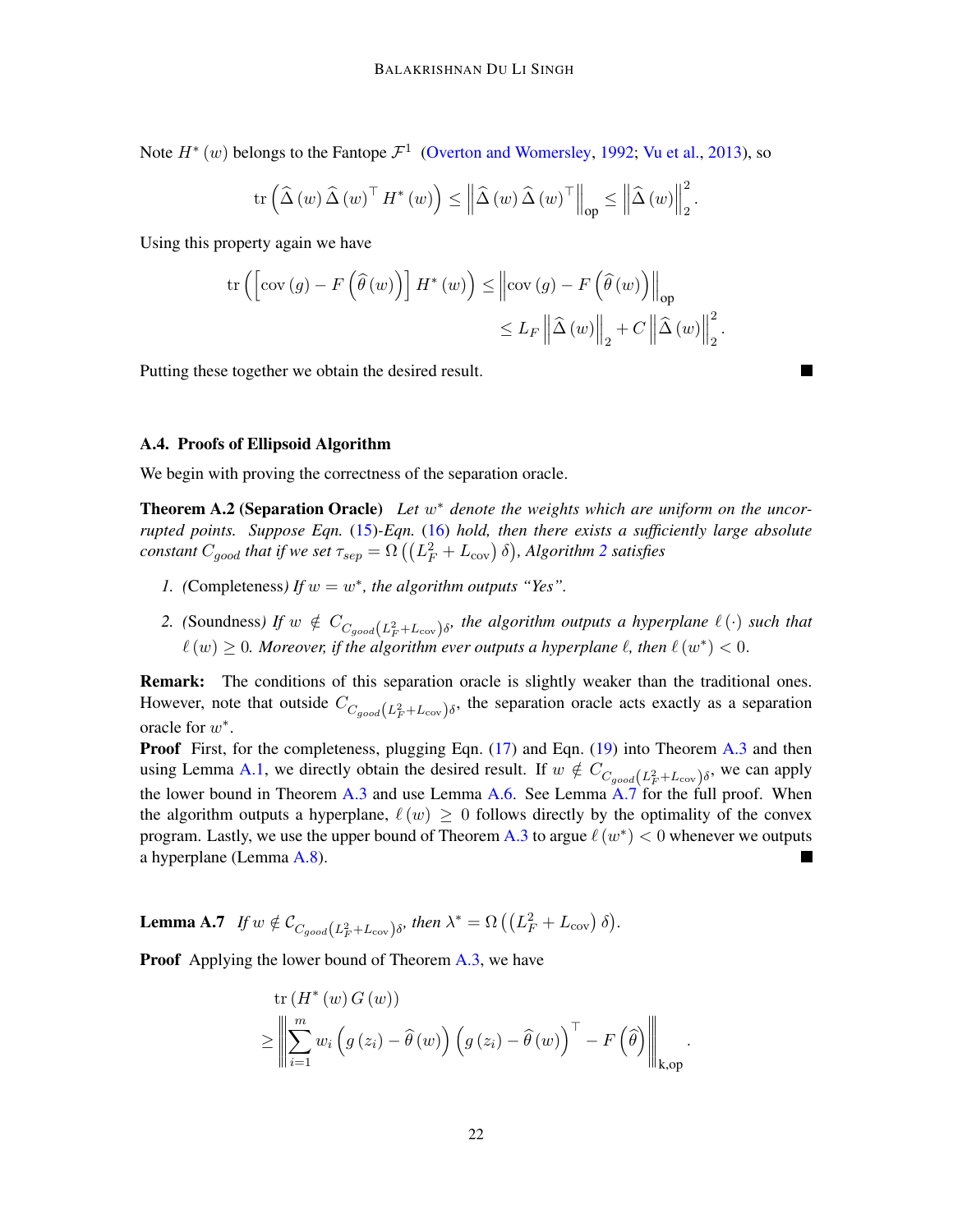Now if  $\left\| \widehat{\Delta} \right\|_2 \geq 5C_1 \left( L_F +$  $\sqrt{L_{\text{cov}}}$ )  $\delta$  where  $C_1$  is defined in Lemma [A.2,](#page-15-1) by Lemma [A.6](#page-19-0) and Lemma [A.1,](#page-15-0) we have

$$
\left\| \sum_{i=1}^{m} w_i \left( g \left( z_i \right) - \widehat{\theta} \left( w \right) \right) \left( g \left( z_i \right) - \widehat{\theta} \left( w \right) \right)^{\top} - F \left( \widehat{\theta} \right) \right\|_{\text{k,op}}
$$
  

$$
\geq \frac{\left\| \widehat{\Delta} \right\|_2^2}{5\epsilon}
$$
  

$$
= \Omega \left( \left( L_F^2 + L_{\text{cov}} \right) \delta \right).
$$

On the other hand if  $\left\|\hat{\Delta}\right\|_2 \leq 5C_1\left(L_F +$  $\sqrt{L_{\text{cov}}}$ )  $\delta$ , by Lemma [A.1,](#page-15-0) by definition of  $\mathcal{C}_{C_{good}(L_F^2+L_{\text{cov}})\delta}$ , we have

tr 
$$
(H^*(w) M(w))
$$
  
\n $\geq C_{good} (L_F^2 + L_{cov}) \delta - ||F(\theta) - F(\hat{\theta})||_{k,op}$   
\n $\geq C_{good} (L_F^2 + L_{cov}) \delta - L_F ||\hat{\Delta}||_2 - C ||\hat{\Delta}||_2^2$   
\n $= \Omega ((L_F^2 + L_{cov}) \delta)$ 

 $\blacksquare$ 

<span id="page-22-0"></span>where the last step we use the fact that  $C_{good}$  is large enough.

**Lemma A.8** *For any hyperplane*  $\ell$ ,  $\ell(w^*) < 0$ .

**Proof** We apply the upper bound of Theorem [A.3](#page-16-0) with  $w' = w^*$ . Therefore, we only need to upper bound

$$
O\left(k\left\|\mathcal{E}\left(w'\right)\right\|_{\infty,\infty}+\left\|\widehat{\Delta}\left(w\right)\right\|_{2}^{2}+\left(L_{F}+s\left\|\widetilde{\Delta}\left(w'\right)\right\|_{\infty}\right)\left\|\widehat{\Delta}\left(w\right)\right\|_{2}\right)-\lambda^{*}\left(w\right)<0.
$$

Plugging in our assumptions on  $w^*$ , we just need to show

$$
C_2\left(\left(L_F^2 + L_{\text{cov}}\right)\delta + \left(\left(L_F + \sqrt{L_{\text{cov}}}\right)\delta + L_F\right) \left\|\hat{\Delta}\left(w\right)\right\|_2 + \left\|\hat{\Delta}\left(w\right)\right\|_2^2\right) - \lambda^*\left(w\right) < 0
$$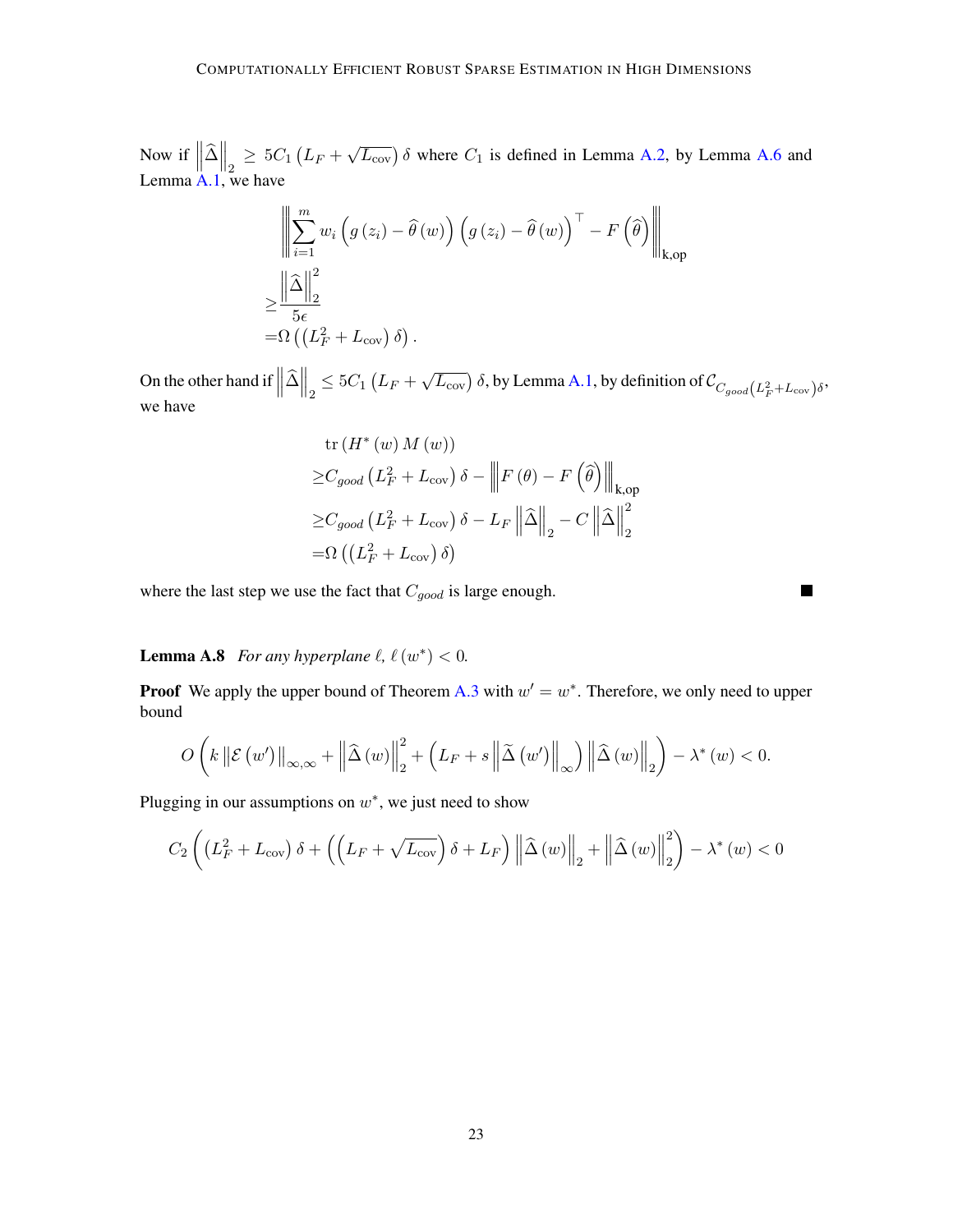for some absolute constant  $C_2$ . If  $\left\|\widehat{\Delta}(w)\right\|_2 \geq 5C_1 \left(L_F +$  $\sqrt{L_{\text{cov}}}$ )  $\delta$  for  $C_1$  defined in Lemma [A.2,](#page-15-1) using the argument in Lemma [A.7,](#page-21-0) we know  $\lambda^*(w) = \Omega \left( \frac{\|\hat{\Delta}\|_2^2}{\epsilon} \right)$  $\frac{-11}{\epsilon}$ . Therefore, we have

$$
\ell(w^*) \leq C_2 \left( \left( L_F^2 + L_{\text{cov}} \right) \delta + \left( \left( L_F + \sqrt{L_{\text{cov}}} \right) \delta + L_F \right) \left\| \hat{\Delta}(w) \right\|_2 + \left\| \hat{\Delta}(w) \right\|_2^2 \right) - \Omega \left( \frac{\left\| \hat{\Delta}(w) \right\|_2^2}{\epsilon} \right)
$$
  

$$
\leq C_2 \left( \left( L_F^2 + L_{\text{cov}} \right) \delta + \left( \left( L_F + \sqrt{L_{\text{cov}}} \right) \delta + L_F \right) \left\| \hat{\Delta}(w) \right\|_2 \right) - \Omega \left( \frac{\left\| \hat{\Delta}(w) \right\|_2^2}{\epsilon} \right)
$$
  

$$
\leq C_2 L_F \left\| \hat{\Delta}(w) \right\|_2 - \Omega \left( \frac{\left\| \hat{\Delta}(w) \right\|_2^2}{\epsilon} \right)
$$
  

$$
< 0
$$

where the second equality we used  $\left\|\hat{\Delta}(w)\right\|_2 \ge 5C_1(L_F +$  $\sqrt{L_{\text{cov}}}$ )  $\delta$  and the third we used the fact that  $\delta = \Omega(\epsilon)$ . If  $\left\| \widehat{\Delta}(w) \right\|_2 \leq 5C_1 \left( L_F +$  $\sqrt{L_{\rm cov}}$ ) δ, since  $\lambda^*$   $(w) \ge \tau_{sep} \ge C_3 \left( L_F^2 + L_{\rm cov} \right)$  δ for  $C_3$  sufficiently large, we have

$$
\ell(w^*) \leq C_2 \left( \left( L_F^2 + L_{\text{cov}} \right) \delta + \left( \left( L_F + \sqrt{L_{\text{cov}}} \right) \delta + L_F \right) \left\| \hat{\Delta}(w) \right\|_2 + \left\| \hat{\Delta}(w) \right\|_2^2 \right) - C_3 \left( L_F^2 + L_{\text{cov}} \right) \delta
$$
  
= -\Omega \left( \left( L\_F^2 + L\_{\text{cov}} \right) \delta \right) < 0.

<span id="page-23-0"></span>L.

Thus, whenever we output a hyperplane  $\ell$ ,  $\ell(w^*) < 0$ .

Now, by classical convex programming result, after polynomial iterations we can obtain  $w$  such that there exists  $w' \in C_{C_{good}}(L_F^2 + L_{cov})\delta$ ,  $||w - w'||_{\infty} \le \frac{\epsilon(\sqrt{L_{cov}} + L_F)}{nD}$ . Lemma [A.9](#page-23-0) shows this w is good enough to make  $\widehat{\theta}_q(w)$  a good estimate. This finishes the proof of Theorem [3.1.](#page-6-0)

**Lemma A.9** *Given w, if there exists*  $w' \in C_{C_{good}(L_F^2 + L_{cov})\delta}$  *such that*  $||w - w'||_{\infty} \leq \frac{\epsilon(\sqrt{L_{cov}} + L_F)}{mD}$ , then  $\left\| \widehat{\Delta}\left({w}\right) \right\|_2 = O\left(\left(\sqrt{L_{\rm cov}} + L_F\right)\delta\right).$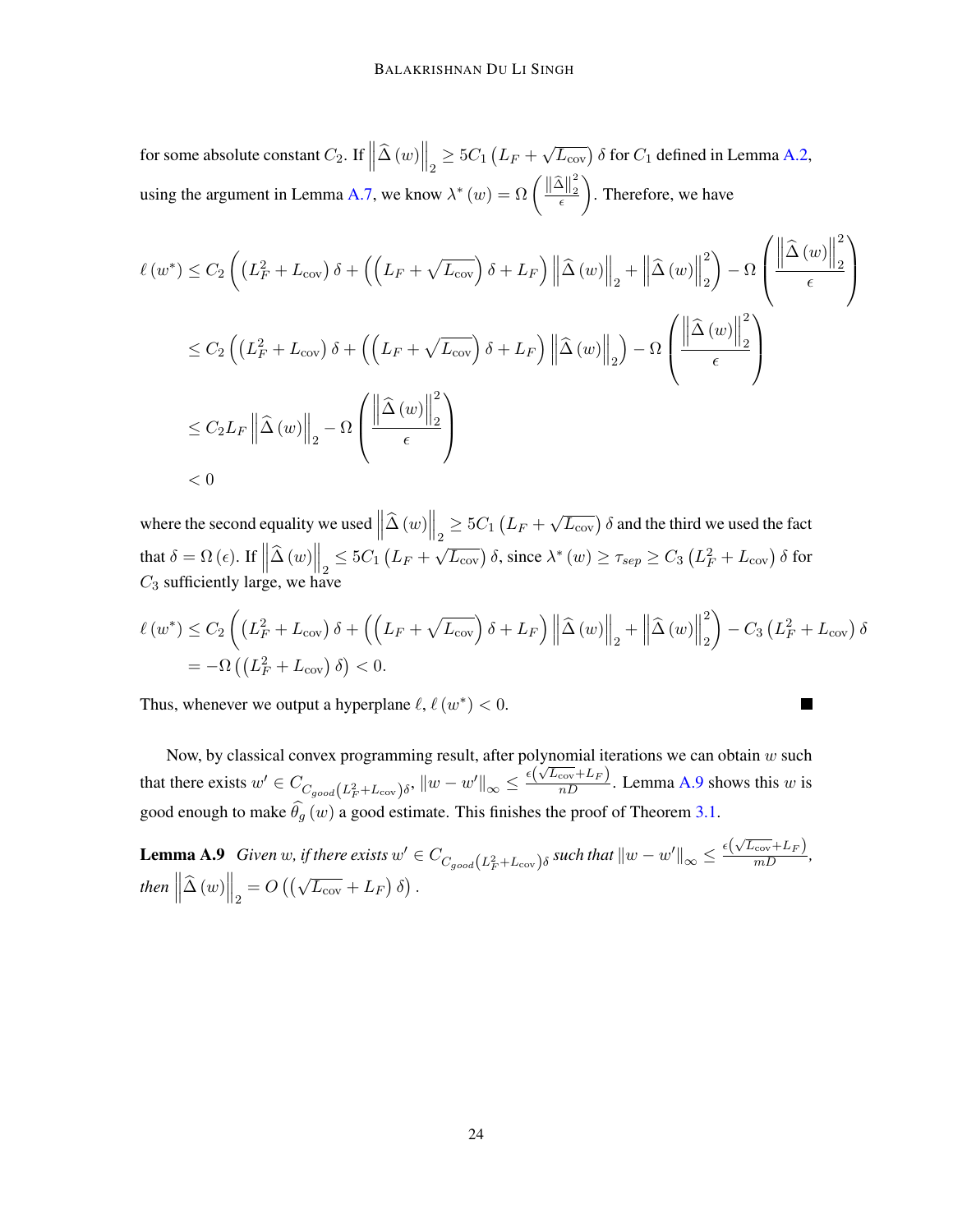<span id="page-24-1"></span>Algorithm 5 Naive Pruning for Gaussian Mean

1: **Input:**  $\{x_1, \dots, x_n\}$ 2: **For**  $i, j = 1, \dots, n$ , let  $\delta_{ij} = ||x_i - x_j||_2$ . 3: for  $i = 1, \dots, j$  do 4: Let  $A_i = \left\{ j \in 1, \dots, n : \delta_{ij} = \Omega \sqrt{d \log(n/\tau)} \right\}$ 5: if  $|A_i| > 2\epsilon n$  then 6: remove  $x_i$  from the set. 7: end if 8: end for

**Proof** By the assumptions, we have

$$
\left\| \hat{\Delta} \left( w \right) \right\|_2 \le 5 \left\| P_k \left( \tilde{\Delta}_S \left( w \right) \right) \right\|_2
$$
  
\n
$$
= 5 \left\| P_k \left( \tilde{\Delta} \left( w' \right) + \sum_{i=1}^m \left( w_i - w'_i \right) \left( g \left( z_i \right) - \theta_g \right) \right) \right\|_2
$$
  
\n
$$
\le 5 \left\| P_k \left( \Delta \left( w' \right) \right) \right\|_2 + \sum_{i=1}^m \left| w_i - w'_i \right| \left\| g \left( z_i \right) - \theta_g \right\|_2
$$
  
\n
$$
= O \left( \left( \sqrt{L_{\text{cov}}} + L_F \right) \delta \right) + \left( \sqrt{L_{\text{cov}}} + L_F \right) \epsilon
$$
  
\n
$$
= O \left( \left( \sqrt{L_{\text{cov}}} + L_F \right) \delta \right).
$$

 $\blacksquare$ 

<span id="page-24-0"></span>

|  | Appendix B. Technical Details of Sparse Mean Estimation |  |  |  |  |
|--|---------------------------------------------------------|--|--|--|--|
|--|---------------------------------------------------------|--|--|--|--|

In this section we prove Theorem [3.1.](#page-7-5) Since  $F(g) = I$ , a constant function, we know  $L_{\text{cov}} = 1$  and  $L_F = 0$ . We adopt Algorithm 1 in [\(Diakonikolas et al.,](#page-13-6) [2016a\)](#page-13-6) to achieve the boundedness condition in Theorem [3.1.](#page-6-0) The pseudocodes are listed in Algorithm [5](#page-24-1) for completeness. Maximal inequality of Gaussian random variables shows with probability  $1 - \tau$ , this procedure does not remove any example sampled from P.

<span id="page-24-2"></span>Now we prove the concentration inequalities in Theorem [3.1.](#page-6-0) Note when  $n = \Omega \left( \frac{k^2 \log(d/\tau)}{\epsilon^2} \right)$  $\frac{g(d/\tau)}{\epsilon^2}\bigg)$ Eqn. [\(15\)](#page-7-0) - [\(16\)](#page-7-2) can be proved through classical Bernoulli and Gaussian concentration inequalities. For the remaining two, we use the following lemma.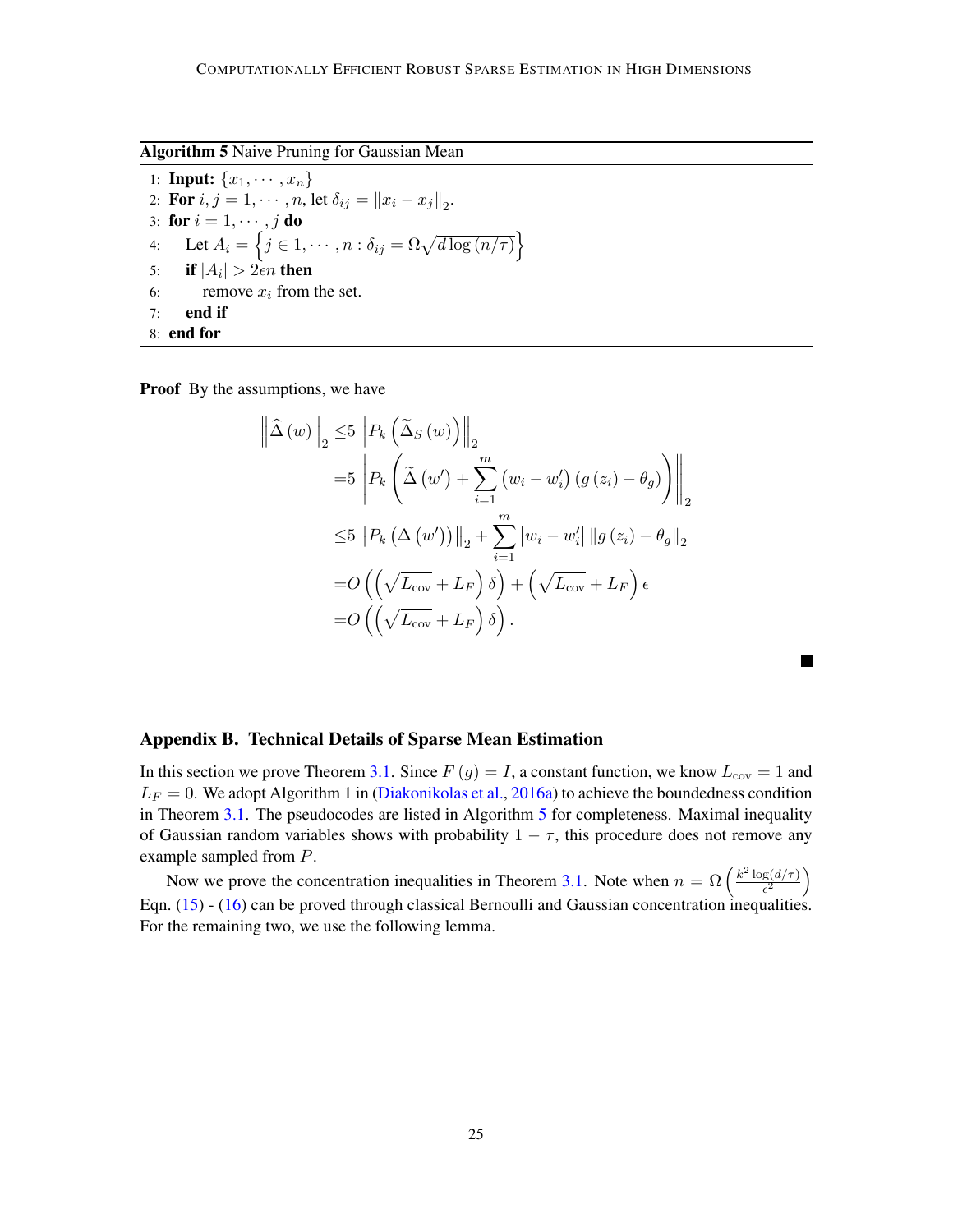**Lemma B.1** *Fix*  $0 < \epsilon < 1/2$  *and*  $\tau < 1$ *. There is a*  $\delta = O\left(\epsilon \sqrt{\log(1/\epsilon)}\right)$  *such that if*  $x_1, \cdots, x_n \sim N(\mu, I)$  and  $n = \Omega\left(\frac{k \log d + \log(1/\tau)}{\delta^2}\right)$  $\frac{\text{diag}(1/\tau)}{\delta^2}$  then for any  $w \in S_{n,\epsilon}$  the followings hold:

$$
\max_{\|v\|_{0} \leq k, \|v\|_{2} \leq 1} \left| v^{\top} \left( \sum_{i=1}^{n} w_{i} \left( x_{i} - \mu \right) \left( x_{i} - \mu \right)^{\top} - I \right) v \right| \leq \delta \tag{23}
$$

<span id="page-25-1"></span><span id="page-25-0"></span>
$$
\max_{\mathcal{S}\subset[d],|\mathcal{S}|\leq k} \left\| \sum_{i=1}^n w_i \left( x_i^{\mathcal{S}} - \mu \right) \right\|_2 \leq \delta. \tag{24}
$$

**Proof** The proof is similar to Lemma 4.5 of [\(Diakonikolas et al.,](#page-13-6) [2016a\)](#page-13-6). We prove the concentration result for Eqn.  $(23)$ , Eqn,  $(24)$  follows similarly by replacing the classical concentration inequality of covariance by that of mean. Without loss of generality, we assume  $\mu = 0$ . For any  $J \subset [n], |J| = (1 - 2\epsilon) n$ , we let  $w<sup>J</sup>$  be the vector which is given by  $w<sub>i</sub><sup>J</sup> = \frac{1}{|J|}$  $\frac{1}{|J|}$  for  $i \in J$  and  $w_i^J = 0$  otherwise. By convexity, it suffices to show that

$$
\mathbb{P}\left[\forall J \subset [n] : |J| = (1 - 2\epsilon) n \text{ and } \max_{\mathcal{S} \subset [d], |S| \le k} \left\| \sum_{i=1}^n w_i^J x_i^{\mathcal{S}} \left(x_i^{\mathcal{S}}\right)^\top - I \right\|_2 \ge \delta \right] \le \tau.
$$

We first fix  $\tau'$ ,  $\mathcal{S} \subset [d]$  with  $|S| \leq k$  and  $J \subset [n]$ . Using triangle inequality we have

$$
\left\| \sum_{i=1}^{n} w_i^J x_i^S \left( x_i^S \right)^{\top} - I \right\|_{op}
$$
  

$$
\leq \left\| \frac{1}{(1 - 2\epsilon)n} \sum_{i=1}^{n} x_i^S \left( x_i^S \right)^{\top} - \frac{1}{(1 - 2\epsilon)n} I \right\|_{op} + \left\| \frac{1}{(1 - 2\epsilon)n} \sum_{i \notin J} x_i^S \left( x_i^S \right)^{\top} - \frac{2\epsilon}{1 - 2\epsilon} I \right\|_{op}.
$$

The first term is small than  $\frac{\delta}{2}$  with probability at least  $1 - \frac{\tau'}{2}$  $\frac{\tau'}{2}$  if  $n = \Omega\left(\frac{k + \log(1/\tau')}{\delta^2}\right)$  $\frac{g(1/\tau')}{\delta^2}$  . Similarly, the second term is smaller than  $\delta/2$  with probability at least  $1 - \frac{\tau'}{2}$  $\frac{\tau'}{2}$  if  $n = \Omega\left(\frac{\epsilon(k+\log(1/\tau'))}{\delta^2}\right)$  $\frac{\log(1/\tau')}{\delta^2}$ ). Now by union bound over all subset  $S \subset [d]$  with  $|S| \leq k$  we have if  $n = \Omega \left( \frac{k \log d + \log(1/\tau)}{\delta^2} \right)$  $rac{\log(1/\tau)}{\delta^2}$ 

$$
\left\| \frac{1}{(1-2\epsilon)n} \sum_{i=1}^{n} x_i^{\mathcal{S}} \left( x_i^{\mathcal{S}} \right)^{\top} - \frac{1}{(1-2\epsilon)n} I \right\|_{op} \le \frac{\delta}{2}.
$$

Similarly, if  $n = \Omega \left( \frac{\epsilon(k \log d + \log(1/\tau'))}{\delta^2} \right)$  $\frac{\log(1/\tau')}{\delta^2}$  we have

$$
\left\| \frac{1}{(1 - 2\epsilon)n} \sum_{i \notin J} x_i^{\mathcal{S}} \left( x_i^{\mathcal{S}} \right)^{\top} - \frac{2\epsilon}{1 - 2\epsilon} I \right\|_{op} \le \frac{\delta}{2}.
$$

Now choosing  $\tau' = \begin{pmatrix} n \\ n \end{pmatrix}$  $(1 - 2\epsilon) n$  $\int_{0}^{-1} \tau$  and taking union bounds over all *J*, by our choice of  $\delta$  and  $n$  in the theorem we have

$$
\left\| \frac{1}{(1-2\epsilon)n} \sum_{i \notin J} x_i^{\mathcal{S}} \left( x_i^{\mathcal{S}} \right)^{\top} - \frac{2\epsilon}{1-2\epsilon} I \right\|_{op} \le \frac{\delta}{2}.
$$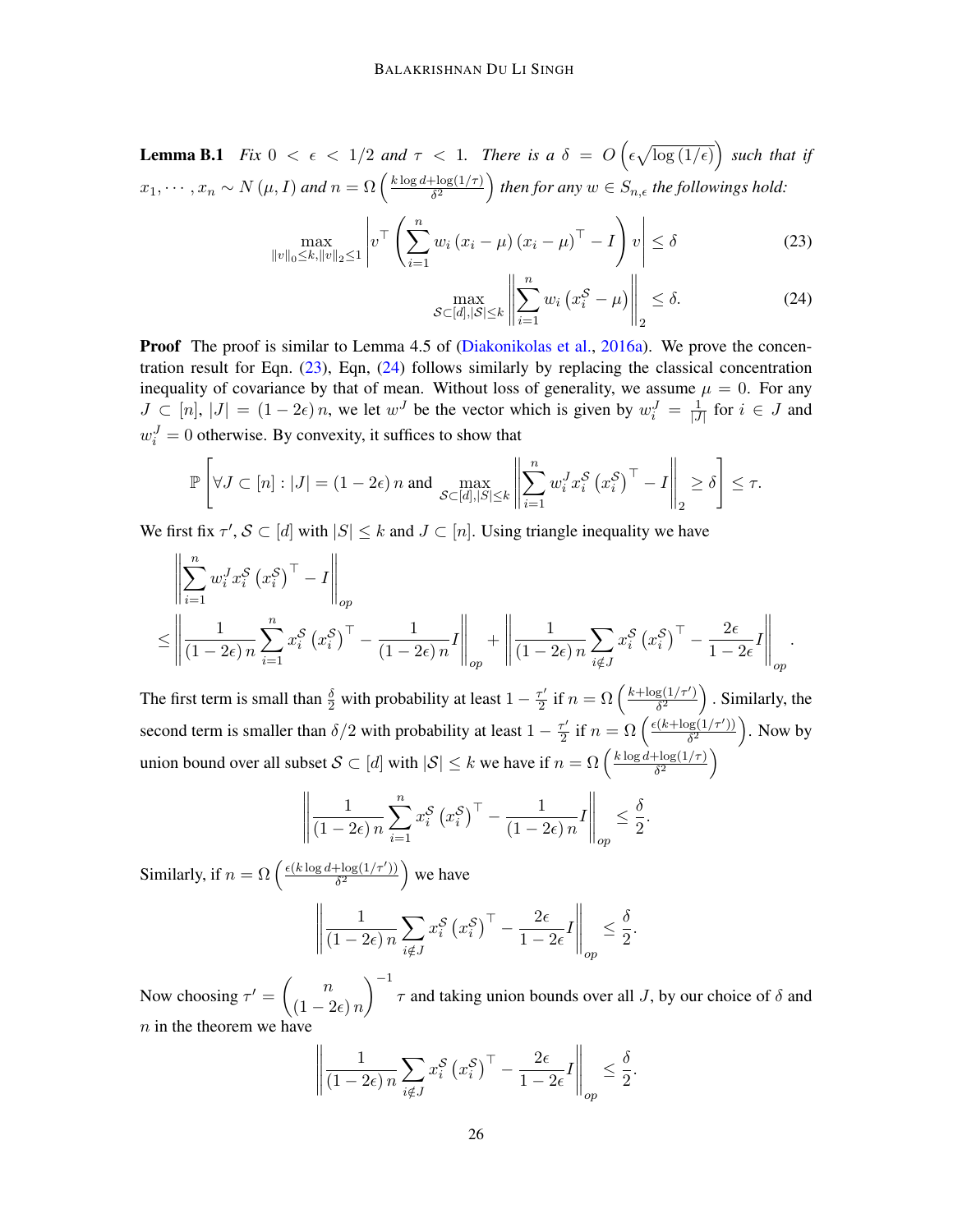<span id="page-26-0"></span>Algorithm 6 Pruning for Sparse Covariance Estimation

1: **Input:**  $\{x_1, \dots, x_n\}$ 2: for  $i = 1, \dots, n$  do 3: if  $\left\|x_{i}\right\|_{2} = \Omega\left(d\sqrt{\log\left(n/\tau\right)}\right)$ . then 4: remove  $x_i$  from the set. 5: end if 6: end for

Our proof is complete.

We accompany our upper bound with the following minimax lower bound.

Theorem B.1 (Lower Bound of Sparse Gaussian Mean Estimation) *There are some constants* C, c *such that*

$$
\inf_{\widehat{\mu}} \sup_{x \sim N(\mu, I), ||\mu||_0 \le s} \sup_{Q} \mathbb{P}\left[ ||\widehat{\mu} - \mu||_2^2 \ge C\left(\frac{s\log\left(d\right)}{n} \vee \epsilon^2\right) \right] \ge c.
$$

**Proof** First, the minimax lower bound for no adversary is  $\frac{\times \log d}{n}$  $\frac{\log a}{n}$ . Further we know there exist  $\mu_1$ and  $\mu_2$  with  $\|\mu_1\|_0$  ,  $\|\mu_2\|_0 \leq k$  and TV  $(N(\mu_1, I)$  ,  $N(\mu_2, I)) \leq \frac{2\epsilon}{1-2\epsilon}$  such that  $\|\mu_1 - \mu_2\|_2^2 \geq C'\epsilon$ (just consider two vectors each has only one non-zero entry). Now apply Theorem 4.1 of [\(Chen](#page-13-3) [et al.,](#page-13-3) [2015\)](#page-13-3).

## Appendix C. Technical Details of Sparse Covariance Estimation

In this section we prove Theorem [3.2.](#page-8-0) By Theorem 4.15 of [\(Diakonikolas et al.,](#page-13-6) [2016a\)](#page-13-6) we have the following formula for the cov  $(\Omega)$ 

$$
F(\Omega) = \Omega \otimes \Omega + \text{vec}(\Omega) \otimes \text{vec}(\Omega).
$$

Now observe that tr  $(\Sigma) = d$  so for  $x_1, \dots, x_n \sim \mathcal{N}(0, \Sigma)$ , using maximal inequality of Gaussian random variables, we have

$$
\mathbb{P}\left[\max_{i} \|x_{i}\|_{2} \geq \Omega\left(d\sqrt{\log\left(N/\tau\right)}\right)\right] \leq \tau.
$$

Therefore we can apply Algorithm [6](#page-26-0) to achieve the boundedness assumption in Theorem [3.1.](#page-6-0) Lastly, for the concentration bounds, note that Eqn. [\(15\)](#page-7-0), Eqn. [\(16\)](#page-7-2) and Eqn. [\(18\)](#page-7-3) can be proved by polynomial of Gaussian random variables and Eqn. [\(17\)](#page-7-4) and Eqn. [\(19\)](#page-7-1) are simple corollaries of Theorem 4.17 of [Diakonikolas et al.](#page-13-6) [\(2016a\)](#page-13-6) with a union bound over subsets of  $d$  with cardinality k.

## Appendix D. Technical Details of Sparse Linear Regression

<span id="page-26-1"></span>In this section we study the sparse linear regression problem. We begin by investigating the basic properties of our model.

П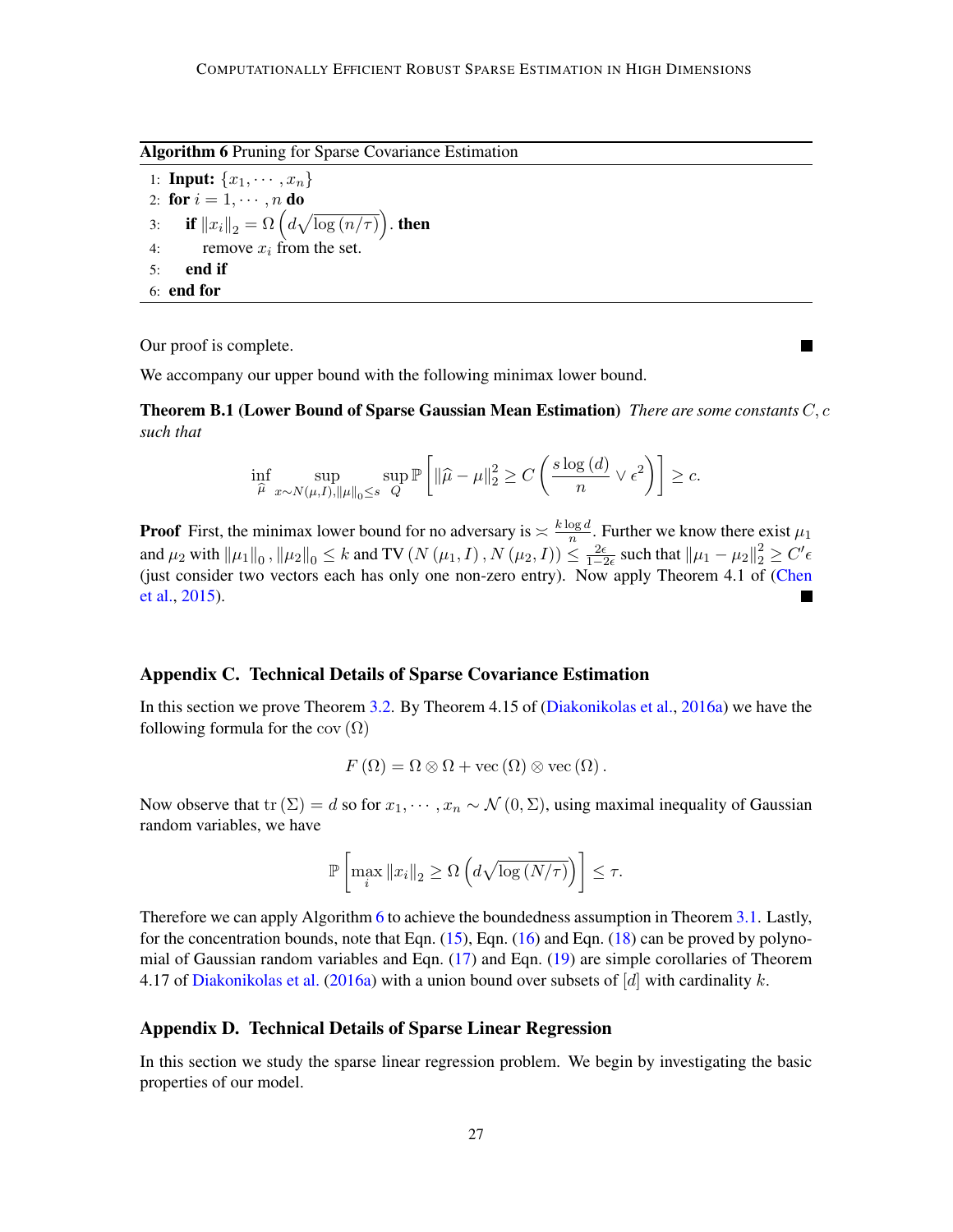# Theorem D.1 *If*

$$
x \sim N(0, I), y = x\beta + \xi \text{ where } \xi \sim N(0, 1),
$$

*then we have*

$$
\mathbb{E}[yx] = \beta
$$
  
cov [yx] =  $(\|\beta\|_2^2 + 1) I + \beta \beta^{\top}$ 

Proof We first look at the expectation.

$$
\mathbb{E}[yx] = \mathbb{E}\left[x\left(\beta^{\top}x + \xi\right)\right]
$$

$$
= \mathbb{E}\left[xx^{\top}\right]\beta + \mathbb{E}\left[x\right]\mathbb{E}\left[\xi\right]
$$

$$
= \beta.
$$

For the covariance note

$$
cov [yx] = \mathbb{E} \left[ y^2 x x^\top \right] - \beta \beta^\top. \tag{25}
$$

 $\blacksquare$ 

We expand the first term.

$$
\mathbb{E}\left[y^2xx^\top\right] = \mathbb{E}\left[x\left(x^\top \beta + \xi\right)\left(\beta^\top x + \xi\right)x^\top\right] \n= \mathbb{E}\left[xx^\top \beta \beta^\top xx^\top\right] + \mathbb{E}\left[\xi^2 xx^\top\right] \n= \mathbb{E}\left[xx^\top \beta \beta^\top xx^\top\right] + I.
$$

where we have used the independence of x and  $\xi$  to cancel out the cross terms. Now consider a single coordinate of  $\mathbb{E} \left[xx^\top \beta \beta^\top xx^\top\right]$ , using Isserlis's theorem we have

$$
\mathbb{E}\left[e_i^\top xx^\top \beta \beta^\top xx^\top e_j\right] = 2\mathbb{E}\left[e_i^\top xx^\top \beta\right] \mathbb{E}\left[\beta^\top xx^\top e_j\right] + \mathbb{E}\left[e_i^\top xx^\top e_j\right] \mathbb{E}\left[\beta^\top xx^\top \beta\right] \\
= \begin{cases} 2\beta_i^2 + \|\beta\|_2^2 & \text{if } i = j \\ 2\beta_i\beta_j & \text{if } i \neq j. \end{cases}\n\end{cases}
$$

Note this implies

$$
\mathbb{E}\left[xx^{\top}\beta\beta^{\top}xx^{\top}\right] = ||\beta||_2^2 I + 2\beta\beta^{\top}.
$$

Therefore, we have

$$
cov [yx] = \left( \|\beta\|_2^2 + 1 \right) I + \beta \beta^{\top}.
$$

With these expressions at hand, it is easy to upper bound  $L_F$  and  $L_{\text{cov}}$ .

Corollary D.1 *Under the same assumptions as Theorem [D.1,](#page-26-1) we have*

$$
\|\text{cov} (yx)\|_{op} \le 2 \|\beta\|_2^2 + 1.
$$

Further, if we define  $F\left(\widehat{\beta}\right)=\left(\|\beta\|_2^2+1\right)I+\beta\beta^{\top}$ , then it satisfies  $\begin{array}{c} \hline \end{array}$  $F(\beta) - F(\widehat{\beta})\Big\|_{op} \leq 4 \|\beta\|_2 \left\|\beta - \widehat{\beta}\right\|_2 + 2 \left\|\beta - \widehat{\beta}\right\|_2$ 2 2 . (26)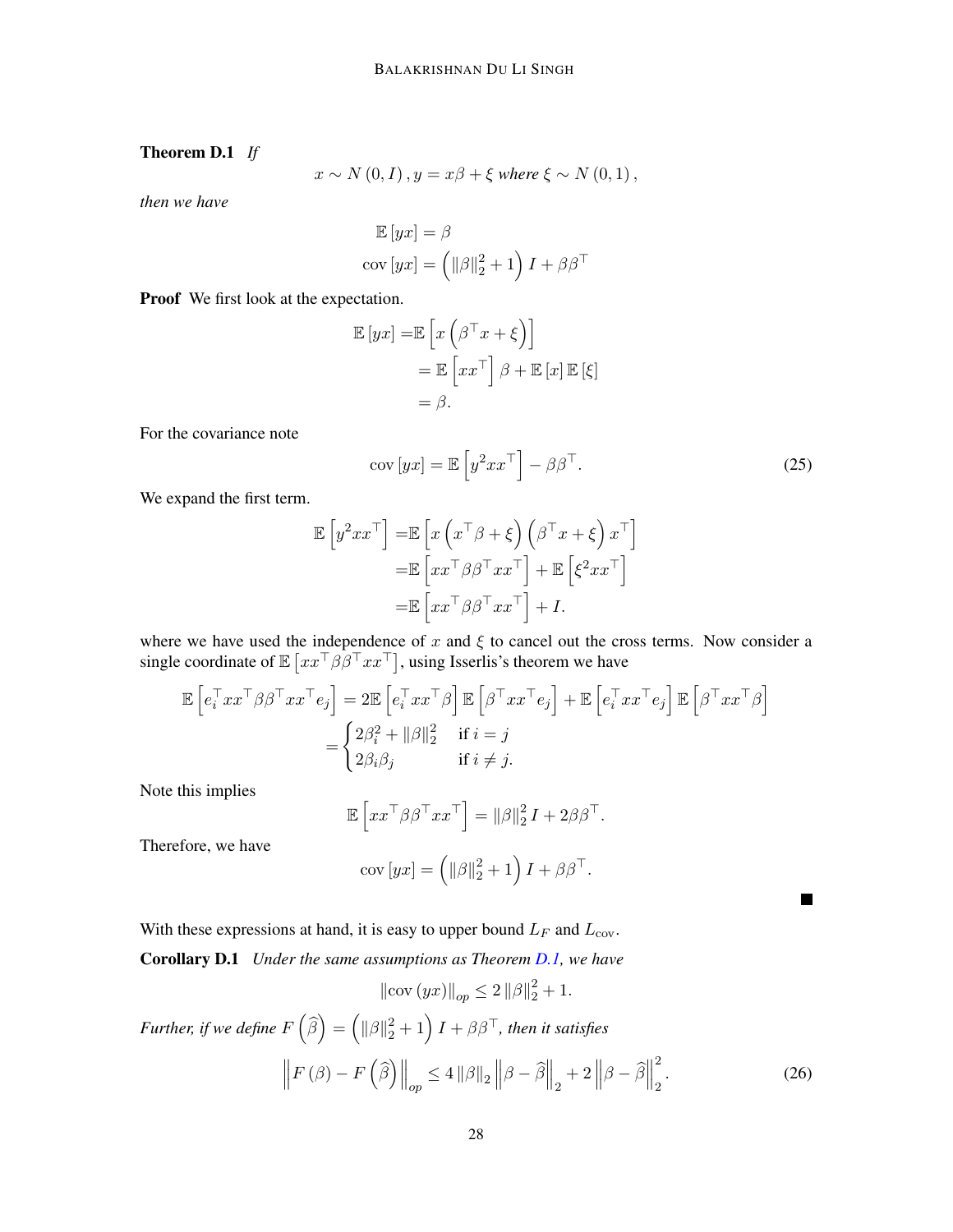<span id="page-28-0"></span>Algorithm 7 Pruning for Sparse Linear Regression

1: **Input:**  $\{(y_1, x_1), \cdots, (y_n, x_n)\}\$ 2: for  $i = 1, \dots, n$  do 3: if  $\left\|x_{i}\right\|_{2}=\Omega\left(d\sqrt{\log\left(n/\tau\right)}\right)$  or  $|y_{i}|=\Omega\left(\left(\rho^{2}+1\right)\sqrt{\log\left(n/\tau\right)}\right)$  then 4: remove  $(y_i, x_i)$  from the set. 5: end if 6: end for

Proof For the operator norm, of the covariance, using triangle inequality, we have

$$
\|\text{cov}\left(yx\right)\|_{op} = \left\| \left( \|\beta\|_2^2 + 1 \right) I + \beta \beta^{\top} \right\|_{op}
$$
  

$$
\leq 2 \|\beta\|_2^2 + 1.
$$

Now for F, note we can express it as sum of terms involves difference of  $\beta$  and  $\widehat{\beta}$ .

$$
F(\beta) - F(\widehat{\beta})
$$
  
=2 $\beta^{\top} (\beta - \widehat{\beta}) I + \beta (\beta - \widehat{\beta})^{\top} + (\beta - \widehat{\beta}) \beta^{\top} - ||\beta - \widehat{\beta}||_2^2 I - (\beta - \widehat{\beta}) (\beta - \widehat{\beta})^{\top}.$ 

Therefore, using triangle inequality on the operator norm, we have

$$
\left\| F\left(\beta\right) - F\left(\widehat{\beta}\right) \right\|_{op} \le 4 \left\| \beta \right\|_2 \left\| \beta - \widehat{\beta} \right\|_2 + 2 \left\| \beta - \widehat{\beta} \right\|_2^2.
$$

٦

Now to obtain the boundedness assumption, we can use the procedure in Algorithm [7.](#page-28-0) Again, maximal inequality of Gaussian random variables shows with probability  $1-\tau$ , this procedure does not remove any example sampled from P.

It remains to prove the concentration bounds. When  $n = \Omega \left( \frac{k^2 \log(d/\tau)}{\epsilon^2} \right)$  $\frac{g(d/\tau)}{\epsilon^2}$ ), Eqn. [\(15\)](#page-7-0), Eqn. [\(16\)](#page-7-2) and Eqn. [\(18\)](#page-7-3) can be proved through classical Bernoulli and Gaussian concentration inequalities. For the remaining two, the following lemma suffices.

**Lemma D.1** (Concentration bounds for Sparse Linear Regression) *Suppose for*  $i = 1, \dots, n$ , *let*

$$
x_i \sim N(0, I), y_i = x_i \beta + \xi_i \text{ where } \xi_i \sim N(0, 1).
$$

*Then if*  $n = \Omega\left(\frac{k \log(d/\tau)}{\epsilon^2}\right)$  $\frac{g(d/\tau)}{\epsilon^2}$ ), then there is a  $\delta = O\left(\epsilon\log^2\left(1/\epsilon\right)\right)$  that with probability at least  $1-\tau,$ *we have for any subset*  $S \subseteq [d]$ ,  $|S| \leq k$  *and any*  $w \in S_{n,\epsilon}$ , *the followings hold* 

$$
\left\| \sum_{i=1}^{n} w_i y_i x_i^{\mathcal{S}} - \beta^{\mathcal{S}} \right\|_2 \le \delta \left( \|\beta\|_2 + 1 \right)
$$
  

$$
\left\| \sum_{i=1}^{n} w_i y_i x_i^{\mathcal{S}} - \beta^{\mathcal{S}} \right\|_2 \le \delta \left( \|\beta\|_2 + 1 \right).
$$
  

$$
\left\| \sum_{i=1}^{n} w_i (y_i x_i^{\mathcal{S}} - \beta^{\mathcal{S}}) \left( y_i x_i^{\mathcal{S}} - \beta^{\mathcal{S}} \right)^{\top} - \left( 1 + \|\beta\|_2^2 \right) I_s - \beta^{\mathcal{S}} \left( \beta^{\mathcal{S}} \right)^{\top} \right\|_{op} \le \delta \left( \|\beta\|_2^2 + 1 \right).
$$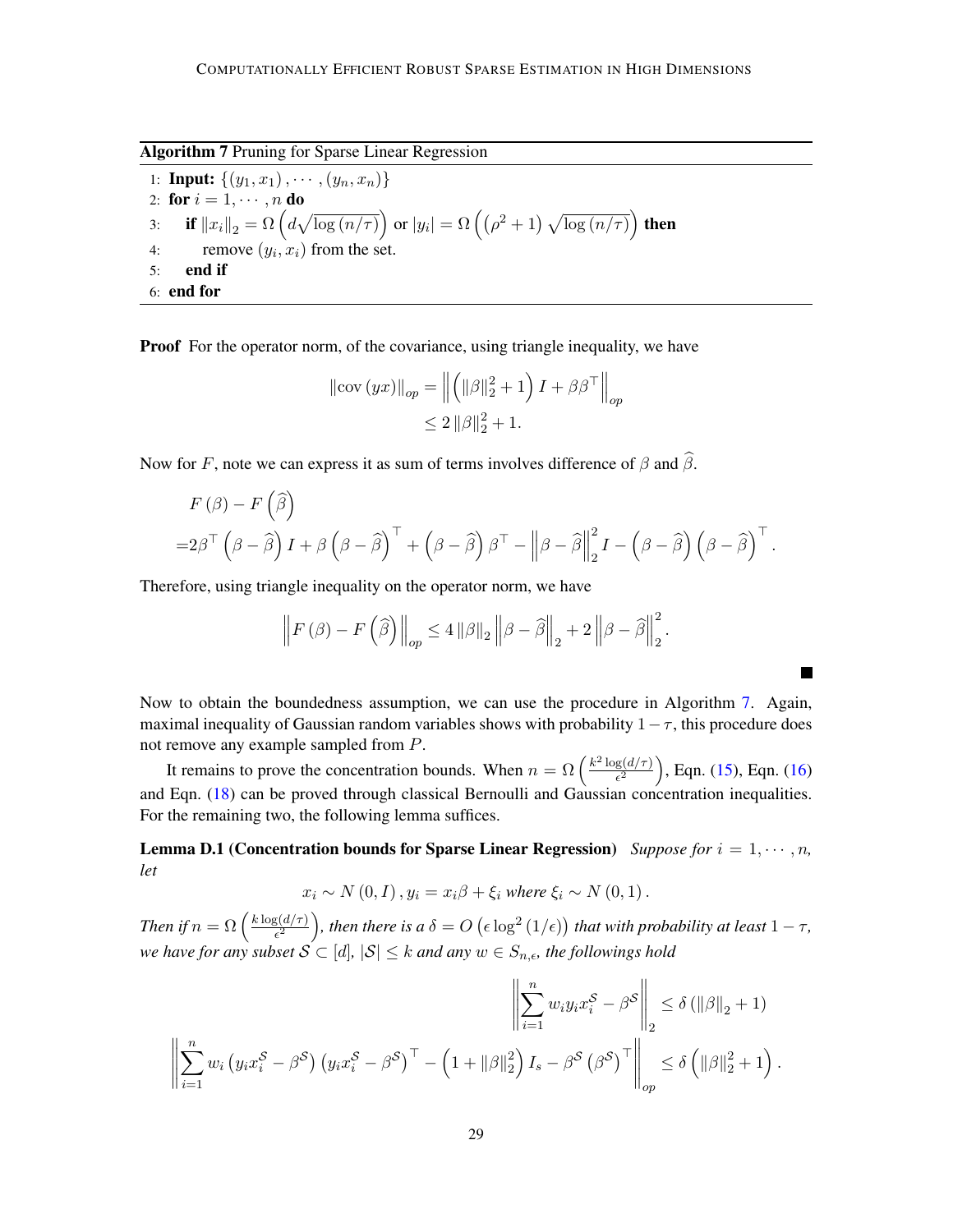**Proof** We will prove the covariance the concentration for the covariance. The mean is very similar. note that

$$
\sum_{i=1}^{n} w_i \left( y_i x_i^S - \beta^S \right) \left( y_i x_i^S - \beta^S \right)^{\top} - \left( 1 + ||\beta||_2^2 \right) I_s - \beta_S \left( \beta_S \right)^{\top}
$$

$$
= \sum_{i=1}^{n} w_i x_i^S \left( x_i \right)^{\top} \beta \beta^{\top} x_i \left( x_i^S \right)^{\top} - \left( ||\beta||_2^2 I + 2\beta^S \left( \beta^S \right)^{\top} \right) \tag{27}
$$

<span id="page-29-2"></span><span id="page-29-1"></span>
$$
+2\sum_{i=1}^{n}w_{i}\xi_{i}x_{i}^{\mathcal{S}}\beta^{\top}x_{i}\left(x_{i}^{\mathcal{S}}\right)^{\top}
$$
\n
$$
(28)
$$

$$
+2\beta^{\mathcal{S}}(\beta^{\mathcal{S}})^{\top} - \sum_{i=1}^{n} w_i \beta^{\top} x_i x_i^{\mathcal{S}}(\beta^{\mathcal{S}})^{\top}
$$
\n(29)

$$
+\sum_{i=1}^{n} w_i \xi_i^2 x_i^{\mathcal{S}} \left(x_i^{\mathcal{S}}\right)^{\top} - I \tag{30}
$$

We prove the concentration of Eqn. [\(27\)](#page-29-1), the Eqn. [\(28\)](#page-29-2) and Eqn. [\(30\)](#page-29-3) can be proved using similar arguments. Since  $\beta$  is k-sparse, it is sufficient to prove that for any  $\mathcal{S}' \subset [d], |\mathcal{S}'| \leq k$ ,  $\mathcal{S} = \mathcal{S}' \cup \mathcal{S}^*$ where  $S^*$  is the support of  $\beta$ , the following holds

$$
\left\| \sum_{i=1}^n w_i x_i^{\mathcal{S}} \left( x_i^{\mathcal{S}} \right)^{\top} \beta^{\mathcal{S}} \left( \beta^{\mathcal{S}} \right)^{\top} x_i^{\mathcal{S}} \left( x_i^{\mathcal{S}} \right)^{\top} - \left( \|\beta\|_2^2 I + 2\beta^{\mathcal{S}} \left( \beta^{\mathcal{S}} \right)^{\top} \right) \right\|_{op} \leq \delta \|\beta\|_2^2.
$$

Now fix  $v \in \mathbb{R}^{|S|}$  with  $||v||_2 = 1$ . Define the polynomial  $p_v(x) = v^{\top} x^S (x^S)^{\top} \beta^S$ . By the same argument in the proof of Theorem 4.17 of [Diakonikolas et al.](#page-13-6) [\(2016a\)](#page-13-6), under our assumption on  $\delta$  if  $n = \Omega\left(\frac{\log(1/\tau')}{\epsilon^2}\right)$  $\left(\frac{1/\tau'}{\epsilon^2}\right)$ , for any  $w \in S_{n,\epsilon}$ , with probability  $1 - \tau'$ 

<span id="page-29-3"></span>
$$
\left|\sum_{i=1}^n w_i p_v^2(x_i) - \mathbb{E}\left[p_v^2(x)\right]\right| \leq \delta \, \|\beta\|_2^2.
$$

Now take union bound over  $\frac{1}{3}$ -net of the surface of unit ball of dimension |S| and then take union bound over  $S \in [d]$ , we obtain our desired result. Note when  $||\beta||_2^2 \ge 1$ , the error in Eqn. [\(27\)](#page-29-1) will dominate the other two. On the other hand, if  $\|\beta\|_2^2 \le 1$ , Eqn. [\(30\)](#page-29-3) will dominate. Therefore our bound has a  $\left( \|\beta\|_2^2 + 1 \right)$  factor. 

## <span id="page-29-0"></span>Appendix E. Technical Details of Generalized Linear Models

In this section we consider the generalized linear model (GLM). Our derivation heavily depends on the following seminal result from Stein.

Theorem E.1 (Stein's identity [\(Stein,](#page-14-12) [1971\)](#page-14-12)) *Let* x ∼ N (0, I) *and* G *a function satisfying some regularity conditions, then*

$$
\mathbb{E}\left[G\left(x\right)\cdot x\right]=\mathbb{E}\left[\nabla_x G\left(x\right)\right].
$$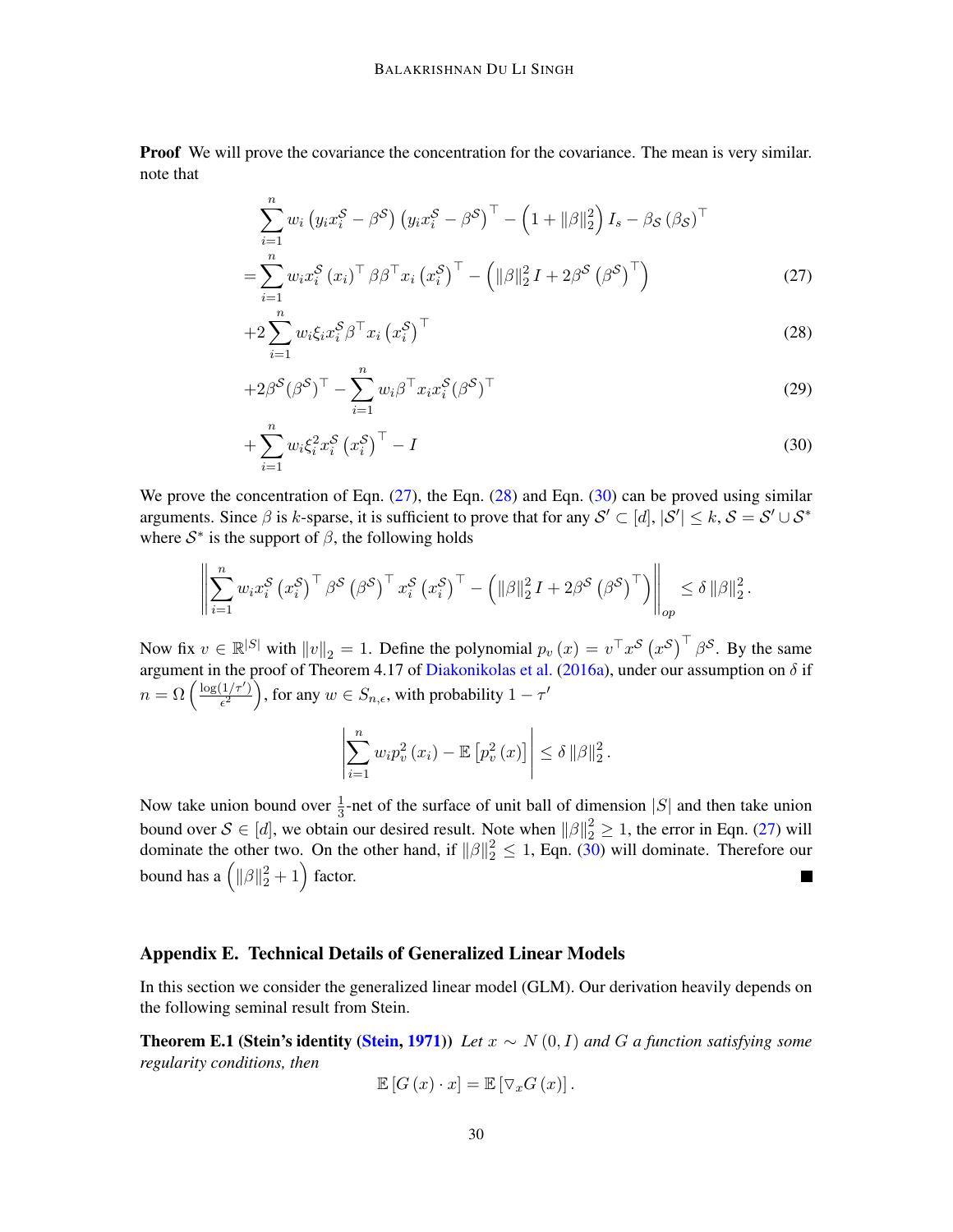<span id="page-30-0"></span>Algorithm 8 Pruning for Generalized Linear Models

1: **Input:**  $\{(y_1, x_1), \cdots, (y_n, x_n)\}\$ 2: for  $i = 1, \dots, n$  do 3: if  $\left\|x_{i}\right\|_{2}=\Omega\left(d\sqrt{\log\left(n/\tau\right)}\right)$  or  $|y_{i}|=\Omega\left(u\left(0\right)+\left(\rho^{2}+1\right)\sqrt{\log\left(n/\tau\right)}\right)$  then 4: Remove  $(y_i, x_i)$  from the set. 5: end if 6: end for

We first investigate the basics properties of GLM.

**Theorem E.2** *If*  $x \sim N(0, I)$  *and*  $y = u(x\beta) + \xi$  *where*  $\xi \sim N(0, I)$ *, then we have* 

$$
\mathbb{E}\left[yx\right] = \mathbb{E}\left[\nabla_{x'} u\left(x'\right)\right] \cdot \beta,
$$
  
\n
$$
\mathbb{E}\left[\left(yx - \mathbb{E}\left[yx\right]\right)\left(yx - \mathbb{E}\left[yx\right]\right)^{\top}\right] = \mathbb{E}\left[\left(1 + u^2\left(x'\right)\right)I + \left(2u\left(x'\right)\nabla_{x'}^2 u\left(x'\right) + \nabla_{x'} u\left(x'\right)^2\right)\beta\beta^{\top}\right].
$$
  
\nwhere  $x' = x\beta$ .

**Proof** For the first moment, choose  $G(x) = u(x\beta)$  we directly have the result. For the covariance, note it is suffice to prove the second moment:

$$
\mathbb{E}\left[\left(yx\right)\left(yx\right)^{\top}\right]=\mathbb{E}\left[\left(1+u^{2}\left(x^{\prime}\right)\right)I+2\left(u\left(x^{\prime}\right)\bigtriangledown_{x^{\prime}}^{2}u\left(x^{\prime}\right)+\bigtriangledown_{x^{\prime}}u\left(x^{\prime}\right)^{2}\right)\beta\beta^{\top}\right].
$$

Write  $y = u(x') + \xi$ , since  $\mathbb{E}[\xi^2 x x^\top] = I$ , we just need to prove

$$
\mathbb{E}\left[\left(u\left(x'\right)x\right)\left(u\left(x'\right)x\right)^{\top}\right]=\mathbb{E}\left[u^{2}\left(x'\right)I+2\left(u\left(x'\right)\nabla_{x'}^{2}u\left(x'\right)+\nabla_{x'}u\left(x'\right)^{2}\right)\beta\beta^{\top}\right].
$$

Choose  $G(x) = u^2(x') \cdot x$  in Stein's identity, we have

$$
\mathbb{E}\left[\left(u\left(x'\right)x\right)\left(u\left(x'\right)x\right)^{\top}\right]=\mathbb{E}\left[g^{2}\left(x'\right)\right]I+2\mathbb{E}\left[u\left(x'\right)\bigtriangledown_{x'} u\left(x'\right)\cdot x\right]\beta^{\top}.
$$

Not surprisingly, we can define  $G(x) = u(x') \bigtriangledown_{x'} u(x') x$  and apply Stein's identity again to obtain the desired result.

Remark: The expression for linear regression can be derived similarly using Stein's identity.

By this expression, we can define

$$
F(\beta) = \left(\frac{1 + \mathbb{E}[u^2(x')] }{\left(\mathbb{E}[\nabla_{x'} u(x')] \right)^2}\right)I + \left(\frac{\mathbb{E}[2u(x')\nabla_x^2 u(x') + (\nabla u(x'))^2]}{\left(\mathbb{E}[\nabla_x'u(x')] \right)^2}\right)\beta\beta^T.
$$

as the formula for the covariance. This expression implies that it has the same  $L_F$  and  $L_{\text{cov}}$  as linear regression up to constant factors.

By maximal inequality of Gaussian and Lipschitz condition of  $u$ , it is easy to show Algorithm  $8$ will not remove any sample from P with probability at least  $1 - \tau$ . now it remains to prove concentrations for yx and  $y^2 x x^{\top}$ . When  $n = \Omega \left( \frac{k^2 \log(d/\tau)}{\epsilon^2} \right)$  $\frac{g(d/\tau)}{\epsilon^2}$  Eqn. [\(15\)](#page-7-0), Eqn. [\(16\)](#page-7-2) and Eqn. [\(18\)](#page-7-3) can be proved through classical Bernoulli concentration inequality and Lipschitz function of Gaussian variable concentration inequality. Now we prove the remaining two concentration inequalities. The technique we used is very similar to the proof of Theorem 4.17 of [\(Diakonikolas et al.,](#page-13-6) [2016a\)](#page-13-6).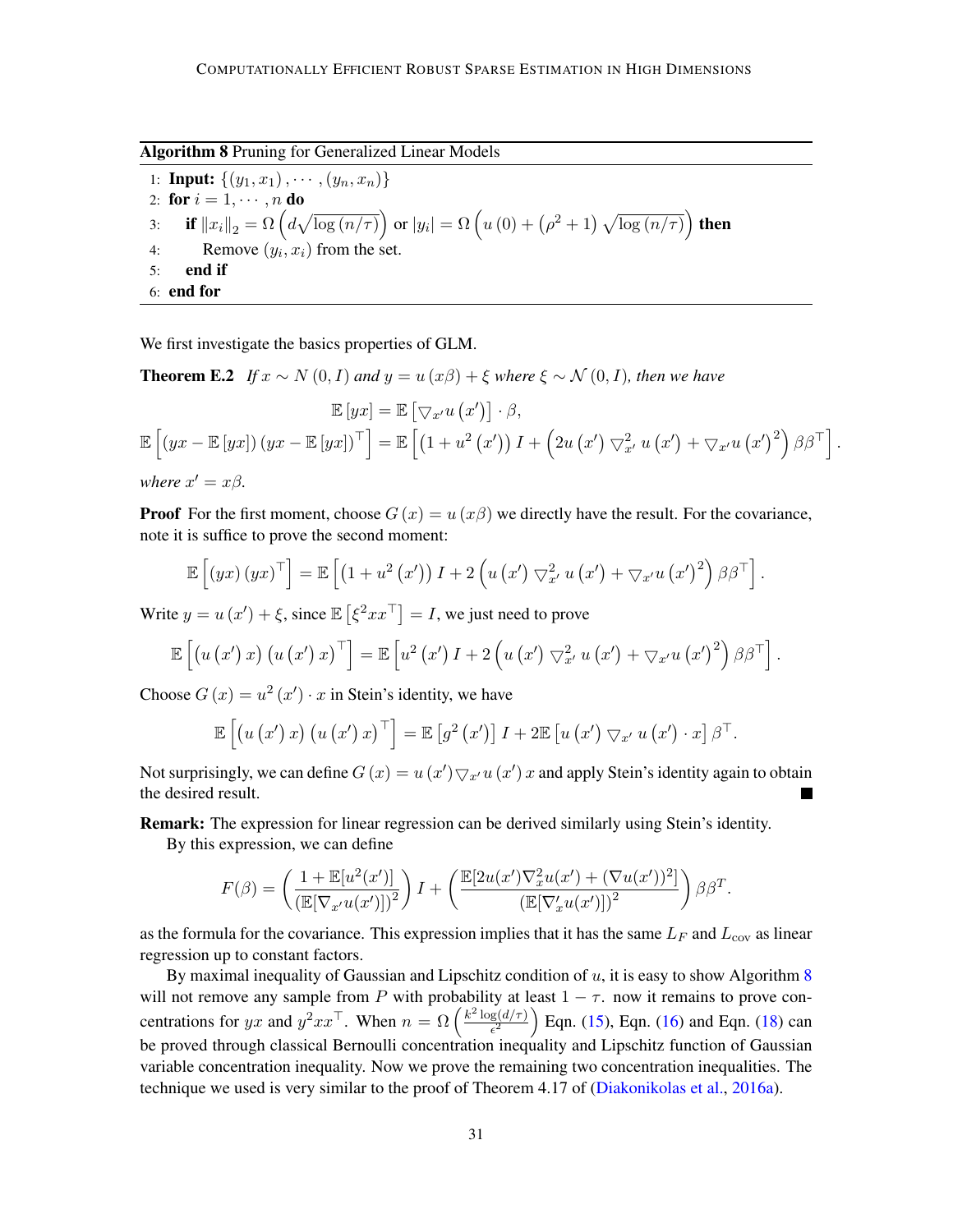**Lemma E.1** *Suppose for*  $i = 1, \dots, n$ *,* 

$$
x_i \sim N(0, I), y_i = u(x_i \beta) + \xi_i \text{ where } \xi_i \sim N(0, 1).
$$

*with*  $\|\beta\|_0 \leq s$  *and* u *is a known link function with*  $u(0) = O(1)$  *and* 1-*Lipschitz.* If  $n =$  $\Omega\left(\frac{k\log(d/\tau)}{\epsilon^2}\right)$  $\frac{g(d/\tau)}{\epsilon^2}$ , then there is a  $\delta = O\left(\epsilon \log^2\left(\frac{1}{\epsilon}\right)\right)$  $\left(\frac{1}{\epsilon}\right)$ ) that with probability at least  $1 - \tau$  we have *for any subset*  $S \subset [d]$ ,  $|S| \leq k$  *and for any*  $w \in S_{n,\epsilon}$ , we have

$$
\left\| \sum_{i=1}^{n} w_{i} y_{i} x_{i}^{S} - \mathbb{E} \left[ y x^{S} \right] \right\|_{2} = \delta \left( \|\beta\|_{2} + 1 \right),
$$
  

$$
\left\| \sum_{i=1}^{n} w_{i} y_{i} x_{i}^{S} - \mathbb{E} \left[ y x^{S} \right] \right\|_{2} = \delta \left( \|\beta\|_{2} + 1 \right),
$$
  

$$
\left\| \sum_{i=1}^{n} w_{i} \left( y_{i} x_{i}^{S} - \mathbb{E} \left[ y x^{S} \right] \right) \left( y x^{S} - \mathbb{E} \left[ y x^{S} \right] \right) \left( y x^{S} - \mathbb{E} \left[ y x^{S} \right] \right) \right\|_{op} \leq \delta \left( \|\beta\|_{2}^{2} + 1 \right)
$$

*where*  $x' = x\beta$ *.* 

Proof We will prove the covariance concentration because the mean concentration is quite similar. Similar to Theorem [3.3,](#page-8-1) we can divide the expression into 5 parts

$$
\sum_{i=1}^{n} w_i \left( y_i x_i^S - \mathbb{E} \left[ y x^S \right] \right) \left( y_i x^S - \mathbb{E} \left[ y x^S \right] \right)^\top - \mathbb{E} \left[ \left( y x^S - \mathbb{E} \left[ y x^S \right] \right) \left( y x^S - \mathbb{E} \left[ y x^S \right] \right)^\top \right]
$$
\n
$$
= \sum_{i=1}^{n} w_i \left( u \left( x_i \beta \right) - u \left( 0 \right) \right)^2 x^S \left( x_i^S \right)^\top - \mathbb{E} \left[ \left( u \left( x \beta \right) - u \left( 0 \right) \right)^2 x^S \left( x^S \right)^\top \right]
$$
\n
$$
+ 2 \sum_{i=1}^{n} w_i u \left( 0 \right) u \left( x_i \beta \right) x_i^S \left( x_i^S \right)^\top - 2u \left( 0 \right) \mathbb{E} \left[ u \left( x \beta \right) x^S \left( x^S \right)^\top \right]
$$
\n
$$
+ \sum_{i=1}^{n} w_i u^2 \left( 0 \right) x^S \left( x_i^S \right)^\top - u^2 \left( 0 \right) I
$$
\n
$$
+ 2 \sum_{i=1}^{n} w_i \xi_i u \left( x \beta \right) x_i^S \left( x_i^S \right)^\top
$$
\n
$$
+ \sum_{i=1}^{n} w_i \xi_i^2 x^S \left( x^S \right)^\top - I.
$$
\n(14.11)

Again we will prove the concentration for Eqn. [\(31\)](#page-31-0), the remaining terms can be bounded similarly. Now fix  $\mathcal{S}' \subset [d]$  and let  $\mathcal{S} = \mathcal{S}' \cup \mathcal{S}^*$  where  $\mathcal{S}^*$  is the support of  $\beta$ . For a fixed  $v \in \mathbb{R}^{|S|}$ ,  $||v||_2 = 1$ , define

<span id="page-31-1"></span><span id="page-31-0"></span>
$$
p_v(x) = \left(u\left(x^S \beta\right) - u\left(0\right)\right)\left(v^\top x^S\right). \tag{32}
$$

For some fixed large enough constant  $c$ , by basic Gaussian concentration inequalities we have

$$
\mathbb{P}\left[\left(v^\top x^{\mathcal{S}}\right)^2 \geq \sqrt{c} \log\left(\frac{1}{\epsilon}\right)\right] = O\left(\epsilon\right).
$$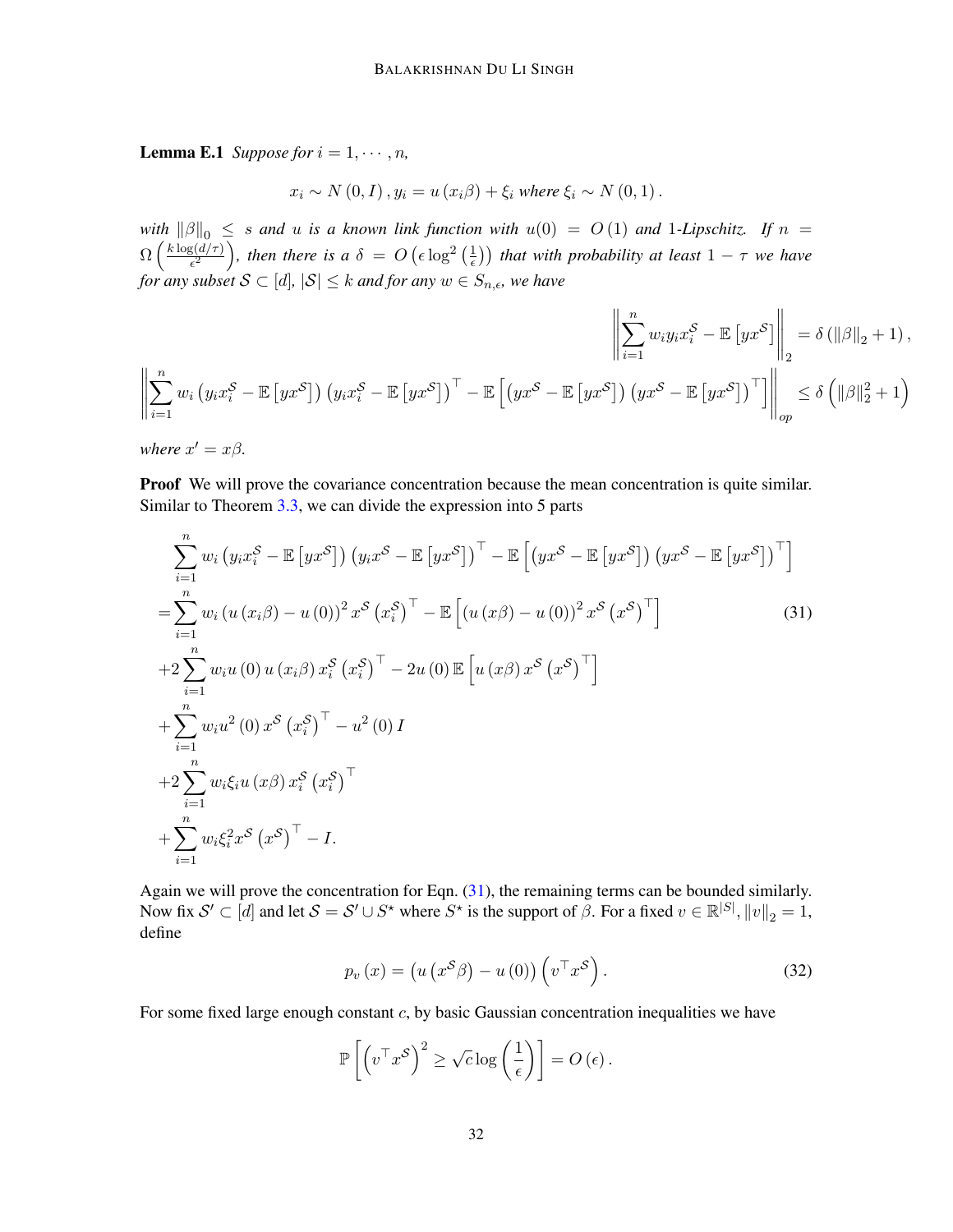Similarly, using Lipschitz condition we have

$$
\mathbb{P}\left[\left(u\left(x^{\mathcal{S}}\beta\right)-u\left(0\right)\right)^{2} \geq \sqrt{c}\log\frac{1}{\epsilon}\right]
$$

$$
\leq \mathbb{P}\left[\left|x\beta\right|^{2} \geq \sqrt{c}\log\frac{1}{\epsilon}\left\|\beta\right\|_{2}^{2}\right]
$$

$$
=O\left(\epsilon\right)
$$

Therefore, we have

$$
\mathbb{P}\left[p_v^2(x) \geq c \log^2 \frac{1}{\epsilon} ||\beta||_2^2\right] = O\left(\epsilon\right).
$$

Now applying Hoeffding inequality we have if  $n = \Omega \left( \frac{\log(1/\tau)}{\epsilon^2} \right)$  $\left(\frac{(1/\tau)}{\epsilon^2}\right)$ , with probability  $1 - \tau$ :

$$
\frac{1}{n} \left| \left\{ i : p_v^2(x_i) \geq c \log^2 \frac{1}{\epsilon} ||\beta||_2^2 \right\} \right| \leq 2\epsilon.
$$

Now define a distribution D that for  $A_i \sim \mathcal{D}$ ,  $A_i = p_v^2(x_i)$  if  $p^2(x_i) \leq c ||\beta||_2^2$  $\frac{2}{2}$  log<sup>2</sup>  $\frac{1}{\epsilon}$  and 0 otherwise. Let  $\alpha'$  be the expectation of mean of D. By Hoeffding inequality we can show if  $n \geq \Omega \left( \frac{\log(1/\tau)}{\epsilon^2} \right)$  $\left(\frac{(1/\tau)}{\epsilon^2}\right)$  we have with probability  $1 - \tau$ ,

$$
\left|\frac{1}{n}\sum_{i=1}^{n}A_{i}-\alpha'\right|=O\left(\epsilon\right).
$$

Now let  $\alpha = \mathbb{E}\left[ p_v^2\left( x\right) \right] = O\left( \Vert \beta \Vert_2^2 \right)$  $\binom{2}{2}$ . We have

$$
\begin{aligned} \left| \alpha' - \alpha \right| &= \mathbb{E}_{x \sim N(0, I)} \left[ p_v^2 \left( x \right) 1_{p_v^2(x) \ge \left( c \log^2 \frac{1}{\epsilon} \right)} \right] \\ &= \int_{\sqrt{c} \log \frac{1}{\epsilon}}^{\infty} t^2 \mathbb{P} \left[ p_v^2 \left( x \right) \ge t^2 \right] dt \\ &= \int_{\sqrt{c} \log \frac{1}{\epsilon}}^{\infty} t^2 \mathbb{P} \left[ \left( x^{\mathcal{S}} \beta \right)^2 \left( x^{\mathcal{S}} v \right)^2 \ge t^2 \right] dt \\ &= O \left( c \log^2 \frac{1}{\epsilon} \left\| \beta \right\|_2^2 \right). \end{aligned}
$$

Therefore we have if  $n = \Omega\left(\frac{\log \frac{1}{\tau}}{\epsilon^2}\right)$ , with probability  $1 - \tau$ 

$$
\left|\frac{1}{n}\sum_{i=1}^{n} A_i - \alpha\right| = O\left(\epsilon \log^2 \frac{1}{\epsilon}\right).
$$

Now condition on the followings :

$$
\frac{1}{n} \left| \left\{ i : p_v^2(x_i) \geq c \log^2 \frac{1}{\epsilon} \|\beta\|_2^2 \right\} \right| \leq 2\epsilon
$$

$$
\left| \frac{1}{n} \sum_{i=1}^n A_i - \alpha \right| = O\left(\epsilon \log^2 \frac{1}{\epsilon}\right).
$$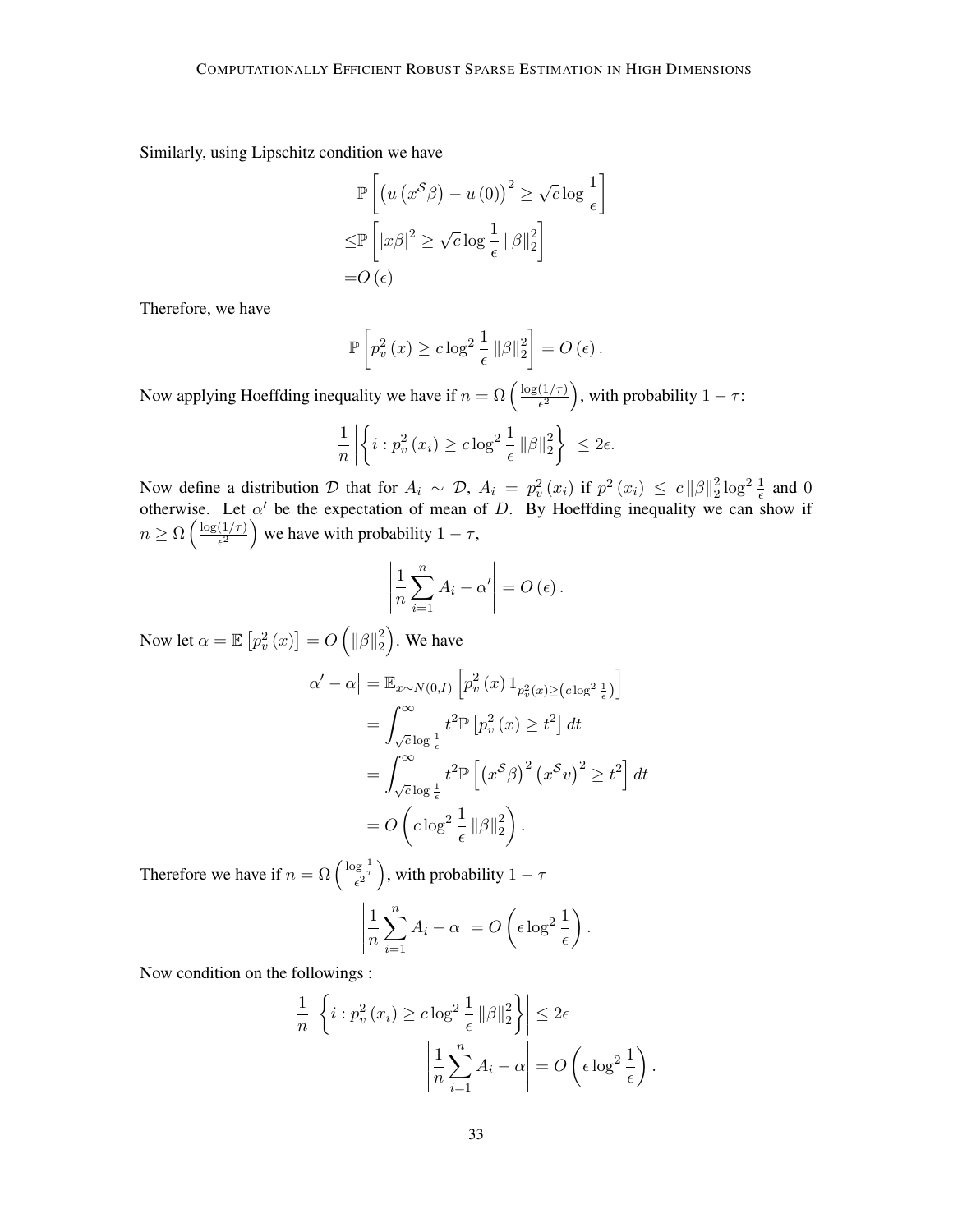Define  $J^*$  the largest  $2\epsilon n$  indices of  $p_v^2(x_i)$ s and  $J_1^* = \left\{i : p_v^2(x_i) \geq c \log^2 \frac{1}{\epsilon} ||\beta||_2^2 \right\}$  $\begin{bmatrix} 2 \\ 2 \end{bmatrix}$ . By the conditions, we known  $J_1^* \subset J^*$  and

$$
\left|\frac{1}{n}\sum_{i\notin J_1^*}p_v^2(x_i)-\alpha\right|=O\left(\epsilon\log^2\frac{1}{\epsilon}\|\beta\|_2^2\right).
$$

For any index set I with  $|I| = (1 - 2\epsilon) n$ , divide  $[n] \backslash I = J^+ \cup J^-$  where  $J^+ = \left\{ i \in I : p_v^2(x_i) \ge \alpha \right\}$ and  $J^- = \left\{ i \in I : p_v^2(x_i) < \alpha \right\}$ . First we prove the upper bound

$$
\frac{1}{(1-2\epsilon)n} \sum_{i\in I} w_i (p^2 (x_i) - \alpha)
$$
\n
$$
\leq \frac{1}{(1-2\epsilon)n} \sum_{i\in I \cup J^+} (p_v^2 (x_i) - \alpha) - \frac{1}{(1-2\epsilon)n} \sum_{i\in J^-} (p_v^2 (x_i) - \alpha)
$$
\n
$$
\leq \frac{1}{(1-2\epsilon)n} \left| \sum_{i=1}^n p_v^2 (x_i) - \alpha \right| + \frac{2}{(1-2\epsilon)n} \left| \sum_{i\in J^-} (p_v^2 (x_i) - \alpha) \right|
$$
\n
$$
= O\left(\epsilon \left\|\beta\right\|_2^2\right) + \frac{|J^-|}{(1-2\epsilon)n} \alpha
$$
\n
$$
= O\left(\epsilon \left\|\beta\right\|_2^2\right)
$$

where in the fourth line we used concentration inequality of Lipschitz function of Gaussian random variables. For the lower bound

$$
\frac{1}{(1-2\epsilon)n} \sum_{i \in I} (p_v^2(x_i) - \alpha) \ge \frac{1}{(1-2\epsilon)n} \sum_{i \notin J_1^*} (p_v^2(x_i) - \alpha)
$$

$$
\ge -O\left(\epsilon \log^2 \frac{1}{\epsilon} ||\beta||_2^2\right).
$$

Note this holds for any I and by convexity for any  $w \in S_{n,\epsilon}$  we can conclude that Eqn. [\(31\)](#page-31-0) holds for fixed S and v. Now take union bounds over  $\frac{1}{3}$ -net of the surface of unit ball of dimension |S| and subsets of  $[d]$  with cardinality 2s, we obtain the desired result.

Similar to sparse linear regression, the final bound depends on whether  $\|\beta\|_2^2$  $\frac{2}{2}$  is larger than 1 or not, which leads to the form of our bound.

#### <span id="page-33-0"></span>Appendix F. Technical Details of Logistic-type Models

In this section we consider the generalized linear model for binomial label.

**Theorem F.1** *Suppose*  $x \sim N(0, I)$  *and*  $y = u(x\beta) + \xi(x\beta)$  *where* g *is a known link function and* 

$$
\xi(x\beta) = \begin{cases}\n-u(x\beta) & w.p \quad 1-u(x\beta) \\
1-u(x\beta) & w.p \quad u(x\beta)\n\end{cases}
$$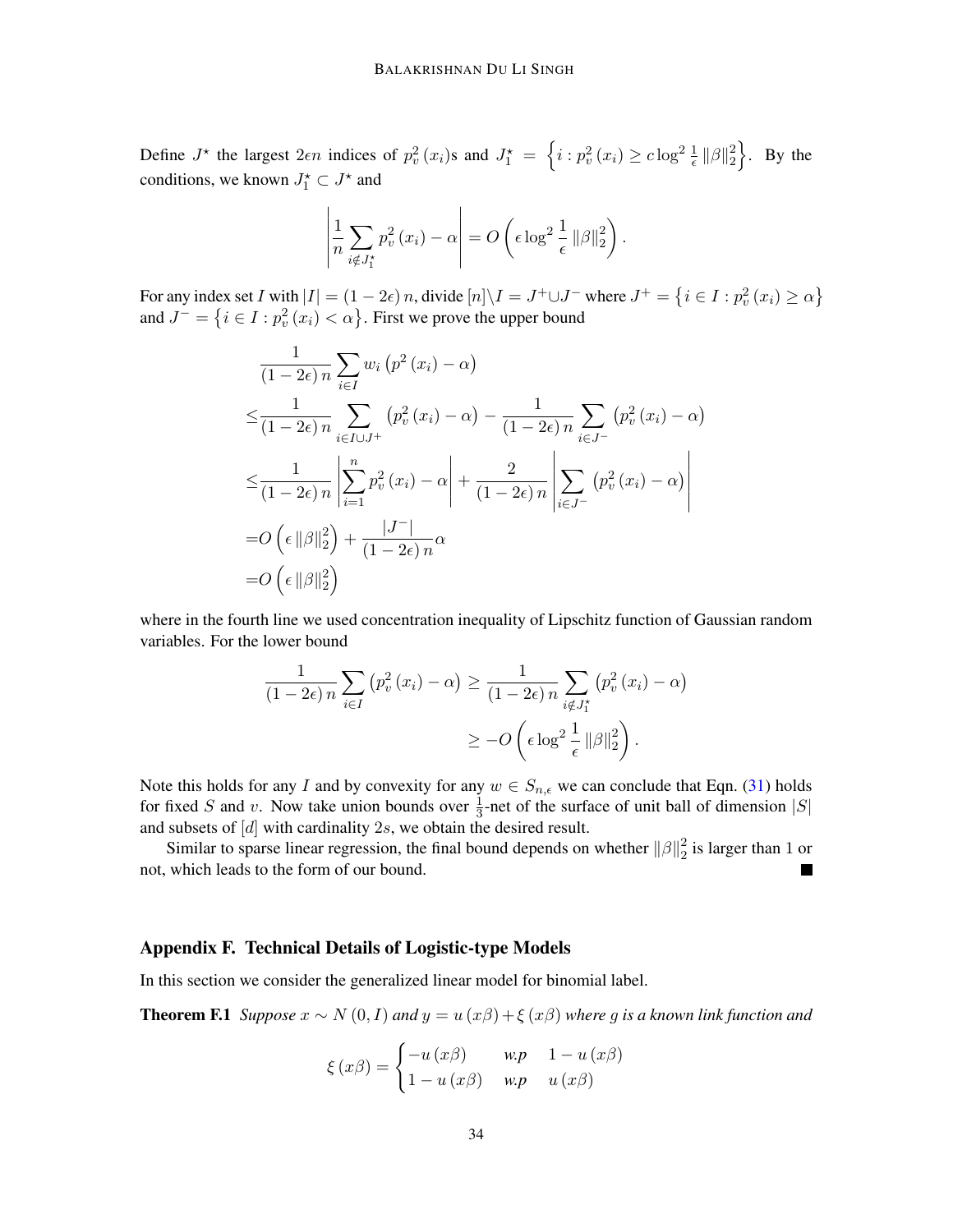<span id="page-34-1"></span>Algorithm 9 Pruning for Logistic-type Models

1: **Input:**  $\{(y_1, x_1), \cdots, (y_n, x_n)\}\$ 2: for  $i = 1, \dots, n$  do 3: if  $\left\|y_i x_i\right\|_2 = \Omega\left(\left|\mathbb{E}\left[\bigtriangledown_{x'} u\left(x'\right)\right]\right| \sqrt{d \log\left(n/\tau\right)}\right)$  then 4: Remove  $(y_i, x_i)$  from the set. 5: end if 6: end for

*then we have*

$$
\mathbb{E}[yx] = \mathbb{E}[\nabla_{x'} u(x')] \cdot \beta
$$

$$
\mathbb{E}[yx] = \mathbb{E}[yx] \cdot \beta
$$

$$
\mathbb{E}[(yx - \mathbb{E}[yx]) (yx - \mathbb{E}[yx])^{\top}] = \mathbb{E}[u(x')] I + (\mathbb{E}[\nabla_{x'}^2 u(x')] - \mathbb{E}[\nabla_{x'} u(x')]^2 \cdot \beta \beta^{\top}
$$

*where*  $x' = x\beta$ *.* 

**Proof** This is a simple application of Stein's identity. The derivation is similar to sparse generalized linear model.

To achieve the boundedness condition, we resort to Algorithm [9.](#page-34-1) Finally, the concentration bounds can be proved using the exactly same arguments in Sec. [E.](#page-29-0) Notice that the function  $p_v$  defined in Eqn. [\(32\)](#page-31-1) has a better concentration property:

$$
\mathbb{P}\left[p_v^2\left(x\right) \geq c \log\left(\frac{1}{\epsilon}\right)\right] = O\left(\epsilon\right)
$$

because of the boundedness of  $u(\cdot)$ . This fact leads to a slightly stronger bound than that of generalized linear models.

## Appendix G. Technical Details for Sparse PCA

#### <span id="page-34-0"></span>G.1. Implementing DETECTROBUSTSPCA

We first show that the algorithm presented above can be efficiently implemented. Indeed, one can show that by taking the dual of the SDP defining the  $|| \cdot ||_{\mathcal{X}_k}$  norm, this problem can be re-written as an SDP with (up to constant factor blowups) the same number of constraints and variables, and therefore we may solve it using traditional SDP solver techniques.

Alternatively, one may observe that to optimize Algorithm [4](#page-12-4) via ellipsoid or cutting plane methods, it suffices to, given  $w \in S_{n,\epsilon}$ , produce a separating hyperplane for the constraint [\(21\)](#page-11-1). This is precisely what dual norm maximization allows us to do efficiently. It is straightforward to show that the volume of  $S_{n,\epsilon} \times \mathcal{X}_k$  is at most exponential in the relevant parameters. Therefore, by the classical theory of convex optimization, (see e.g. Grötschel et al.  $(2012)$ ), for any  $\xi$ , we may find a solution w' and  $\gamma'$  so that  $\|w' - w^*\|_{\infty} \leq \xi$  and  $\gamma'$  so that  $|\gamma - \gamma'| < \xi$  for some exact minimizer w<sup>\*</sup>, where  $\gamma$  is the true value of the solution, in time  $\text{poly}(d, n, 1/\epsilon, \log 1/\xi)$ ,

Neither approach will in general give exact solutions, however, both can achieve inverse polynomial accuracy in the parameters in polynomial time. It should be evident from the analysis that these errors will not affect the correctness of our algorithm, and thus we will ignore these issues of numerical precision throughout the remainder of this section, and assume we work with exact  $\gamma$ .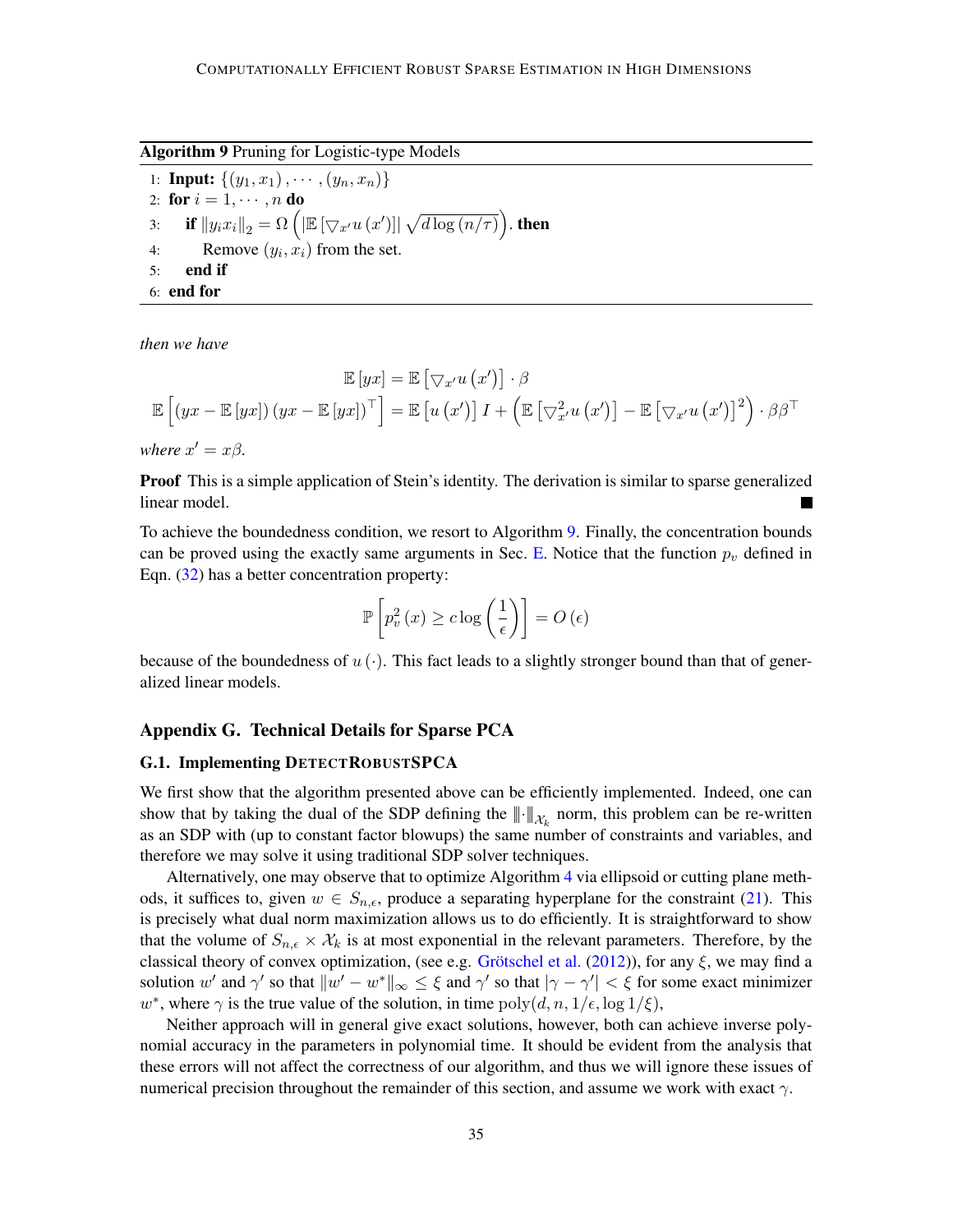Observe that in general it may be problematic that we don't have exact access to the minimizer  $w^*$ , since some of the  $X_i$  may be unboundedly large (in particular, if it's corrupted) in norm. However, we only use information about  $\gamma$ . Since  $\gamma$  lives within a bounded range, and our analysis is robust to small changes to  $\gamma$ , these numerical issues do not change anything in the analysis.

#### <span id="page-35-0"></span>G.2. Proof of Theorem [3.2](#page-8-2)

For simplicity of notation, we will say that  $x_1, \ldots, x_n$  is an  $\epsilon$ -corrupted set of samples from  $N(0, \Sigma)$ if they are distributed as in [\(6\)](#page-3-5). We also let  $w^g = |\mathcal{G}|/n$  and  $w^b = |\mathcal{B}|/n$ .

<span id="page-35-3"></span>We now show that Algorithm [4](#page-12-4) provides the guarantees required for Theorem [3.2.](#page-8-2) We first show that if we are in Case 1, then  $\gamma$  is small:

**Lemma G.1** Let  $\rho, \delta > 0$ . Let  $\epsilon, \eta$  be as in Theorem [3.2.](#page-8-2) Let  $x_1, \ldots, x_n$  be an  $\epsilon$ -corrupted set of *samples from*  $N(0, I)$  *of size n, where n is as in Theorem* [3.2.](#page-8-2) *Then, with probability*  $1 - \delta$ *, we have*  $\gamma \leq \rho/2$ .

**Proof** Let  $w$  be the uniform weights over the uncorrupted points. Then it follows from Theorem [A.3](#page-16-0) that  $\left\Vert \sum_{i\in\mathcal{G}}w_{i}(X_{i}X_{i}^{T}-I)\right\Vert$ ∗  $\chi^*_{\chi^*_{k}} \leq O(\eta)$  with probability  $1 - \delta$ . Since  $w \in S_{n,\epsilon}$ , this immediately implies that  $\gamma \le O(\rho)$ . By setting constants appropriately, we obtain the desired guarantee.

We now show that if we are in Case 2, then  $\gamma$  must be large. We first require the following concentration bounds:

<span id="page-35-1"></span>**Theorem G.1** *Fix*  $\epsilon, \delta > 0$ *. Let*  $x_1, \ldots, x_n \sim N(0, I)$ *, where* 

$$
n = \Omega \left( \frac{\min(d, k^2) + \log {d^2 \choose k^2} + \log 1/\delta}{\epsilon^2} \right).
$$

*Then*

$$
\left\| \frac{1}{n} \sum_{i=1}^n x_i x_i^T - I \right\|_{\mathcal{X}_k}^* \leq \epsilon.
$$

Let us first introduce the following definition.

**Definition 1** *A* symmetric sparsity pattern *is a set* S *of indices*  $(i, j) \in [d] \times [d]$  *so that if*  $(i, j) \in S$ then  $(j,i) \in S$ . We say that a symmetric matrix  $M \in \mathbb{R}^{d \times d}$  respects a symmetric sparsity pattern S  $if supp(M) = S.$ 

With this definition, we now show:

**Lemma 2** Let  $n = O\left(\frac{\min(d, k^2) + \log\binom{d^2}{k^2} + \log 1/\delta}{\epsilon^2}\right)$  $\epsilon^2$  $\int$ *. Then, with probability*  $1 - \delta$ *, the following holds:*

<span id="page-35-2"></span>
$$
|\text{tr}((\widehat{\Sigma} - I)X)| \le O(\epsilon), \text{ for all symmetric } X \text{ with } ||X||_0 = k^2 \text{ and } ||X||_F \le 1. \tag{33}
$$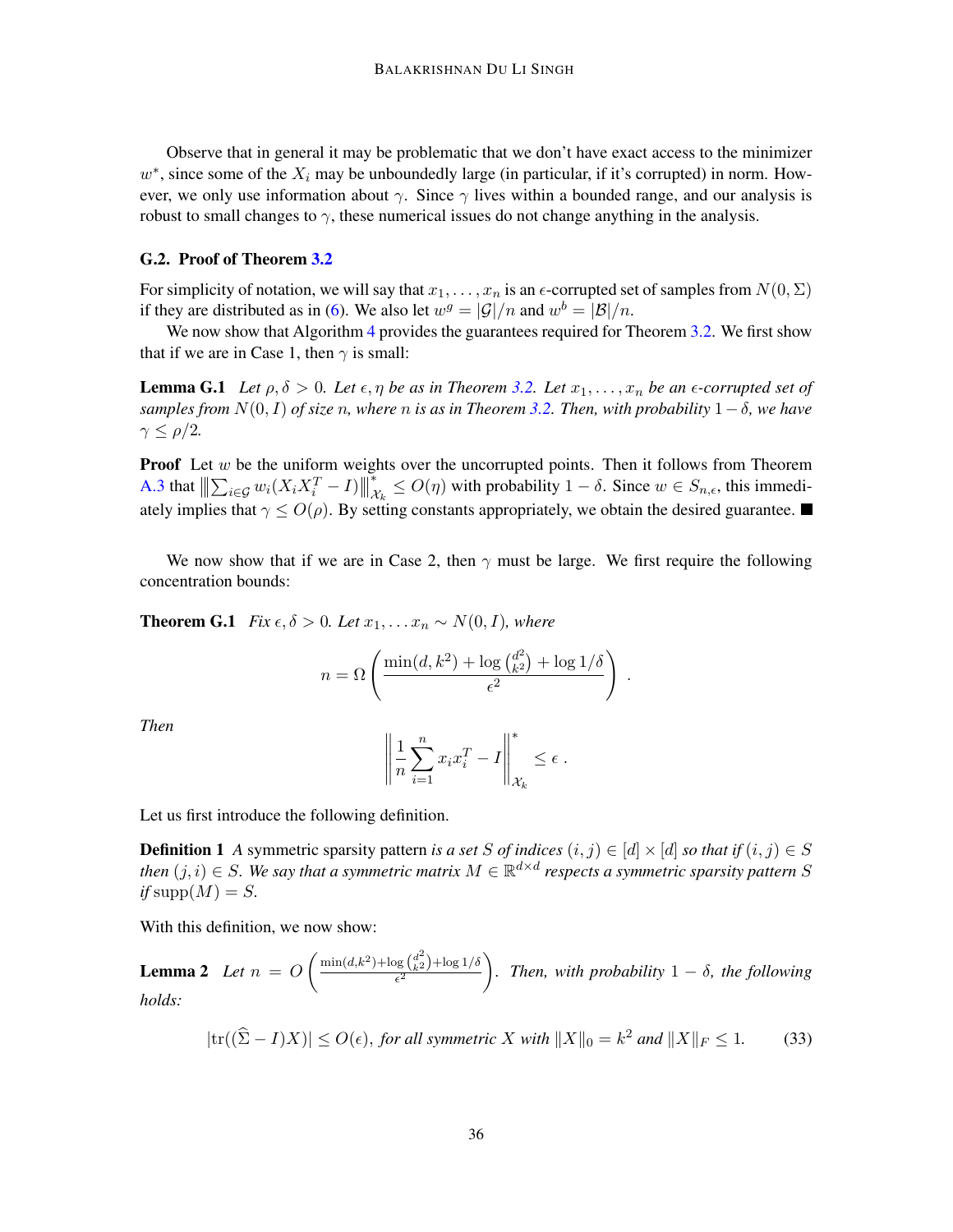**Proof** Fix any symmetric sparsity pattern S so that  $|S| \leq k^2$ . By classical arguments one can show that there is a  $(1/3)$ -net over all symmetric matrices X with  $||X||_F = 1$  respecting S of size at most  $9^{O(\min(d,\hat{k}^2))}$ . By a basic net argument, we know that for any  $\delta'$ , we know that except with probability  $1 - \delta'$ , if we take  $n = O\left(\frac{\min(d, k^2) + \log(1/\delta')}{\epsilon^2}\right)$  $\frac{2^{2} + \log 1/\delta'}{\epsilon^2}$  samples, then for all symmetric X respecting S so that  $||X||_F \leq 1$ , we have  $|\text{tr}((\widehat{\Sigma} - I)X)| \leq \epsilon$ . The claim then follows by further union bounding over all  $O\left(\frac{d^2}{k^2}\right)$  ${k<sup>2</sup> \choose k<sup>2</sup>}$  symmetric sparsity patterns S with  $|S| \leq k<sup>2</sup>$ .

We will also require the following structural lemma.

**Lemma 3** *Any PSD matrix* X *so that*  $tr(X) = 1$  *and*  $||X||_1 \leq k$  *can be written as* 

<span id="page-36-1"></span>
$$
X = \sum_{i=1}^{O(n^2/k^2)} Y_i ,
$$

where each  $Y_i$  is symmetric, have  $\sum_{i=1}^{O(n^2/k^2)} \|Y_i\|_F \leq 4$ , and each  $Y_i$  is  $k^2$ -sparse.

**Proof** Observe that since X is PSD, then  $||X||_F \leq \text{tr}(X) = 1$ . For simplicity of exposition, let us ignore that the  $Y_i$  must be symmetric for this proof. We will briefly mention how to in addition ensure that the  $Y_i$  are symmetric at the end of the proof. Sort the entries of  $X$  in order of decreasing | $|X_{ij}|$ . Let  $Y_i$  be the matrix whose nonzeroes are the  $ik^2 + 1$  through  $(i + 1)k^2$  largest entries of X, in the same positions as they appear in X. Then we clearly have that  $\sum Y_i = X_i$ , and each  $Y_i$ is exactly  $k^2$ -sparse.<sup>[3](#page-36-0)</sup> Thus it suffices to show that  $\sum ||Y_i||_F \le 4$ . We have  $||Y_1||_F \le ||X||_F \le 1$ . Additionally, we have  $||Y_{i+1}||_F \le \frac{\mathbf{1}^T |Y_i| \mathbf{1}}{k}$  $\frac{f_i f_i}{k}$ , which follows simply because every nonzero entry of  $Y_{i+1}$  is at most the smallest entry of  $Y_i$ , and each has exactly  $k^2$  nonzeros (except potentially the last one, but it is not hard to see this cannot affect anything). Thus, in aggregate we have

$$
\sum_{i=1}^{O(n^2/k^2)} \|Y_i\|_F \le 1 + \sum_{i=2}^{O(n^2/k^2)} \|Y_i\|_F \le 1 + \sum_{i=1}^{O(n^2/k^2)} \frac{1^T|Y_i|1}{k} = 1 + \frac{1^T|X|1}{k} \le 2,
$$

which is stronger than claimed.

However, as written it is not clear that the  $Y_i$ 's must be symmetric, and indeed they do not have to be. The only real condition we needed was that the  $Y_i$ 's (1) had disjoint support, (2) summed to X, (3) are each  $\Theta(k^2)$  sparse (except potentially the last one), and (4) the largest entry of  $Y_{i+1}$ is bounded by the smallest entry of  $Y_i$ . It should be clear that this can be done while respecting symmetry by doubling the number of  $Y_i$ , which also at most doubles the bound in the sum of the Frobenius norms. We omit the details for simplicity. 

**Proof** [Proof of Theorem  $G.1$ ] Let us condition on the event that  $(33)$  holds. We claim then that for all  $X \in \mathcal{X}$ , we must have  $|\text{tr}((\Sigma - I)X)| \leq O(\epsilon)$ , as claimed. Indeed, by Lemma [3,](#page-36-1) for all  $X \in \mathcal{X}$ , we have that

$$
X = \sum_{i=1}^{O(d^2/k^2)} Y_i ,
$$

<span id="page-36-0"></span><sup>3.</sup> Technically the last  $Y_i$  may not be  $k^2$  sparse but this is easily dealt with, and we will ignore this case here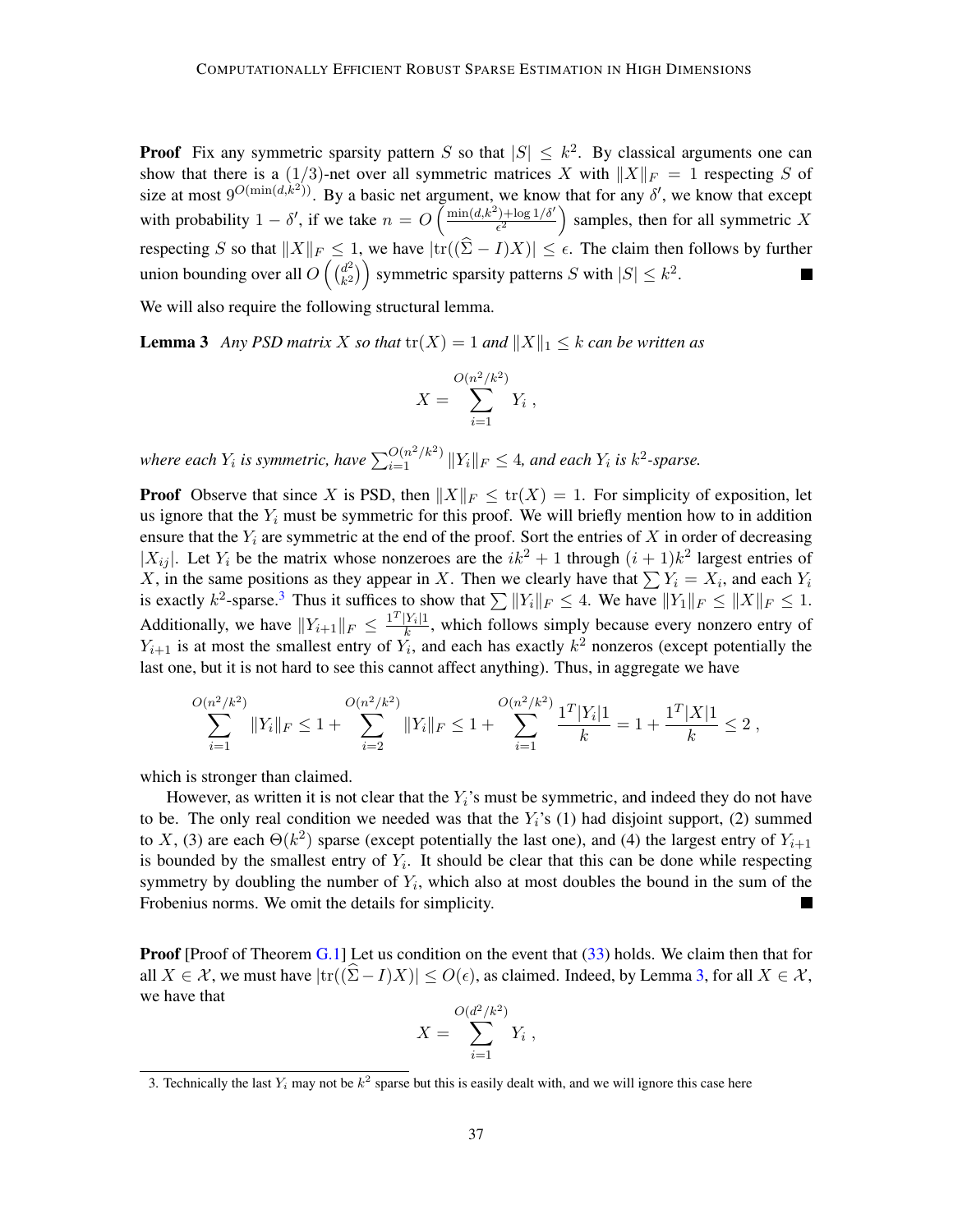where each  $Y_i$  is symmetric, have  $\sum_{i=1}^{O(d^2/k^2)} \|Y_i\|_F \leq 4$ , and each  $Y_i$  is  $k^2$ -sparse. Thus,

<span id="page-37-0"></span>
$$
|\text{tr}((\widehat{\Sigma} - I)X)| \leq \sum_{i=1}^{O(d^2/k^2)} \left| \text{tr}((\widehat{\Sigma} - I)Y_i) \right|
$$
  
= 
$$
\sum_{i=1}^{O(d^2/k^2)} \|Y_i\|_F \left| \text{tr}((\widehat{\Sigma} - I)\frac{Y_i}{\|Y_i\|_F}) \right|
$$
  

$$
\leq \sum_{i=1}^{O(d^2/k^2)} \|Y_i\|_F \cdot O(\epsilon)
$$
  

$$
\leq O(\epsilon),
$$

where (a) follows since each  $Y_i/||Y_i||_F$  satisfies the conditions in [\(33\)](#page-35-2), and (b) follows from the bound on the sum of the Frobenius norms of the  $Y_i$ .

We now need concentration over all choices of weights. This follows from Theorem ?? and the same technique as in the proof of Lemma  $B.1$ , so we omit the proof.

**Theorem G.2** Fix 
$$
\epsilon \le 1/2
$$
 and  $\delta \le 1$ , and fix  $k \le d$ . There is a  $\eta = O(\epsilon \sqrt{\log 1/\epsilon})$  so that if  $x_1, ..., x_n \sim N(0, I)$  and  $n = \Omega \left( \frac{\min(d, k^2) + \log(\frac{d^2}{k^2}) + \log(1/\delta)}{\eta^2} \right)$ , then we have\n
$$
\Pr \left[ \exists w \in S_{n,\epsilon} : \left\| \frac{1}{n} \sum_{i=1}^n w_i x_i x_i^T - I \right\|_{\mathcal{X}_k}^* \ge \eta \right] \le \delta \, .
$$

<span id="page-37-1"></span>**Lemma G.2** *Let*  $\rho, \delta > 0$ *. Let*  $\epsilon, \eta, n$  *be as in Theorem [3.2.](#page-8-2) Let*  $x_1, \ldots, x_n$  *be an*  $\epsilon$ -corrupted set *of samples from*  $N(0, I)$  *of size n. Then, with probability*  $1 - \delta$ *, we have*  $\gamma \geq (1 - \epsilon)\rho - (2 + \rho)\eta$ *. In particular, for*  $\epsilon$  *sufficiently small, and*  $\eta = O(\rho)$ *, we have that*  $\gamma > \rho/2$ *.* 

**Proof** Let  $\Sigma = I + \rho v v^T$ , and let  $Y_i = \Sigma^{-1/2} x_i$ , so that if  $Y_i$  is uncorrupted, then  $Y_i \sim N(0, I)$ . Let w<sup>\*</sup> be the optimal solution to [\(21\)](#page-11-1). By Theorem [G.2,](#page-37-0) we have that with probability  $1-\delta$ , we can write  $\sum_{i=1}^n w_i^* Y_i Y_i^T = w^g (I + N) + B$ , where  $||N||_{\mathcal{X}_k}^* \leq \eta$ , and  $B = \sum_{i \in \mathcal{B}} w_i^* Y_i Y_i^T$ . Therefore, we have  $\sum_{i=1}^n w^* X_i X_i^T = w^g (\Sigma + \Sigma^{1/2} N \Sigma^{1/2}) + \Sigma^{1/2} B \Sigma^{1/2}$  . By definition, we have

$$
\left\| \sum_{i=1}^{n} w_i (X_i X_i^T - I) \right\|_{\mathcal{X}_k}^* \ge \langle w^g (\Sigma + \Sigma^{1/2} N \Sigma^{1/2}) + \Sigma^{1/2} B \Sigma^{1/2} - I, v v^T \rangle
$$
  
\n
$$
\ge w^g \langle (\Sigma + \Sigma^{1/2} N \Sigma^{1/2}), v v^T \rangle - 1
$$
  
\n
$$
= w^g (1 + \rho) + w^g v^T \Sigma^{1/2} N \Sigma^{1/2} v - 1
$$
  
\n
$$
\ge (1 - \epsilon) \rho + (1 - \epsilon) v^T \Sigma^{1/2} N \Sigma^{1/2} v - \epsilon.
$$

It thus suffices to show that  $|v^T \Sigma^{1/2} N \Sigma^{1/2} v| < (1 + \rho)\eta$ . Since v is an eigenvector for  $\Sigma$  with eigenvalue  $1 + \rho$ , we have that  $\sum^{1/2} v = \sqrt{\rho + 1} \cdot v$  and thus

$$
v^T \Sigma^{1/2} N \Sigma^{1/2} v = (1+\rho) v^T N v = (1+\rho) \langle N, v v^T \rangle \le (1+\rho) ||N||^*_{\mathcal{X}_k} \le (1+\rho) \eta.
$$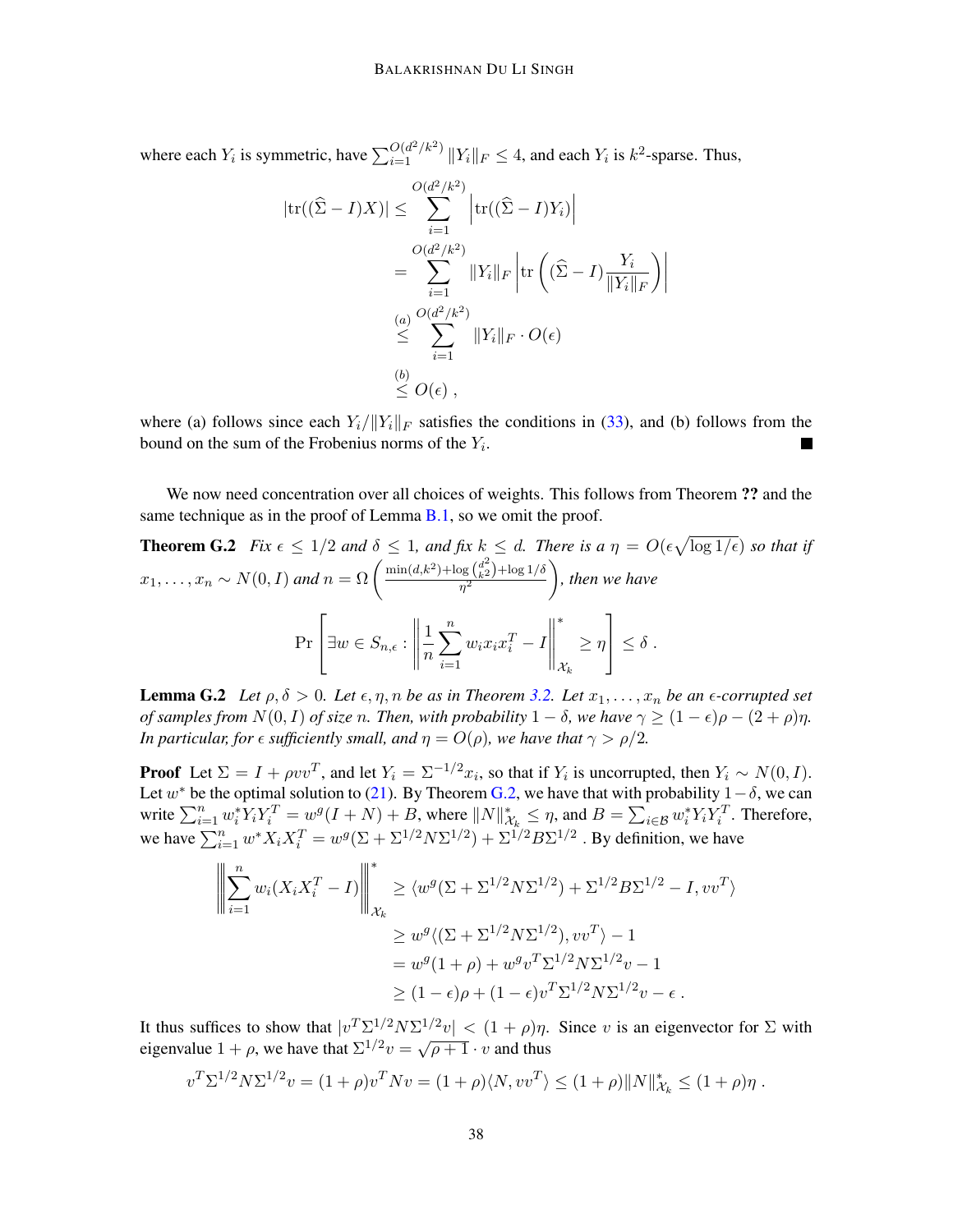Lemmas [G.1](#page-35-3) and [G.2](#page-37-1) together imply the correctness of DETECTROBUSTSPCA and Theorem [3.2.](#page-8-2)

П

#### G.3. More concentration bounds

Before we can prove correctness of our algorithm for robust recovery, we require a couple of concentration inequalities for the set  $W_k$ .

**Lemma G.3** *Fix*  $\epsilon, \delta > 0$ *. Let*  $x_1, \ldots, x_n$  ∼  $N(0, I)$ *, where n is as in Theorem* [3.3.](#page-8-3) *Then with probability*  $1 - \delta$ 

$$
\left\| \frac{1}{n} \sum_{i=1}^n x_i x_i^T - I \right\|_{\mathcal{W}_k}^* \leq O(\epsilon) .
$$

**Proof** Let  $\hat{\Sigma}$  denote the empirical covariance. Observe that  $W_k \subseteq \bigcup_{i=0}^{\infty} 2^{-i} \mathcal{X}_{2^{i+1}k}$ . Moreover, for any  $i$ , by Theorem  $G.1$ , if we take

$$
n = \Omega \left( \frac{\min(d, (2^{i+1}k)^2) + \log {d^2 \choose (2^{i+1}k)^2} + \log 1/\delta}{(2^{-i}\epsilon)^2} \right)
$$

$$
= \Omega \left( \frac{\min(d, k^2) + \log {d^2 \choose k^2} + 2^{2i} \log 1/\delta}{\epsilon^2} \right),
$$

then  $|\langle M, \hat{\Sigma} \rangle| \le \epsilon$  for all  $M \in 2^{-i} \mathcal{X}_{2^{i+1}k}$  with probability  $1 - \delta/2$ . In particular, if we take

$$
n = \Omega\left(\frac{\min(d, k^2) + \log {d^2 \choose k^2} + \log 1/\delta}{\epsilon^2}\right)
$$

samples, then for any i, we have  $|\langle M, \hat{\Sigma} \rangle| \leq \epsilon$  for all  $M \in 2^{-1} \mathcal{X}_{2^{i+1}k}$  with probability at least  $1 - \delta^{2^{2i}}/2$ . By a union bound over all these events, since  $\sum_{i=0}^{\infty} \delta^{2^{2i}} \leq 2\delta$ , we conclude that if we take *n* to be as above, then  $|\langle M, \hat{\Sigma} \rangle| \leq \epsilon$  for all  $M \in \bigcup_{i=0}^{\infty} 2^{-i} \mathcal{X}_{2^{i+1}k}$  with probability  $1 - \delta$ . Since  $W_k$  is contained in this set, this implies that  $\|\hat{\Sigma} - \Sigma\|_{W_k}^* \le O(\epsilon)$  with probability at least  $1 - \delta$ , as claimed.

By the same techniques as in the proofs of Theorem [G.2,](#page-37-0) we can show the following bound. Because of this, we omit the proof for conciseness.

**Corollary G.1** *Fix*  $\epsilon, \delta > 0$ *. Let*  $x_1, \ldots, x_n \sim N(0, I)$  *where n is as in Theorem [G.2.](#page-37-0) Then there* is an  $\eta = O(\epsilon \sqrt{\log 1/\epsilon})$  so that

<span id="page-38-0"></span>
$$
\Pr\left[\exists w \in S_{n,\epsilon} : \left\|\sum_{i=1}^n w_i x_i x_i^T - I\right\|_{\mathcal{W}_k}^* \ge \eta\right] \le \delta.
$$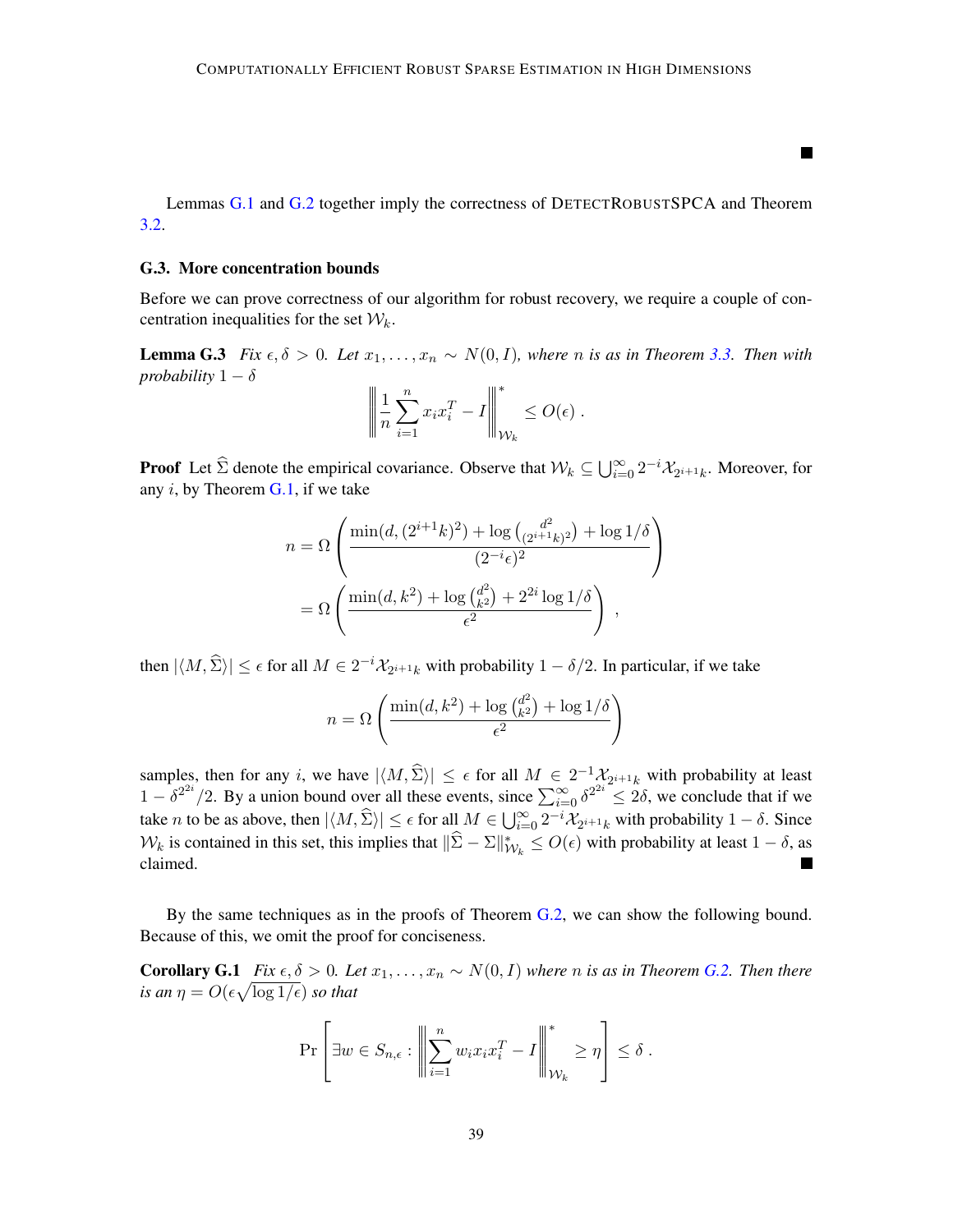# G.4. Proof of Theorem [3.3](#page-8-3)

In the rest of this section we will condition on the following deterministic event happening:

<span id="page-39-0"></span>
$$
\forall w \in S_{n,\epsilon} : \left\| \sum_{i=1}^{n} w_i x_i x_i^T - I \right\|_{\mathcal{W}_{2k}}^* \leq \eta , \qquad (34)
$$

 $\blacksquare$ 

where  $\eta = O(\epsilon \log 1/\epsilon)$ . By Corollary [G.1,](#page-38-0) this holds if we take

<span id="page-39-3"></span>
$$
n = \Omega\left(\frac{\min(d, k^2) + \log {d^2 \choose k^2} + \log 1/\delta}{\eta_2^2}\right)
$$

samples.

The rest of this section is dedicated to the proof of the following theorem, which immediately implies Theorem [3.3.](#page-8-3)

**Theorem G.3** *Fix*  $\epsilon$ ,  $\delta$ , *and let*  $\eta$  *be as in* [\(34\)](#page-39-0)*. Assume that* (34) *holds.* Let  $\widehat{v}$  be the output of RECOVERYROBUSTSPCA $(X_1, \ldots, X_n, \epsilon, \delta, \rho)$ . Then  $L(\widehat{v}, v) \leq O(\sqrt{(1 + \rho)\eta/\rho})$ .

Our proof proceeds in a couple of steps. Let  $\Sigma = I + \rho v v^T$  denote the true covariance. We first need the following, technical lemma:

**Lemma G.4** *Let*  $M \in \mathcal{W}_k$ *. Then*  $\Sigma^{1/2} M \Sigma^{1/2} \in (1 + \rho) \mathcal{W}_k$ *.* 

**Proof** Clearly,  $\Sigma^{1/2} M \Sigma^{1/2} \succeq 0$ . Moreover, since  $\Sigma^{1/2} = I + (\sqrt{1+\rho} - 1)vv^T$ , we have that the maximum value of any element of  $\Sigma^{1/2}$  is upper bounded by  $\sqrt{1+\rho}$ . Thus, we have  $||\Sigma^{1/2}M\Sigma^{1/2}||_1 \le (1+\rho)||M||_1$ . We also have

<span id="page-39-1"></span>tr
$$
(\Sigma^{1/2} M \Sigma^{1/2})
$$
 = tr $(\Sigma M)$   
= tr $(M)$  +  $\rho v^T M v \le 1 + \rho$ ,

since  $||M|| \leq 1$ . Thus  $\Sigma^{1/2} M \Sigma^{1/2} \in (1 + \rho) \mathcal{W}_k$ , as claimed.

Let  $w^*$ ,  $A^*$  be the output of our algorithm. We first claim that the value of the optimal solution is quite small:

Lemma G.5

<span id="page-39-2"></span>
$$
\left\| \sum_{i=1}^n w_i^*(x_i x_i^T - I) - \rho A^* \right\|_{\mathcal{W}_{2k}}^* \leq \eta (1 + \rho) .
$$

**Proof** Indeed, if we let w be the uniform set of weights over the good points, and we let  $A = vv^T$ , then by  $(34)$ , we have

$$
\sum_{i=1}^{n} w_i x_i x_i^T = \Sigma^{1/2} (I + N) \Sigma^{1/2} ,
$$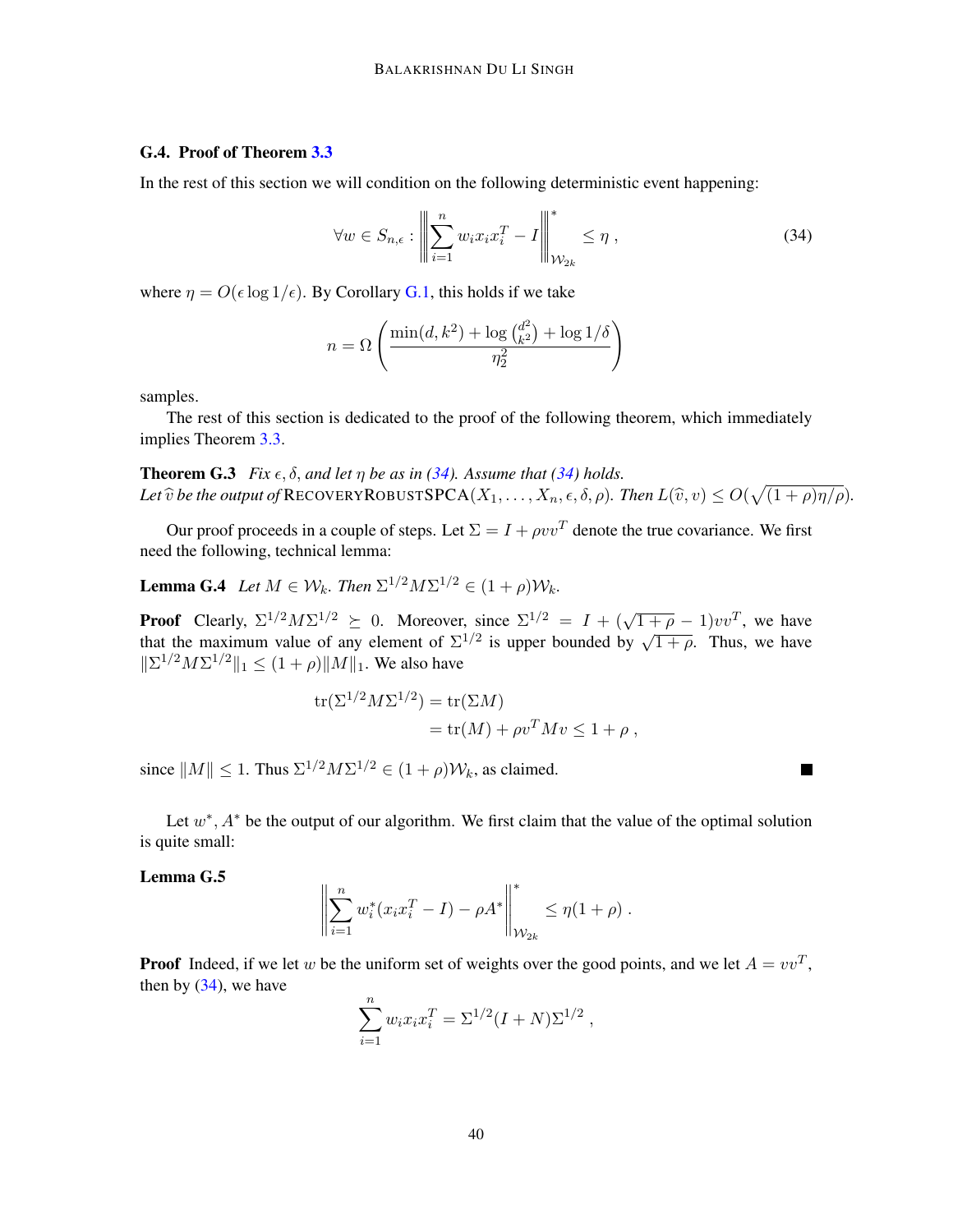where  $||N||^*_{\mathcal{X}_k} \leq \eta$ , and  $\Sigma = I + \rho vv^T$ . Thus we have that

$$
\left\| \sum_{i=1}^{n} w_i (x_i x_i^T - I) - \rho v v^T \right\|_{\mathcal{W}_{2k}}^* = \left\| \sum_{i=1}^{n} \sum_{j=1}^{n} |x_i|^2 N \sum_{i=1}^{n} w_i
$$

$$
= \max_{M \in \mathcal{W}_k} \left| tr(\sum_{i=1}^{n} \sum_{j=1}^{n} M \sum_{i=1}^{n} w_i) \right|
$$

$$
\leq (1 + \rho) \|N\|_{\mathcal{W}_{2k}}^*
$$

by Lemma [G.4.](#page-39-1)

<span id="page-40-0"></span>We now show that this implies the following:

**Lemma G.6**  $v^T A^* v \ge 1 - (2 + 3\rho)\eta/\rho$ .

**Proof** By [\(34\)](#page-39-0), we know that we may write  $\sum_{i=1}^{n} w_i (X_i X_i^T - I) = w^g \rho v v^T + B - (1 - w^g)I + N$ , where  $B = \sum_{i \in \mathcal{B}} w_i X_i X_i^T$ , and  $||N||_{\mathcal{W}_k}^* \leq (1 + \rho)\eta$ . Thus, by Lemma [G.5](#page-39-2) and the triangle inequality, we have that

$$
\|w^{g}\rho v v^{T} + B - \rho A\|_{\mathcal{W}_{k}}^{*} \leq \eta + \|N\|_{\mathcal{W}_{k}}^{*} + (1 - w^{g}) \|I\|_{\mathcal{W}_{k}}^{*} + (1 - w^{g}) \| \rho A\|_{\mathcal{W}_{k}}^{*}
$$
  

$$
\leq (1 + \rho)\eta + \epsilon + \rho \epsilon
$$
  

$$
\leq (1 + 2\rho)\eta + \epsilon.
$$

Now, since  $vv^T \in \mathcal{W}_k$ , the above implies that

$$
|w^g \rho + v^T B v - \rho v^T A^* v| \le (1 + 2\rho)\eta + \epsilon ,
$$

which by a further triangle inequality implies that

$$
|\rho(1 - v^T A^* v) + v^T B v| \le (1 + 2\rho)\eta + \epsilon + \epsilon \rho \le (2 + 3\rho)\eta.
$$

Since  $0 \le v^T A^* v \le 1$  (since  $A \in \mathcal{X}_k$ ) and B is PSD, this implies that in fact, we have

$$
0 \leq \rho (1 - v^T A^* v) \leq (2 + 3\rho)\eta
$$
.

Hence  $v^T A^* v \ge 1 - (2 + 3\rho)\eta/\rho$ , as claimed.

Let  $\gamma = (2 + 3\rho)\eta/\rho$ . The lemma implies that the top eigenvalue of  $A^*$  is at least  $1 - \gamma$ . Moreover, since  $A^* \in \mathcal{X}_k$ , as long as  $\gamma \leq 1/2$ , this implies that the top eigenvector of  $A^*$  is unique up to sign. By the constraint that  $\eta \leq O(\min(\rho, 1))$ , for an appropriate choice of constants, we that  $\gamma \leq 1/10$ , and so this condition is satisfied. Recall that u is the top eigenvector of  $A^*$ . Since  $tr(A^*) = 1$  and  $A^*$  is PSD, we may write  $A^* = \lambda_1 u u^T + A_1$ , where u is the top eigenvector of  $A^*$ ,  $\lambda_1 \geq 1 - \gamma$ , and  $||A_1|| \leq \gamma$ . Thus, by the triangle inequality, this implies that

$$
\|\rho(vv^T - \lambda_1 uu^T) + B\|_{\mathcal{X}_{2k}}^* \le O(\rho \gamma)
$$

L.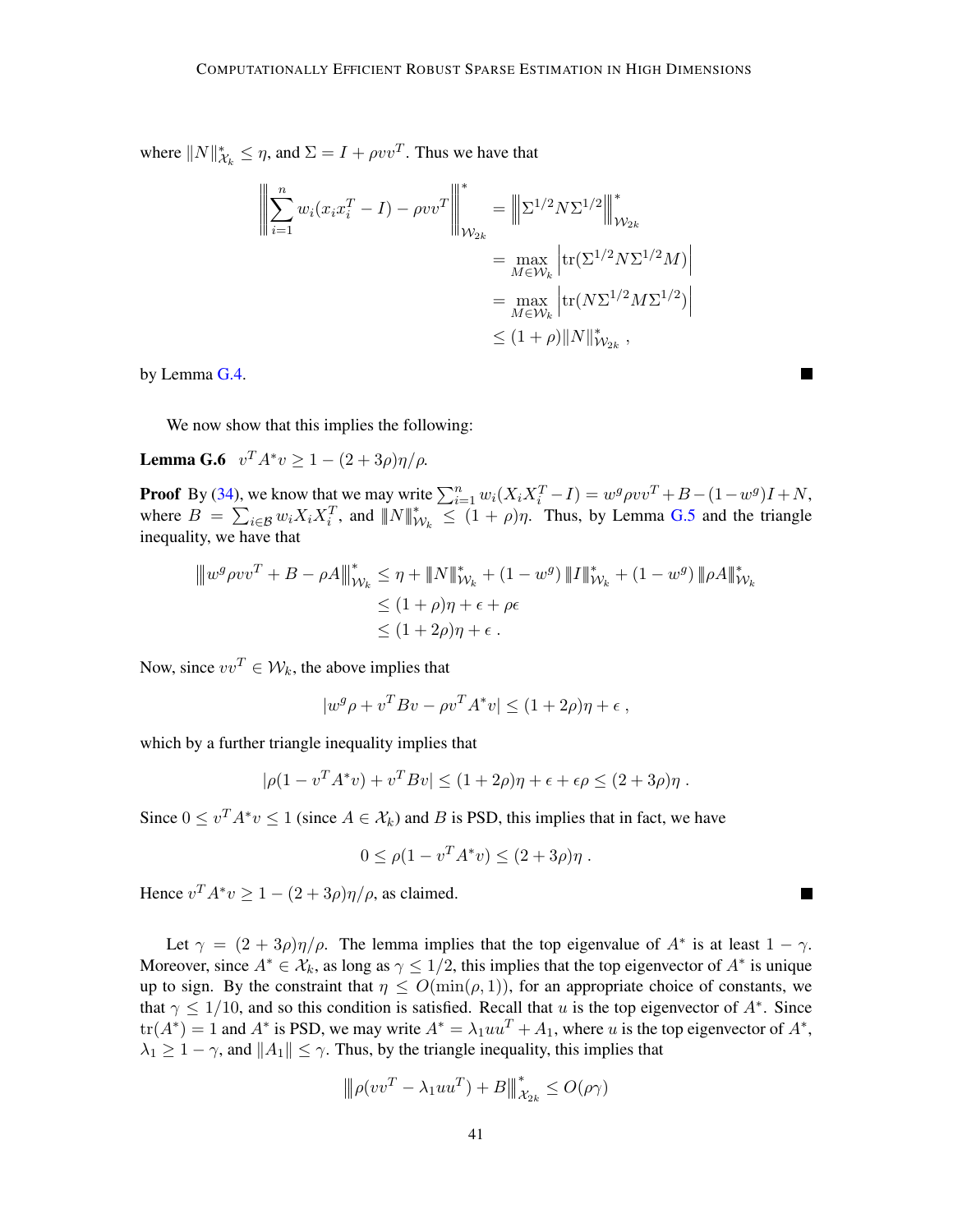which by a further triangle inequality implies that

<span id="page-41-0"></span>
$$
\|\rho(vv^T - uu^T) + B\|_{\mathcal{X}_{2k}}^* \le O(\rho \gamma) \,. \tag{35}
$$

We now show this implies the following intermediate result:

**Lemma G.7**  $(v^T u)^2 \ge 1 - O(\gamma)$ .

**Proof** By Lemma [G.6,](#page-40-0) we have that  $v^T A^* v = \lambda_1 (v^T u)^2 + v^T A_1 v \ge 1 - \gamma$ . In particular, this implies that  $(v^T u)^2 \ge (1 - 2\gamma)/\lambda_1 \ge 1 - 3\gamma$ , since  $1 - \gamma \le \lambda \le 1$ .

We now wish to control the spectrum of B. For any subsets  $S, T \subseteq [d]$ , and for any vector x and any matrix M, let  $x_S$  denote x restricted to S and  $M_{S,T}$  denote the matrix restricted to the rows in S and the columns in T. Let I be the support of u, and let J be the support of the largest k elements of  $v$ .

<span id="page-41-2"></span>**Lemma G.8**  $|||B_{I,I}|||_{op} \leq O(\rho \gamma)$ .

**Proof** Observe that the condition [\(35\)](#page-41-0) immediately implies that

<span id="page-41-3"></span><span id="page-41-1"></span>
$$
\|\rho(v_I v_I^T - u_I u_I^T) + B_{I,I}\|_{op} \le c\rho\gamma \,,\tag{36}
$$

for some c, since any unit vector x supported on I satisfies  $xx^T \in \mathcal{X}_{2k}$ . Suppose that  $||B_{I,I}||_{\text{on}} \ge$  $C\gamma$  for some sufficiently large C. Then [\(36\)](#page-41-1) immediately implies that  $\|\rho(v_Iv_I^T - u_Iu_I^T)\|_{op} \ge$  $(C-c)\rho\gamma$ . Since  $(v_Iv_I^T - u_Iu_I^T)$  is clearly rank 2, and satisfies  $\text{tr}(v_Iv_I^T - u_Iu_I^T) = 1 - ||u_I||_2^2 \geq 0$ , this implies that the largest eigenvalue of  $v_I v_I^T - u_I u_I^T$  is positive. Let x be the top eigenvector of  $v_I v_I^T - u_I u_I^T$ . Then, we have  $x^T (v_I v_I^T - u_I u_I^T) x + x^T B x = (C - c) \rho \gamma + x^T B x \ge (C - c) \rho \gamma$  by the PSD-ness of B. If  $C > c$ , this contradicts [\(36\)](#page-41-1), which proves the theorem.

This implies the following corollary:

**Corollary G.2**  $||u_I||_2^2 \ge 1 - O(\gamma)$ .

**Proof** Lemma [G.8](#page-41-2) and [\(36\)](#page-41-1) together imply that  $|||v_I v_I^T - u_I u_I^T|||_{op} \le O(\gamma)$ . The desired bound then follows from a reverse triangle inequality.

We now show this implies a bound on  $B_{J\setminus I,J\setminus I}$ :

Lemma G.9  $\Vert B_{J\setminus I,J\setminus I}\Vert_{op} \leq O(\rho\gamma)$ .

**Proof** Suppose  $||B_{J\setminus I,J\setminus I}||_{op} \ge C\gamma$  for some sufficiently large C. Since u is zero on  $J \setminus I$ , [\(35\)](#page-41-0) implies that

<span id="page-41-5"></span><span id="page-41-4"></span>
$$
\|\rho v_{J\setminus I}v_{J\setminus I}^T + B_{J\setminus I,J\setminus I}\| \le c\rho\gamma ,
$$

for some universal c. By a triangle inequality, this implies that  $||v_{J\setminus I}||_2^2 = ||v_{J\setminus I}v_{J\setminus I}^T|| \geq (C - c)\gamma$ . Since v is a unit vector, this implies that  $||v_I||_2^2 \leq 1 - (C - c)\gamma$ , which for a sufficiently large C, contradicts Corollary [G.2.](#page-41-3)

We now invoke the following general fact about PSD matrices: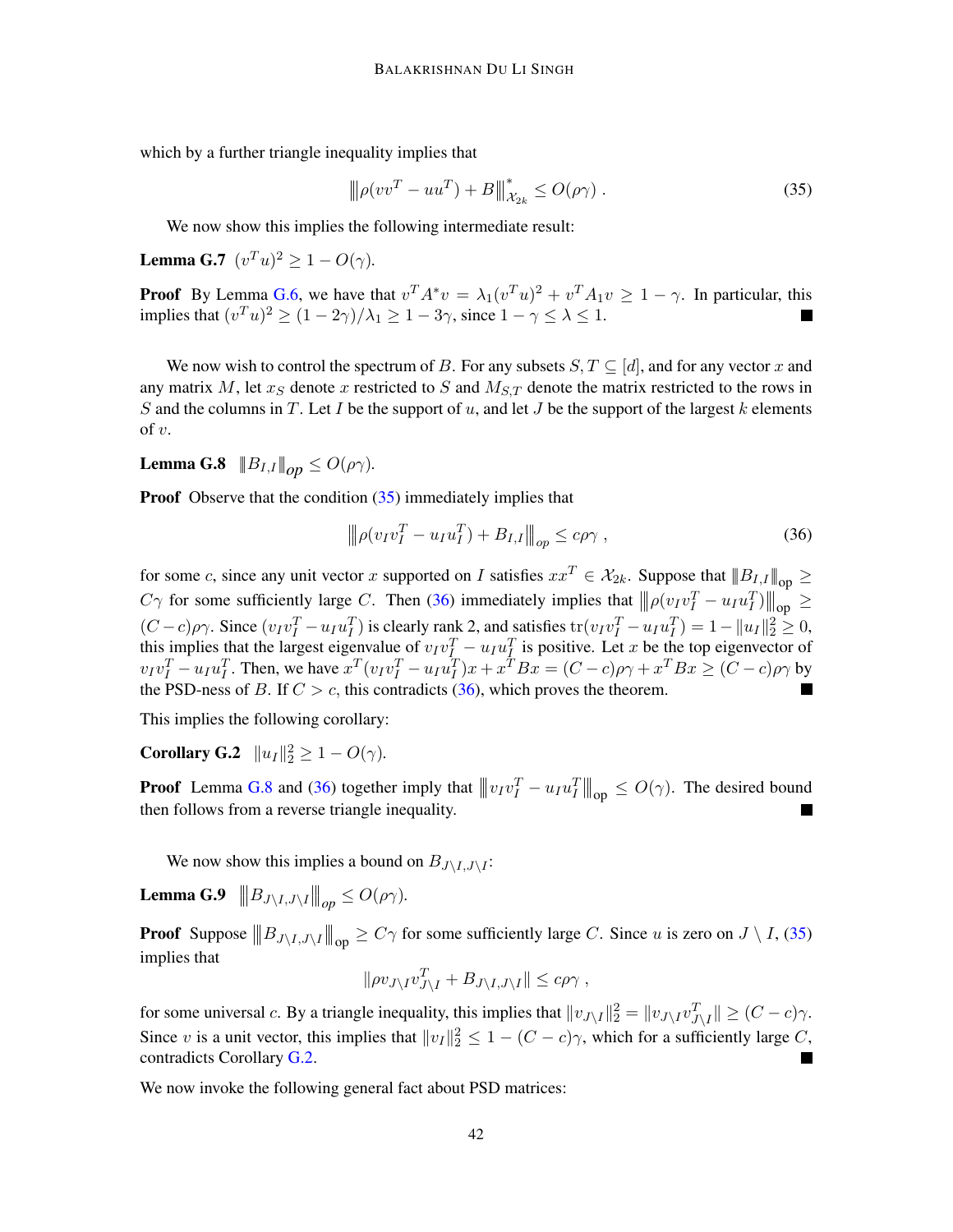Lemma G.10 *Suppose* M *is a PSD matrix, written in block form as*

$$
M = \left( \begin{array}{cc} C & D \\ D^T & E \end{array} \right) .
$$

*Suppose furthermore that*  $||C||_{op} \leq \xi$  *and*  $||E||_{op} \leq \xi$ *. Then*  $||M|| \leq O(\xi)$ *.* 

**Proof** It is easy to see that  $||M||_{op} \leq O(\max(||C||_{op}, ||D||_{op}, ||E||_{op}))$ . Thus it suffices to bound the largest singular value of D. For any vectors  $\phi$ ,  $\psi$  with appropriate dimension, we have that

<span id="page-42-0"></span>
$$
(\phi^T - \psi^T) M\begin{pmatrix} \phi \\ -\psi \end{pmatrix} = \phi^T A \phi - 2\phi^T D \psi + \psi^T C \psi \ge 0,
$$

which immediately implies that the largest singular value of D is at most  $(\|A\|_{op} + \|B\|_{op})/2$ , which implies the claim.

Therefore, Lemmas [G.8](#page-41-2) and [G.9](#page-41-4) together imply:

 $\textbf{Corollary G.3} \quad ||v_{I \cup J} v_{I \cup J}^T - u_{I \cup J} u_{I \cup J}^T||_{op} \leq O(\gamma)$ .

**Proof** Observe [\(35\)](#page-41-0) immediately implies that  $\|\rho(v_{I\cup J}v_{I\cup J}^T - u_{I\cup J}u_{I\cup J}^T) + B_{I\cup J,I\cup J}\|_{op} \leq O(\rho\gamma)$ , since  $|I \cup J| \leq 2k$ . Moreover, Lemmas [G.8](#page-41-2) and [G.9](#page-41-4) with Lemma [G.10](#page-41-5) imply that  $||B_{I \cup J, I \cup J}||_{op} \leq$  $O(\rho\gamma)$ , which immediately implies the statement by a triangle inequality.

Finally, we show this implies  $||vv^T - u_J u_J^T|| \le O(\gamma)$ , which is equivalent to the theorem. **Proof** [Proof of Theorem [G.3\]](#page-39-3) We will in fact show the slightly stronger statement, that  $|||uu^T - vyv_J^T||_{\text{F}} \le$  $O(\gamma)$ . Observe that since  $uu^T - vv^T$  is rank 2, Corollary [G.3](#page-42-0) implies that  $||w_{I \cup J}v_{I \cup J}^T - u_{I \cup J}u_{I \cup J}^T||_F \le$  $O(\gamma)$ , since for rank two matrices, the spectral and Frobenius norm are off by a constant factor. We have

$$
\|uu^T - vv^T\|_{\mathcal{F}}^2 = \sum_{(i,j)\in I\cap J\times I\cap J} (u_iu_j - v_iv_j)^2 + \sum_{(i,j)\in I\times I\setminus J\times J} (v_iv_j)^2 + \sum_{(i,j)\in J\times J\setminus I\times I} (u_iu_j)^2.
$$

We have

$$
\sum_{(i,j)\in I\cap J\times I\cap J} (u_i u_j - v_i v_j)^2 + \sum_{(i,j)\in J\times J\setminus I\times I} (u_i u_j)^2 \le ||v_{I\cup J}v_{I\cup J}^T - u_{I\cup J}u_{I\cup J}^T||_{op}^2 \le O(\gamma) ,
$$

by Corollary [G.3.](#page-42-0) Moreover, we have that

$$
\sum_{(i,j)\in I\times I\setminus J\times J} (v_i v_j)^2 \le 2\left(\sum_{(i,j)\in I\times I\setminus J\times J} (v_i v_j - u_i u_j)^2 + \sum_{(i,j)\in I\times I\setminus J\times J} (u_i u_j)^2\right)
$$
\n
$$
\le 2\left(\left\|v_{I\cup J}v_{I\cup J}^T - u_{I\cup J}u_{I\cup J}^T\right\|_{\text{op}}^2 + \sum_{(i,j)\in I\times I\setminus J\times J} (u_i u_j)^2\right)
$$
\n
$$
\le 2\left(\left\|v_{I\cup J}v_{I\cup J}^T - u_{I\cup J}u_{I\cup J}^T\right\|_{\text{op}}^2 + \sum_{(i,j)\in J\times J\setminus I\times I} (u_i u_j)^2\right)
$$
\n
$$
\le O(\gamma).
$$